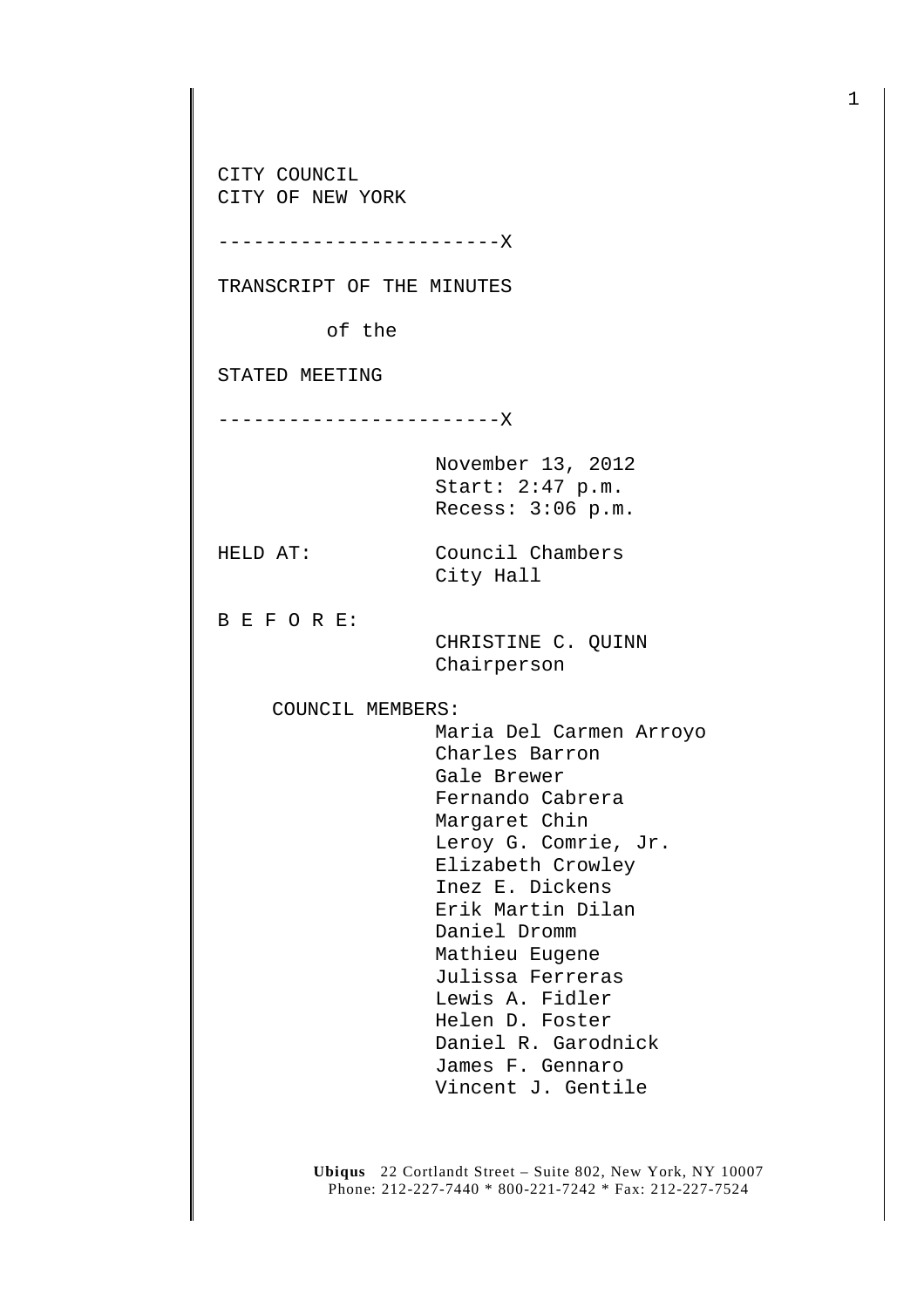## A P P E A R A N C E S

COUNCIL MEMBERS:

 Sara M. Gonzalez David G. Greenfield Daniel J. Halloran III Robert Jackson Letitia James Peter Koo Brad Lander Jessica S. Lappin Stephen Levin Darlene Mealy Michael C. Nelson Domenic M. Recchia, Jr. Diana Reyna Joel Rivera Ydanis A. Rodriguez Deborah L. Rose Eric A. Ulrich James Vacca Peter F. Vallone, Jr. James G. Van Bramer Albert Vann Mark S. Weprin Jumaane D. Williams Rubin Wills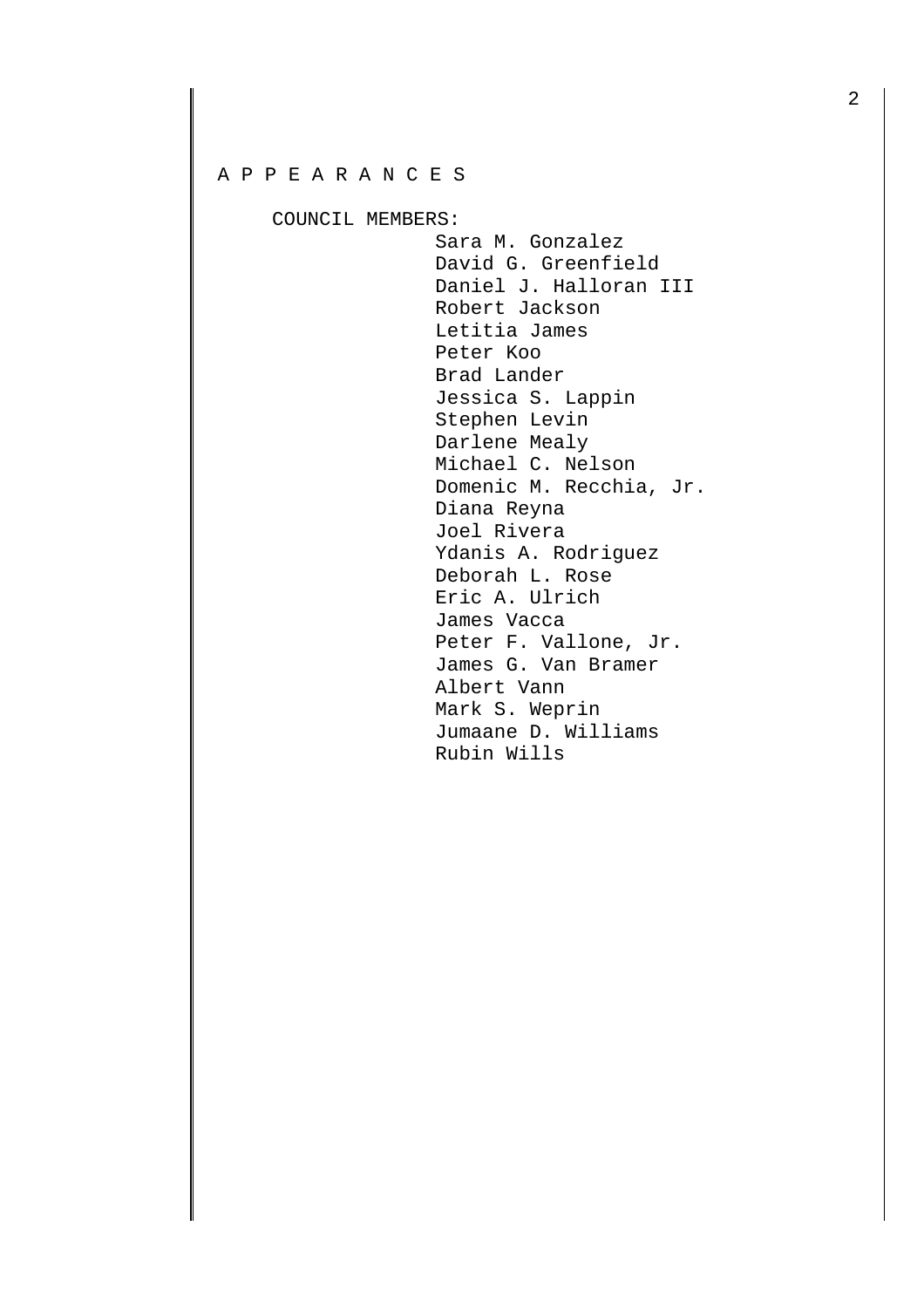## A P P E A R A N C E S (CONTINUED)

Rev. Joel A. Gibson Direct of Member & Faith-Based Services Federation of Protestant Welfare Agencies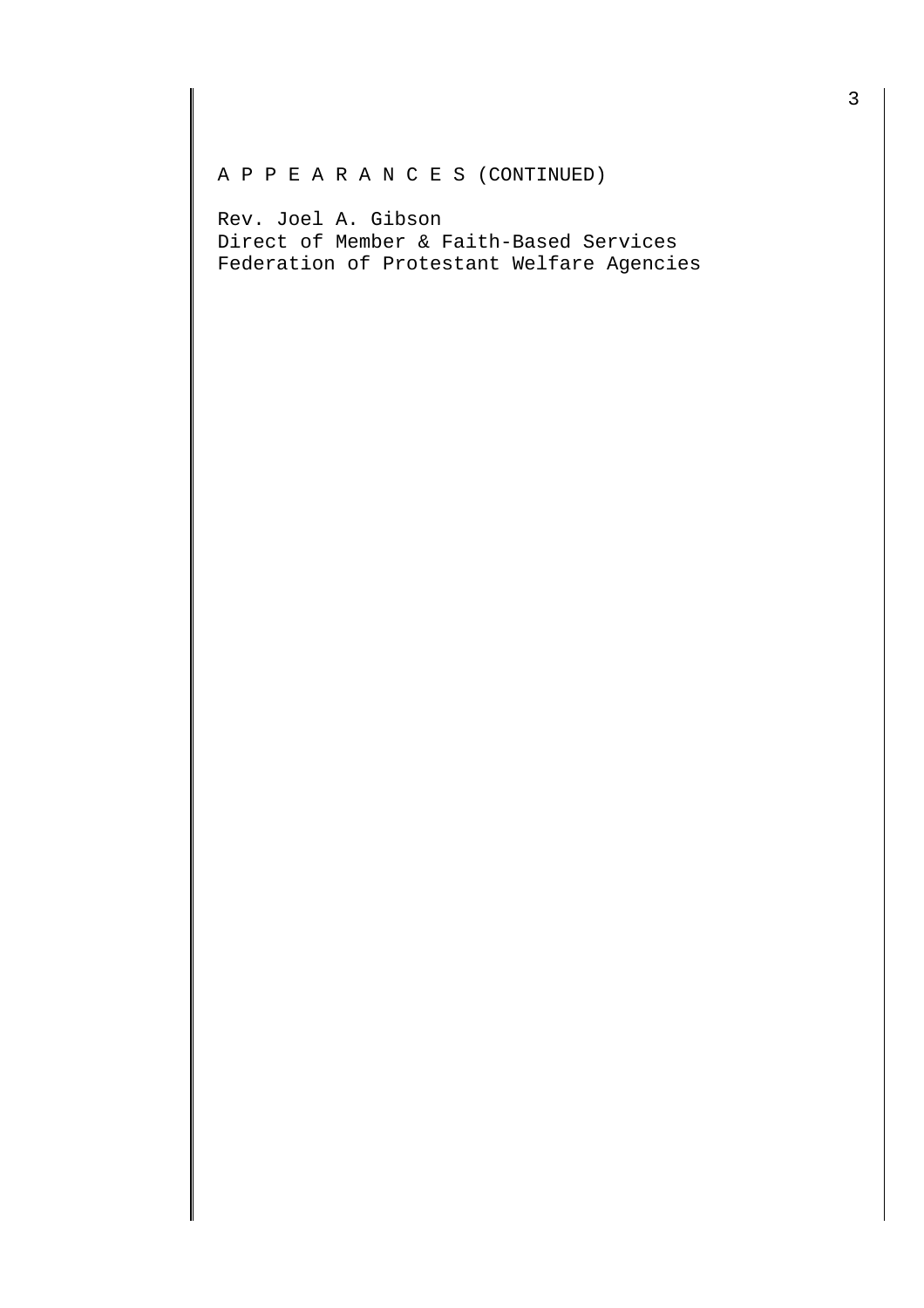| $\mathbf 1$    | 4<br>STATED MEETING                               |
|----------------|---------------------------------------------------|
| $\overline{2}$ | COUNCIL MEMBER RIVERA: Pledge of                  |
| 3              | Allegiance. I pledge allegiance to the flag of    |
| 4              | the United States of America, and to the Republic |
| 5              | for which it stands, one nation, under God,       |
| 6              | indivisible, with liberty and justice for all.    |
| 7              | Roll call.                                        |
| 8              | COUNCIL CLERK: Arroyo.                            |
| 9              | COUNCIL MEMBER ARROYO: Here.                      |
| 10             | COUNCIL CLERK: Barron.                            |
| 11             | COUNCIL MEMBER BARRON: Here.                      |
| 12             | COUNCIL CLERK: Brewer.                            |
| 13             | COUNCIL MEMBER BREWER: Here.                      |
| 14             | COUNCIL CLERK: Cabrera.                           |
| 15             | COUNCIL MEMBER CABRERA: Here.                     |
| 16             | COUNCIL CLERK: Chin.                              |
| 17             | COUNCIL MEMBER CHIN: Here.                        |
| 18             | COUNCIL CLERK: Comrie.                            |
| 19             | COUNCIL MEMBER COMRIE, JR.:                       |
| 20             | Present.                                          |
| 21             | COUNCIL CLERK: Crowley.                           |
| 22             | COUNCIL MEMBER CROWLEY: Here.                     |
| 23             | COUNCIL CLERK: Dickens.                           |
| 24             | COUNCIL MEMBER DICKENS: Here.                     |
| 25             | COUNCIL CLERK: Dilan.                             |
|                |                                                   |
|                |                                                   |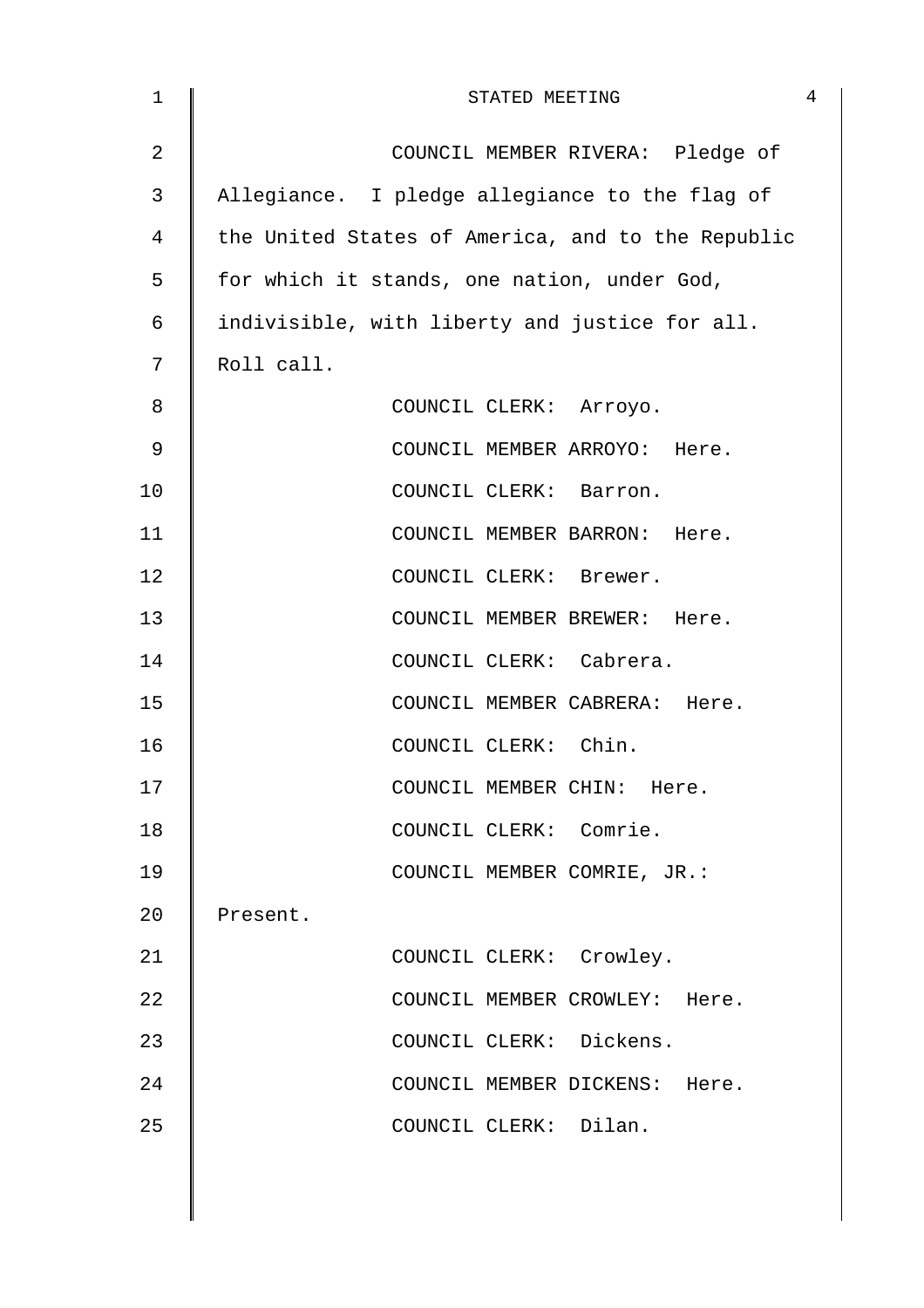| $\mathbf 1$    |          |                        | STATED MEETING | 5                                  |
|----------------|----------|------------------------|----------------|------------------------------------|
| $\overline{2}$ |          |                        |                | COUNCIL MEMBER DILAN: Here.        |
| 3              |          | COUNCIL CLERK: Dromm.  |                |                                    |
| 4              |          |                        |                | COUNCIL MEMBER DROMM: Here.        |
| 5              |          | COUNCIL CLERK: Eugene. |                |                                    |
| 6              |          |                        |                | COUNCIL MEMBER EUGENE: Here.       |
| 7              |          |                        |                | COUNCIL CLERK: Ferreras.           |
| 8              |          |                        |                | COUNCIL MEMBER FERRERAS: Here.     |
| 9              |          |                        |                | COUNCIL CLERK: Fidler.             |
| 10             |          |                        |                | COUNCIL MEMBER FIDLER: Here.       |
| 11             |          |                        |                | COUNCIL CLERK: Foster. Garodnick.  |
| 12             | Gennaro. |                        |                |                                    |
| 13             |          |                        |                | COUNCIL MEMBER GENNARO: Here.      |
| 14             |          |                        |                | COUNCIL CLERK: Gentile.            |
| 15             |          |                        |                | COUNCIL MEMBER GENTILE: Here.      |
| 16             |          |                        |                | COUNCIL CLERK: Gonzalez.           |
| 17             |          |                        |                | COUNCIL MEMBER GONZALEZ: Here.     |
| 18             |          |                        |                | COUNCIL CLERK: Greenfield.         |
| 19             |          |                        |                | COUNCIL MEMBER GREENFIELD: Here.   |
| 20             |          |                        |                | COUNCIL CLERK: Halloran.           |
| 21             |          |                        |                | COUNCIL MEMBER HALLORAN III: Here. |
| 22             |          |                        |                | COUNCIL CLERK: Ignizio. Jackson.   |
| 23             |          |                        |                | COUNCIL MEMBER JACKSON: Here.      |
| 24             |          | COUNCIL CLERK: James.  |                |                                    |
| 25             |          |                        |                | COUNCIL MEMBER JAMES: Here.        |
|                |          |                        |                |                                    |
|                |          |                        |                |                                    |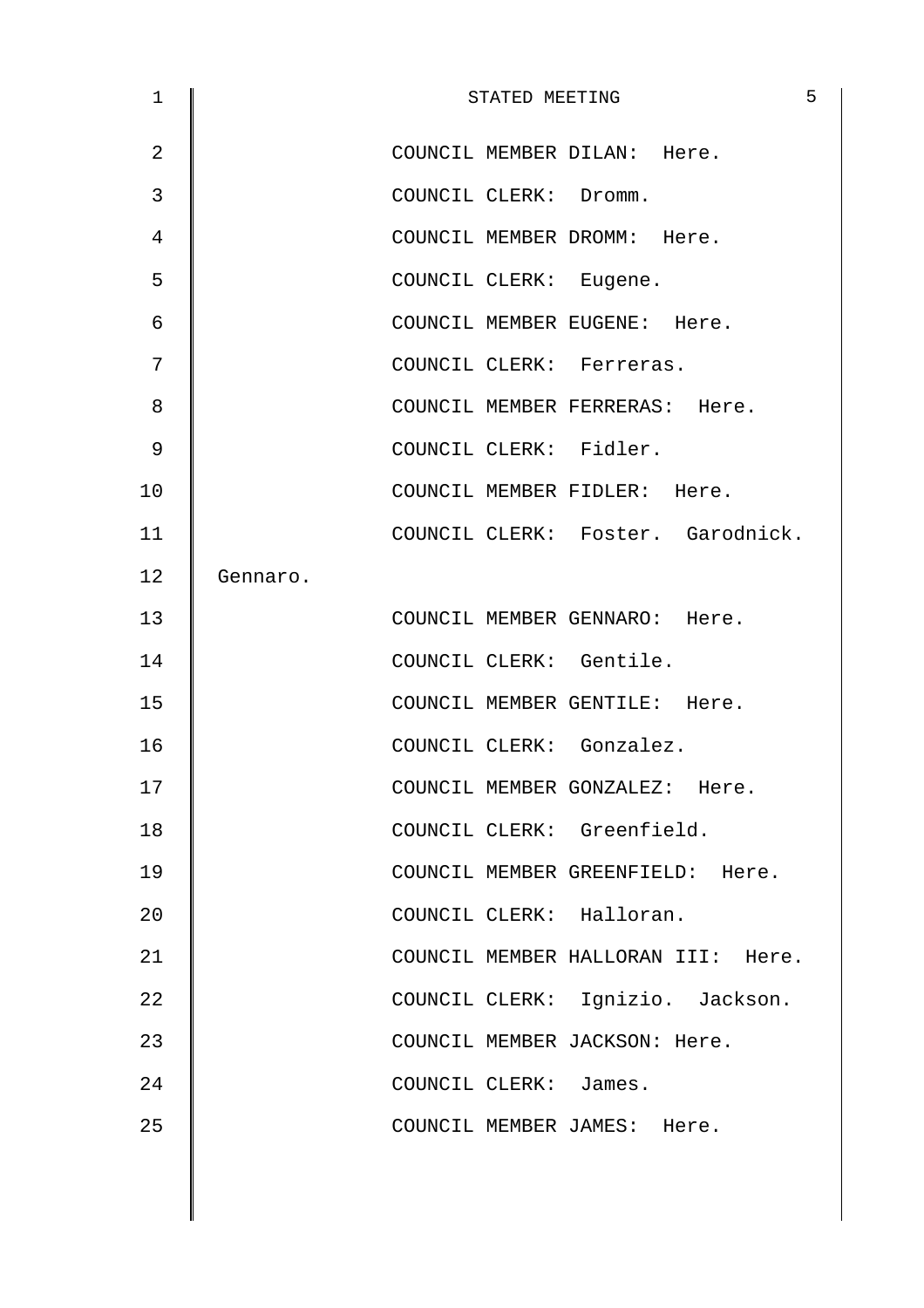| $\mathbf 1$    | 6<br>STATED MEETING                |
|----------------|------------------------------------|
| $\overline{2}$ | COUNCIL CLERK: Koo.                |
| $\mathfrak{Z}$ | COUNCIL MEMBER KOO: Present.       |
| 4              | COUNCIL CLERK: Koppell.            |
| 5              | Koslowitz. Lander.                 |
| 6              | COUNCIL MEMBER LANDER: Here.       |
| 7              | COUNCIL CLERK: Lappin.             |
| 8              | COUNCIL MEMBER LAPPIN: Here.       |
| 9              | COUNCIL CLERK: Levin. Mark-        |
| 10             | Viverito. Mealy. Mendez. Nelson.   |
| 11             | COUNCIL MEMBER NELSON: Here.       |
| 12             | COUNCIL CLERK: Palma. Recchia.     |
| 13             | COUNCIL MEMBER RECCHIA, JR.: Here. |
| 14             | COUNCIL CLERK: Reyna.              |
| 15             | COUNCIL MEMBER REYNA: Here.        |
| 16             | COUNCIL CLERK: Rodriguez.          |
| 17             | COUNCIL MEMBER RODRIGUEZ: Here.    |
| 18             | COUNCIL CLERK: Rose.               |
| 19             | COUNCIL MEMBER ROSE: Here.         |
| 20             | COUNCIL CLERK: Sanders. Ulrich.    |
| 21             | Vacca.                             |
| 22             | COUNCIL MEMBER VACCA: Here.        |
| 23             | COUNCIL CLERK: Vallone.            |
| 24             | COUNCIL MEMBER VALLONE, JR.: Here. |
| 25             | COUNCIL CLERK: Van Bramer.         |
|                |                                    |
|                |                                    |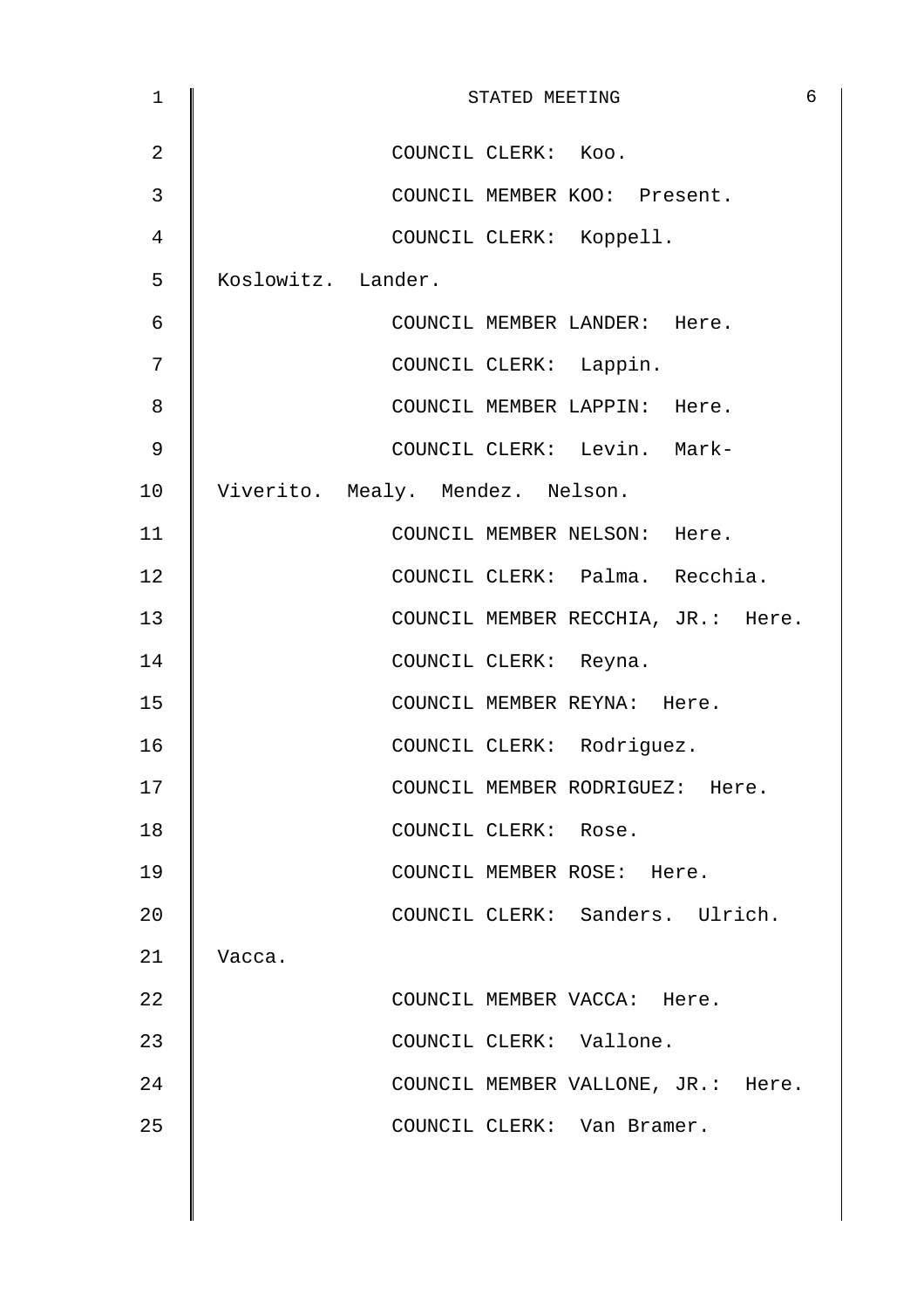| 1  | 7<br>STATED MEETING                                |
|----|----------------------------------------------------|
| 2  | COUNCIL MEMBER VAN BRAMER: Here.                   |
| 3  | COUNCIL CLERK: Vann. Weprin.                       |
| 4  | Williams. Wills.                                   |
| 5  | COUNCIL MEMBER WILLS: Present.                     |
| 6  | COUNCIL CLERK: Oddo. Rivera.                       |
| 7  | COUNCIL MEMBER RIVERA: Here.                       |
| 8  | COUNCIL CLERK: Speaker Quinn.                      |
| 9  | SPEAKER QUINN: Here.                               |
| 10 | COUNCIL CLERK: We have quorum.                     |
| 11 | COUNCIL MEMBER RIVERA: Thank you,                  |
| 12 | a quorum is present, my colleagues, please rise    |
| 13 | for the invocation being delivered today by        |
| 14 | Reverend Joel A. Gibson.                           |
| 15 | REV. GIBSON: As religious or                       |
| 16 | spiritual or cultural individuals, we pause before |
| 17 | the work begins to open ourselves to that which is |
| 18 | beyond us, before and after us, and always with    |
| 19 | us. It is our desire that this power be here in    |
| 20 | our midst, and what we think, say, and do may be   |
| 21 | to a purpose greater than our own needs or         |
| 22 | gratification. First our thoughts and prayers go   |
| 23 | to all those persons afflicted by the ravages of   |
| 24 | Hurricane Sandy. May we commit ourselves and do    |
| 25 | everything humanly possible to relieve their       |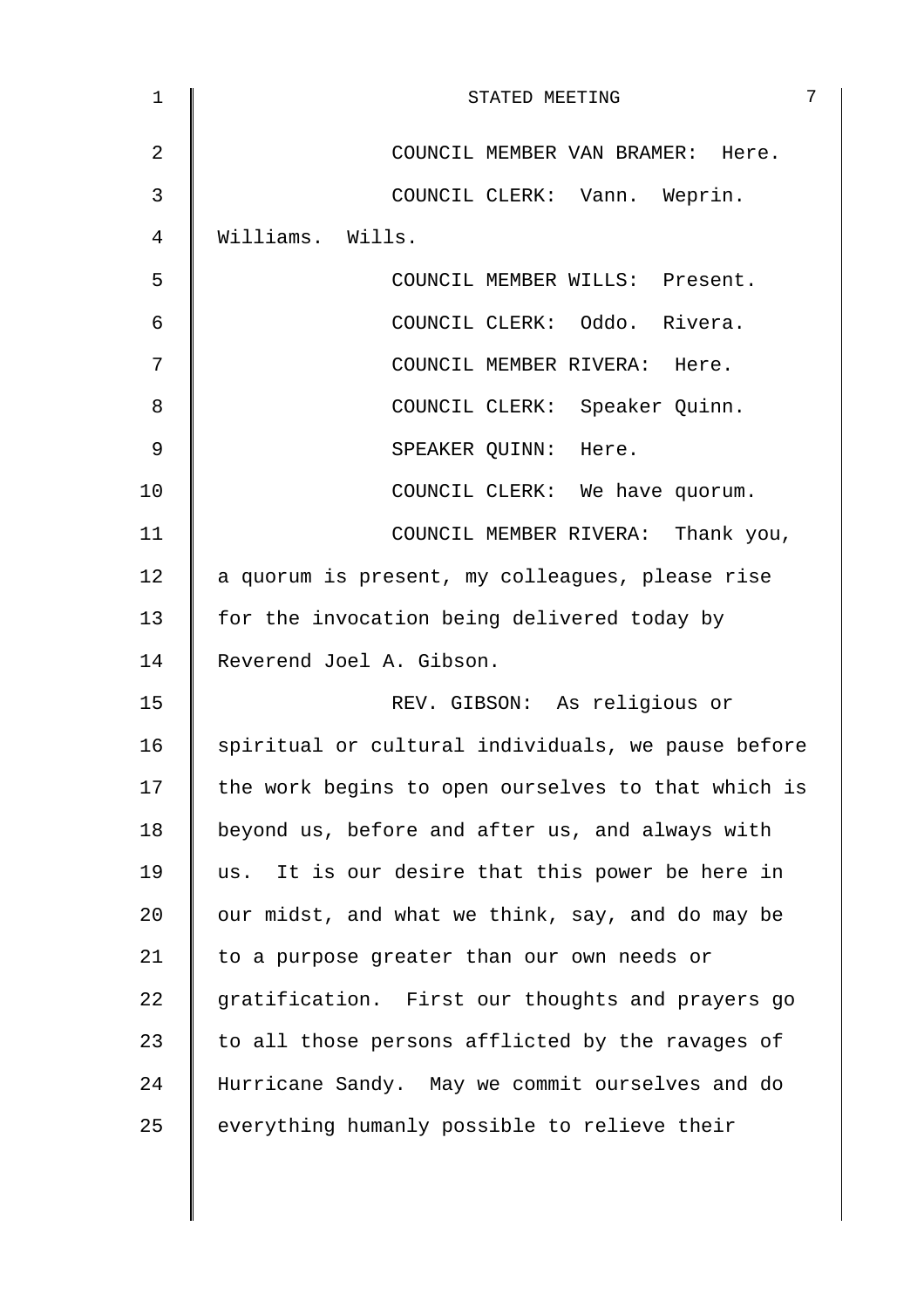| $\mathbf 1$    | 8<br>STATED MEETING                                |
|----------------|----------------------------------------------------|
| $\overline{a}$ | suffering and pain. And we give thanks for our     |
| 3              | first responders, and for the thousands of others  |
| 4              | who have been, and are in those places of          |
| 5              | brokenness, working to make lives whole again.     |
| 6              | While being grateful for whatever relief we enjoy  |
| 7              | or comfort we maintained, may that same reality be |
| 8              | our dis-ease until all those harmed by this storm  |
| $\mathsf 9$    | can have their lives and livelihoods restored.     |
| 10             | Today also we turn our hearts and minds to the     |
| 11             | children of this city. We have been given no       |
| 12             | greater charge or more sacred trust. Do know that  |
| 13             | we are also a grateful people and we lift up our   |
| 14             | thanks. We thank you for the numerous and great    |
| 15             | resources of this city, both in material and human |
| 16             | form, that make us rich, though at times we        |
| 17             | exploit and lose sight of them. We thank you for   |
| 18             | pricking our conscience, it makes us lay the       |
| 19             | foundation for a time of charity and justice, not  |
| 20             | tomorrow, but today. We thank you for setting us   |
| 21             | at tasks which demand our best, and for leading us |
| 22             | to accomplishments which make better the lives of  |
| 23             | those we serve. Be among us in ways that barriers  |
| 24             | which divide us may crumble, suspicions disappear  |
| 25             | and hatreds cease. Help us to confront one         |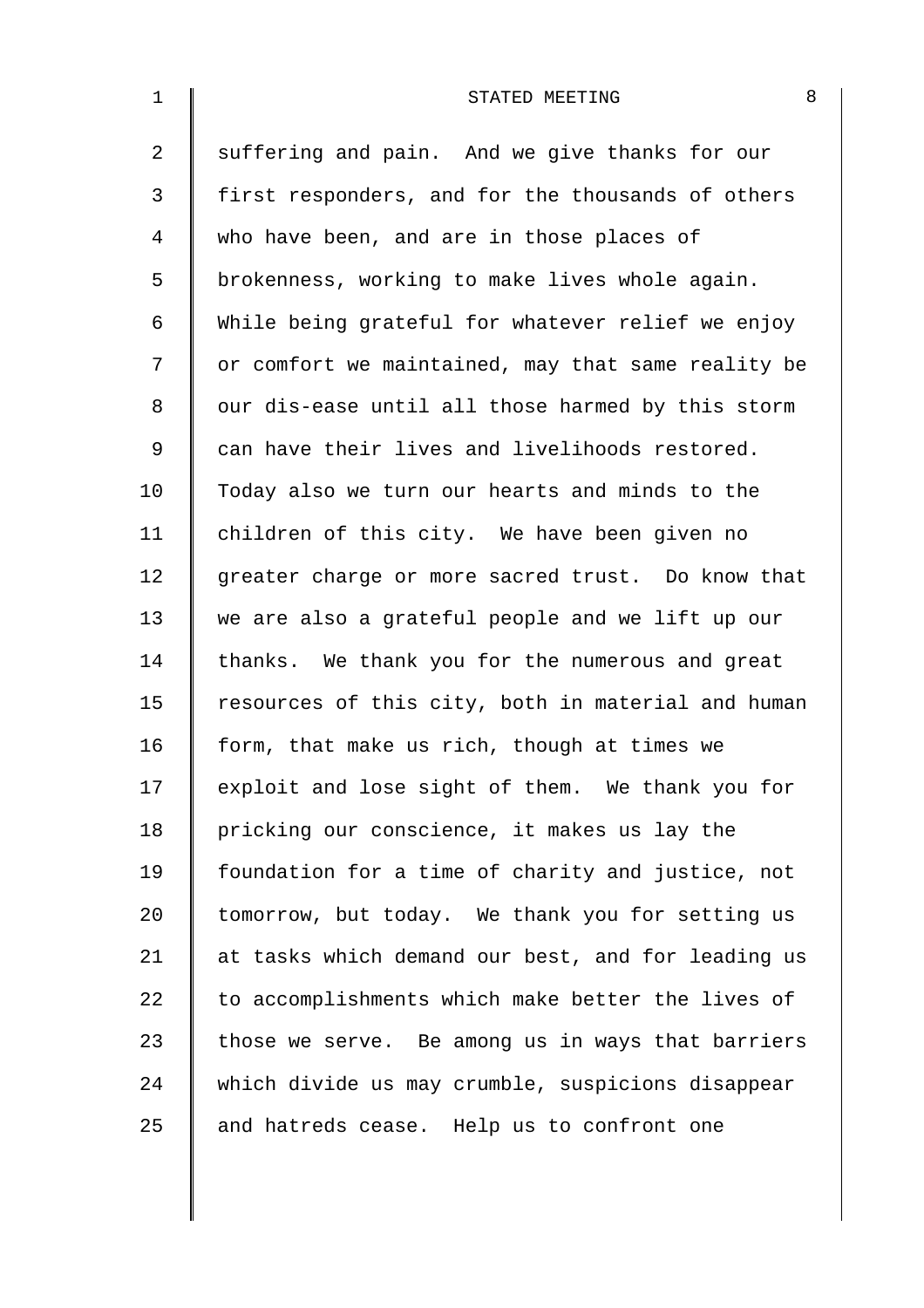| $\mathbf 1$ | 9<br>STATED MEETING                                |
|-------------|----------------------------------------------------|
| 2           | another without hatred or bitterness, and to work  |
| 3           | together with mutual forbearance and respect, that |
| 4           | being healed of our divisions we may live in       |
| 5           | justice and peace. And finally, may you help us    |
| 6           | finish the good work here begun, strengthen our    |
| 7           | efforts to blot out ignorance and prejudice, to    |
| 8           | abolish poverty and the sense of want. Enable      |
| $\mathsf 9$ | those who are elected servants of all the citizens |
| 10          | of this great city to be willing to listen and     |
| 11          | learn and then lead, and hasten the day when all   |
| 12          | of us, with many voices in one united chorus will  |
| 13          | affirm our commitment to the proclamation that all |
| 14          | your children are all one family, in need of each  |
| 15          | other. Amen.                                       |
| 16          | COUNCIL MEMBER RIVERA: Council                     |
| 17          | Member Chin?                                       |
| 18          | COUNCIL MEMBER CHIN: Thank you,                    |
| 19          | Rev. Joel Gibson. I want to make a motion to       |
| 20          | spread the invocation in full upon the record.     |
| 21          | Thank you.                                         |
| 22          | COUNCIL MEMBER RIVERA: So ordered.                 |
| 23          | Yes.                                               |
| 24          | SPEAKER QUINN: I would ask my                      |
| 25          | colleagues to rise again, please. Well first,      |
|             |                                                    |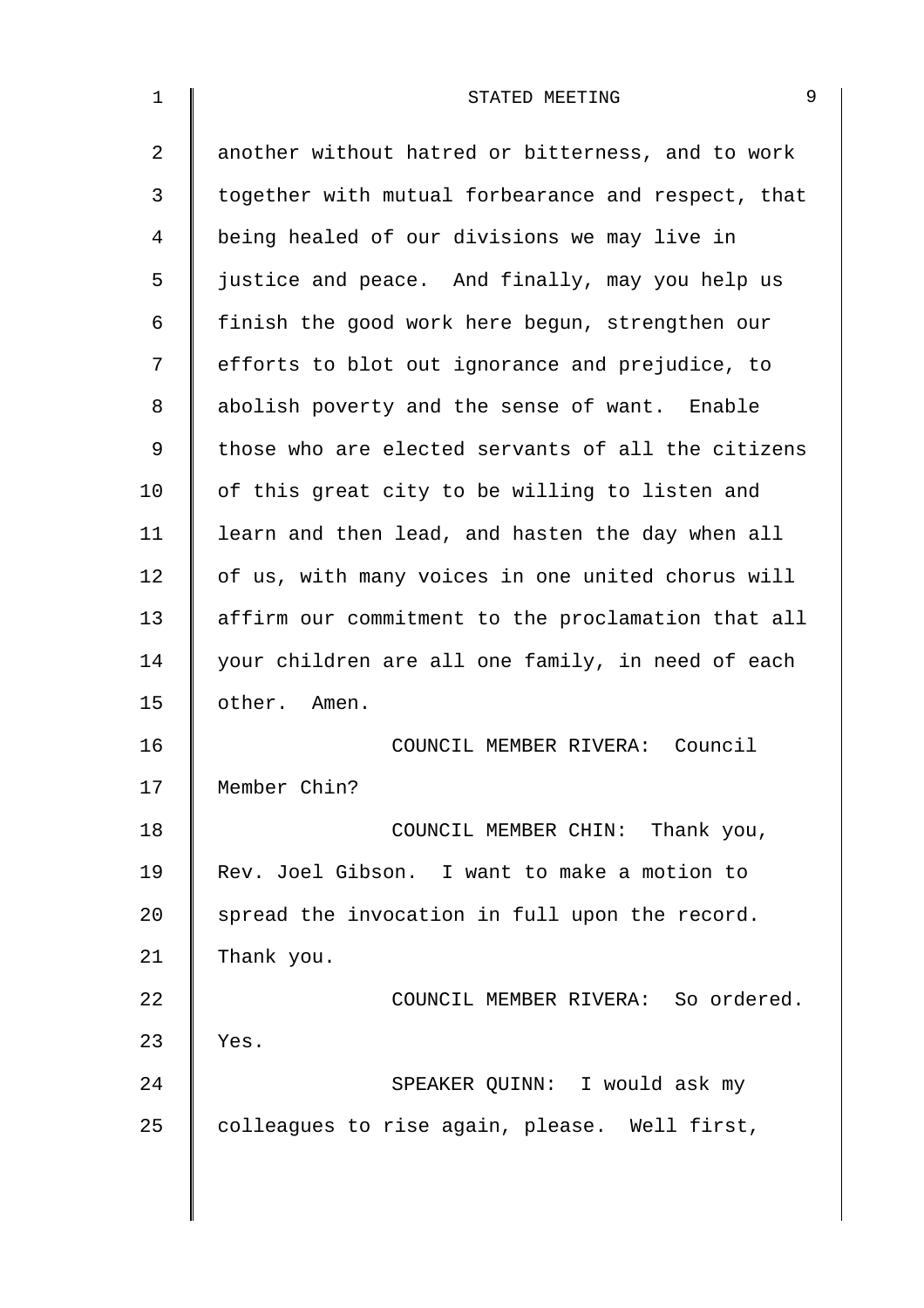| $\mathbf{1}$   | 10<br>STATED MEETING                               |
|----------------|----------------------------------------------------|
| $\overline{2}$ | before I say a few words about the hurricane, we   |
| 3              | had some nice news, which is a good thing, and I'm |
| 4              | so glad that Eric is here. Council Member Eric     |
| 5              | Ulrich and his wife had a beautiful, healthy baby  |
| 6              | girl, Lily, during  right after the storm ended,   |
| 7              | so congratulations. I told him if he named her     |
| 8              | Sandy, we were going to have ACS take her away, so |
| 9              | he was wise enough not to do that. But Eric,       |
| 10             | congratulations. And this is obviously the first   |
| 11             | Stated Meeting since Hurricane Sandy hit our city  |
| 12             | and our region so very, very hard, and as we all   |
| 13             | know, we had to reschedule the meeting a number of |
| 14             | times. I think no one could ever have imagined     |
| 15             | when we were last in this chamber together that we |
| 16             | would come back to this building after the worst   |
| 17             | hurricane in the history of our city, that hit our |
| 18             | city, we'd come back after 113 people in the       |
| 19             | region had died, after over 40 people had died in  |
| 20             | our five boroughs as a result of this storm.<br>We |
| 21             | had no idea. That is the city we are in now, a     |
| 22             | city where we are going to have to work even       |
| 23             | harder to make sure that every person who was      |
| 24             | impacted by this storm and remains impacted by     |
| 25             | this storm gets everything they need from the City |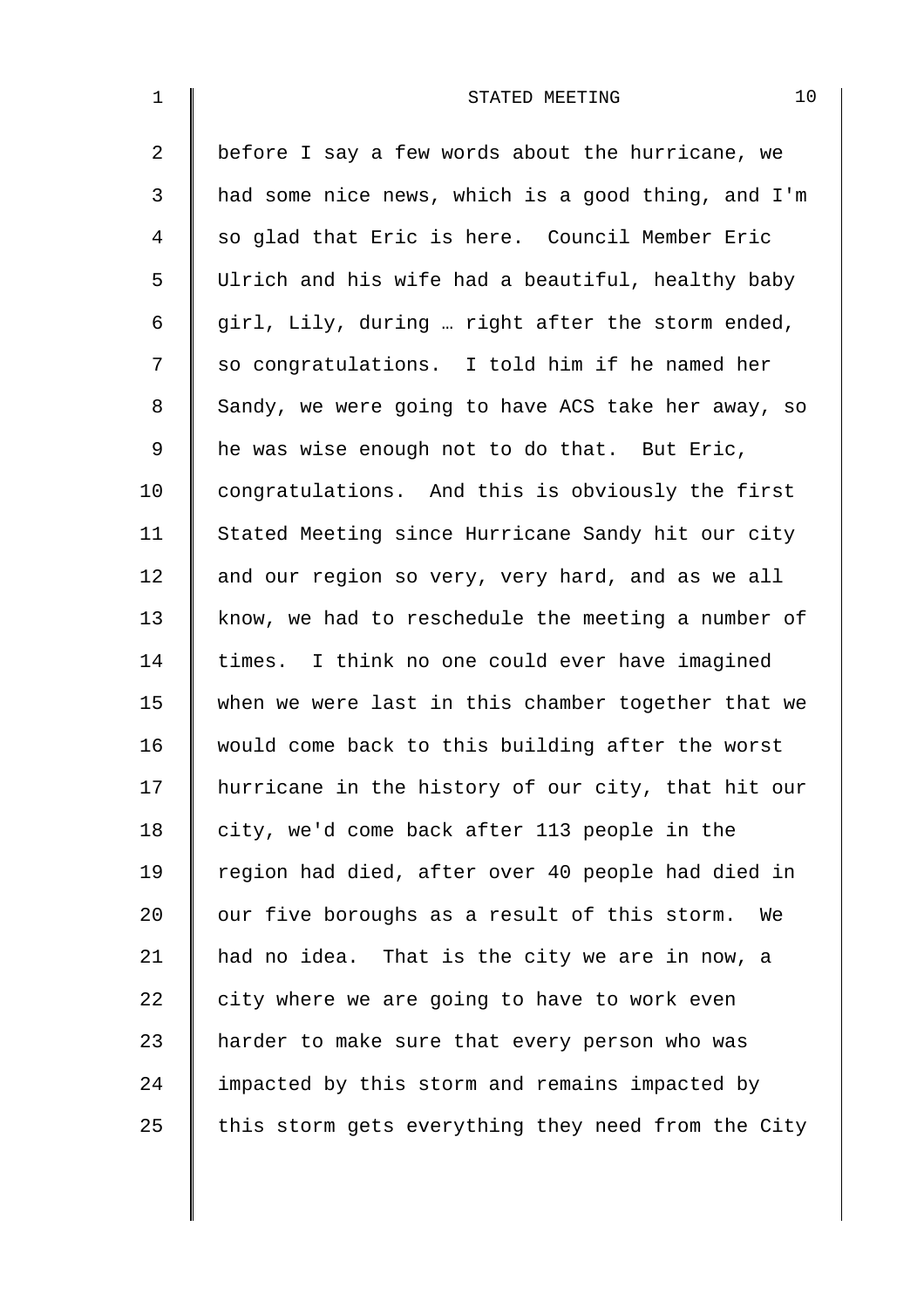| $\mathbf 1$ | 11<br>STATED MEETING                               |
|-------------|----------------------------------------------------|
| 2           | of New York, the State of New York and the Federal |
| 3           | government, so that they can rebuild their lives   |
| 4           | the way that they want to. In the short term we    |
| 5           | have to work as hard as we can to make sure every  |
| 6           | New Yorker who still doesn't have power or heat    |
| 7           | gets it immediately, that people who don't have    |
| 8           | access to food and gasoline and other supplies get |
| 9           | those supplies as quickly as possible. I want to   |
| 10          | take a moment just to thank all of our colleagues  |
| 11          | who have  who represent people in zone A and the   |
| 12          | other parts of zone B that were hard-hit by the    |
| 13          | storm. I could go on at great length with many,    |
| 14          | many examples about all of our colleagues, but I   |
| 15          | think you all know them. And I have to say there   |
| 16          | are a lot of moments where I've been proud to be a |
| 17          | member of the New York City Council, but the       |
| 18          | unending commitment, the tireless work, the focus, |
| 19          | the ability to work and work and work, to not      |
| 20          | always get the answer or the response you want or  |
| 21          | you need for your constituents, but in the face of |
| 22          | that, every one of our colleagues whose districts  |
| 23          | were hardest-hit has remained positive, grateful   |
| 24          | and united. You have made me prouder today than I  |
| 25          | have ever been before to be a member of the New    |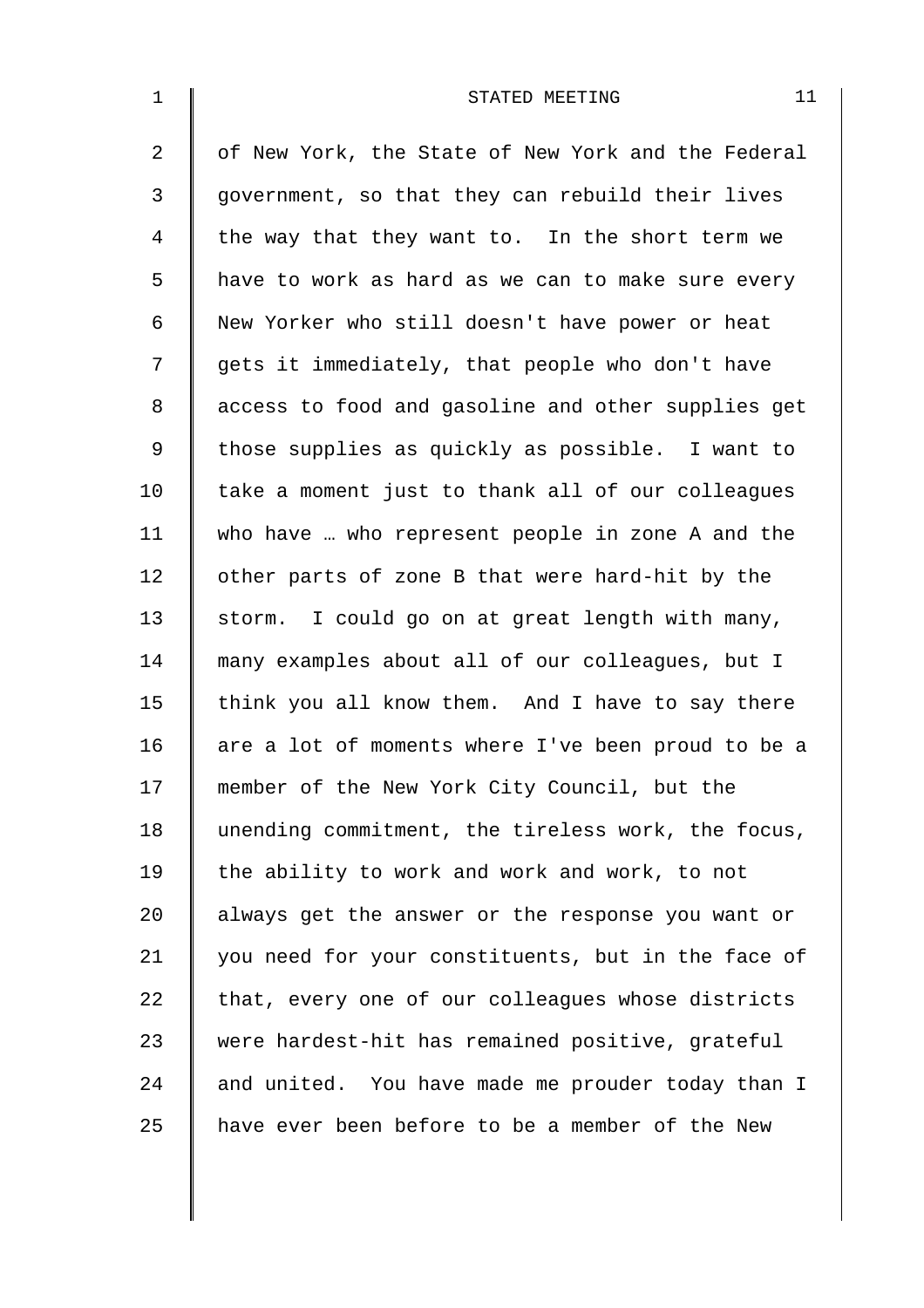| $\mathbf 1$    | 12<br>STATED MEETING                               |
|----------------|----------------------------------------------------|
| $\overline{a}$ | York City Council. So to all of you, we thank you  |
| 3              | for your leadership and offer our unending support |
| 4              | for those of us who are in parts of the city that  |
| 5              | were not as hard hit. For those colleagues who     |
| 6              | represent those other parts of the city, I want to |
| 7              | thank you too. You've been out there in the        |
| 8              | districts with our colleagues, your staffs have    |
| 9              | been out there, the donations of money through     |
| 10             | telethons or gifts, you know, food, blankets,      |
| 11             | coats, from your constituents, have gone out to    |
| 12             | our colleagues' districts, reminding them that     |
| 13             | they are not alone and that we are one city        |
| 14             | pulling forward towards recovery and rebuilding.   |
| 15             | I also want to take a moment to thank our staff    |
| 16             | people. First and foremost they're not here,       |
| 17             | because they're still out working on recovery      |
| 18             | issues, Edgar Moya, Walter Algarin, Howard Pollack |
| 19             | and Ramon Martinez, who staffed our OEM desk       |
| 20             | around the clock. I know I speak for all of you,   |
| 21             | they were always there when you called or emailed, |
| 22             | and moved as quickly as humanly possible, and at   |
| 23             | times seemingly more than that, to get issues      |
| 24             | addressed. We have other staff who are now on the  |
| 25             | ground in districts that have been impacted,       |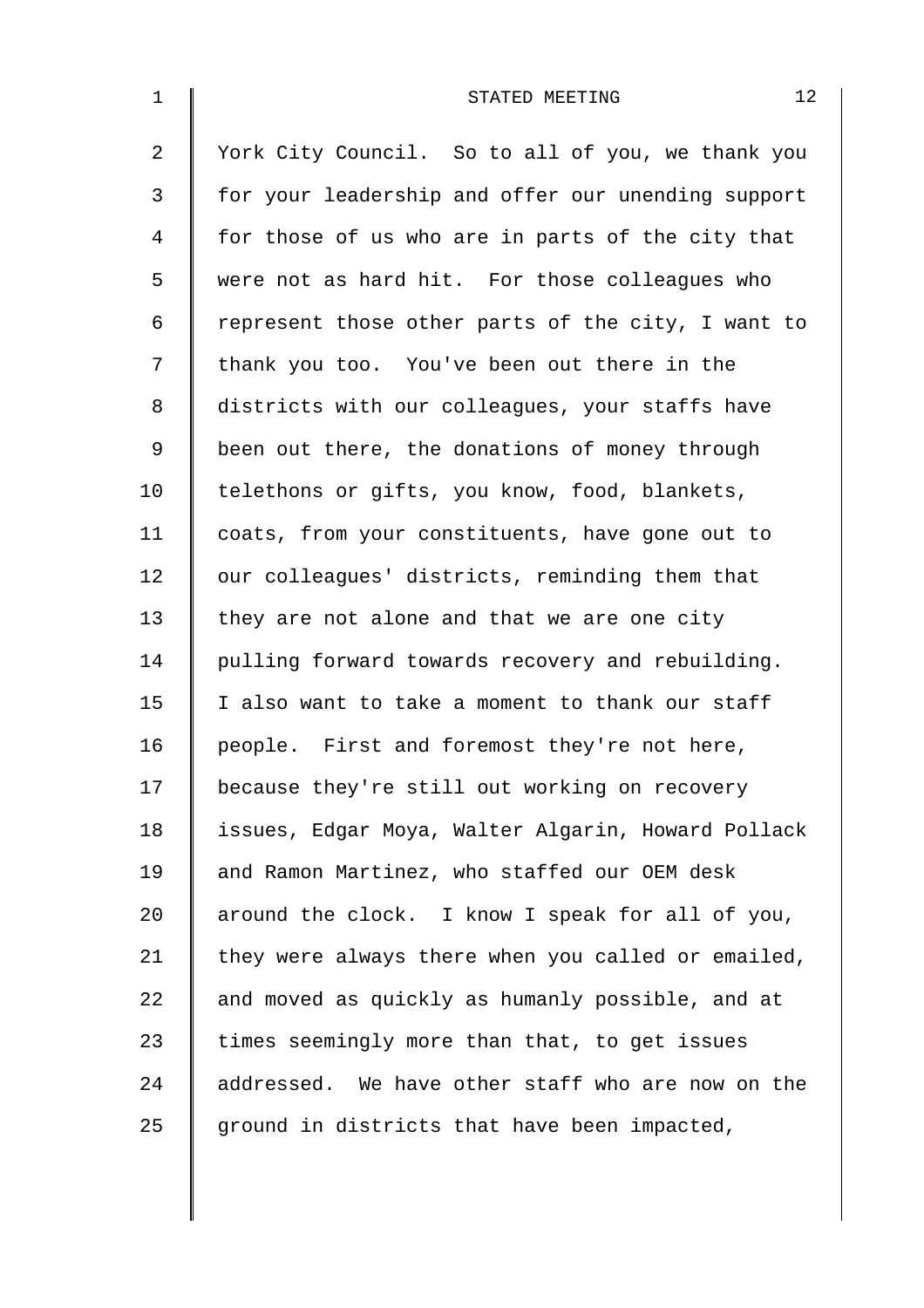| $\mathbf 1$    | 13<br>STATED MEETING                               |
|----------------|----------------------------------------------------|
| $\overline{2}$ | people who have been there since right after the   |
| 3              | storm organizing, supporting and helping, and      |
| $\overline{4}$ | other staff people who have been organizing buses  |
| 5              | that go out there every day and will continue to   |
| 6              | go out to hard-hit districts. So I just want to    |
| 7              | again just offer all of our colleagues who are in  |
| 8              | the hardest-hit parts our constant and unending    |
| $\mathsf 9$    | support. We will be with you in any way you need,  |
| 10             | until every last person in your district, every    |
| 11             | last business in your district, gets what they     |
| 12             | need to get back on their feet. So I'd ask all of  |
| 13             | us to stand in a moment of silence to remember the |
| 14             | 40-plus New Yorkers who have been lost, the 113    |
| 15             | people from our region who have been lost, the     |
| 16             | people who still suffer, because their homes are   |
| 17             | lost, their businesses are lost, they don't have   |
| 18             | heat, they don't have power, but also in our       |
| 19             | moment of silence, to send out as much strength    |
| 20             | and patience and fortitude as we can to our        |
| 21             | Council members who are also suffering, their      |
| 22             | homes were hurt, their families were hurt, and     |
| 23             | their constituents are suffering. (pause) Thank    |
| 24             | you, Mr. Majority Leader.                          |
| 25             | COUNCIL MEMBER RIVERA: Thank you,                  |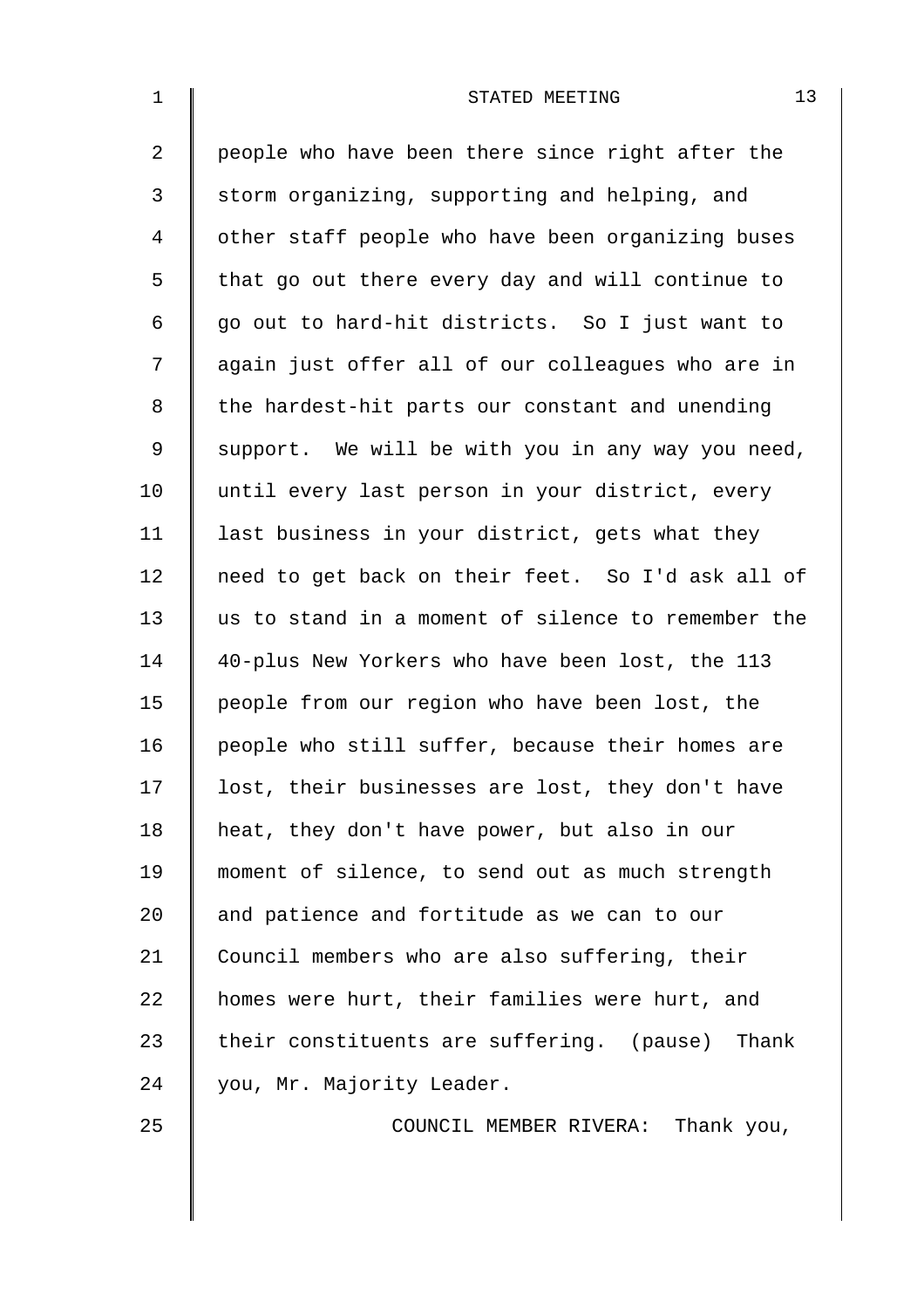| 1  | 14<br>STATED MEETING                                   |
|----|--------------------------------------------------------|
| 2  | Madam Speaker. Council Member Reyna. Adoption of       |
| 3  | the minutes.                                           |
| 4  | COUNCIL MEMBER REYNA: And Speaker,                     |
| 5  | to you, thank you for your leadership. I'd like        |
| 6  | to make the motion that the minutes of the Stated      |
| 7  | Meeting of September $24th$ , 2011 (sic) be adopted as |
| 8  | printed.                                               |
| 9  | COUNCIL MEMBER RIVERA: So ordered.                     |
| 10 | Messages and papers from the Mayor?                    |
| 11 | COUNCIL CLERK: M940 withdrawing                        |
| 12 | the name of Nicholas Scoppetta, New York City          |
| 13 | Conflict of Interest Board.                            |
| 14 | SPEAKER QUINN: Received, ordered                       |
| 15 | printed and filed.                                     |
| 16 | COUNCIL MEMBER RIVERA:                                 |
| 17 | Communication from city, county and borough            |
| 18 | offices.                                               |
| 19 | COUNCIL CLERK: Pre-considered                          |
| 20 | M941, proposed fiscal year 2013 appropriation          |
| 21 | changes.                                               |
| 22 | SPEAKER QUINN: Finance.                                |
| 23 | COUNCIL CLERK: M942, submitting                        |
| 24 | the annual report of activities.                       |
| 25 | SPEAKER QUINN: Received ordered                        |
|    |                                                        |
|    |                                                        |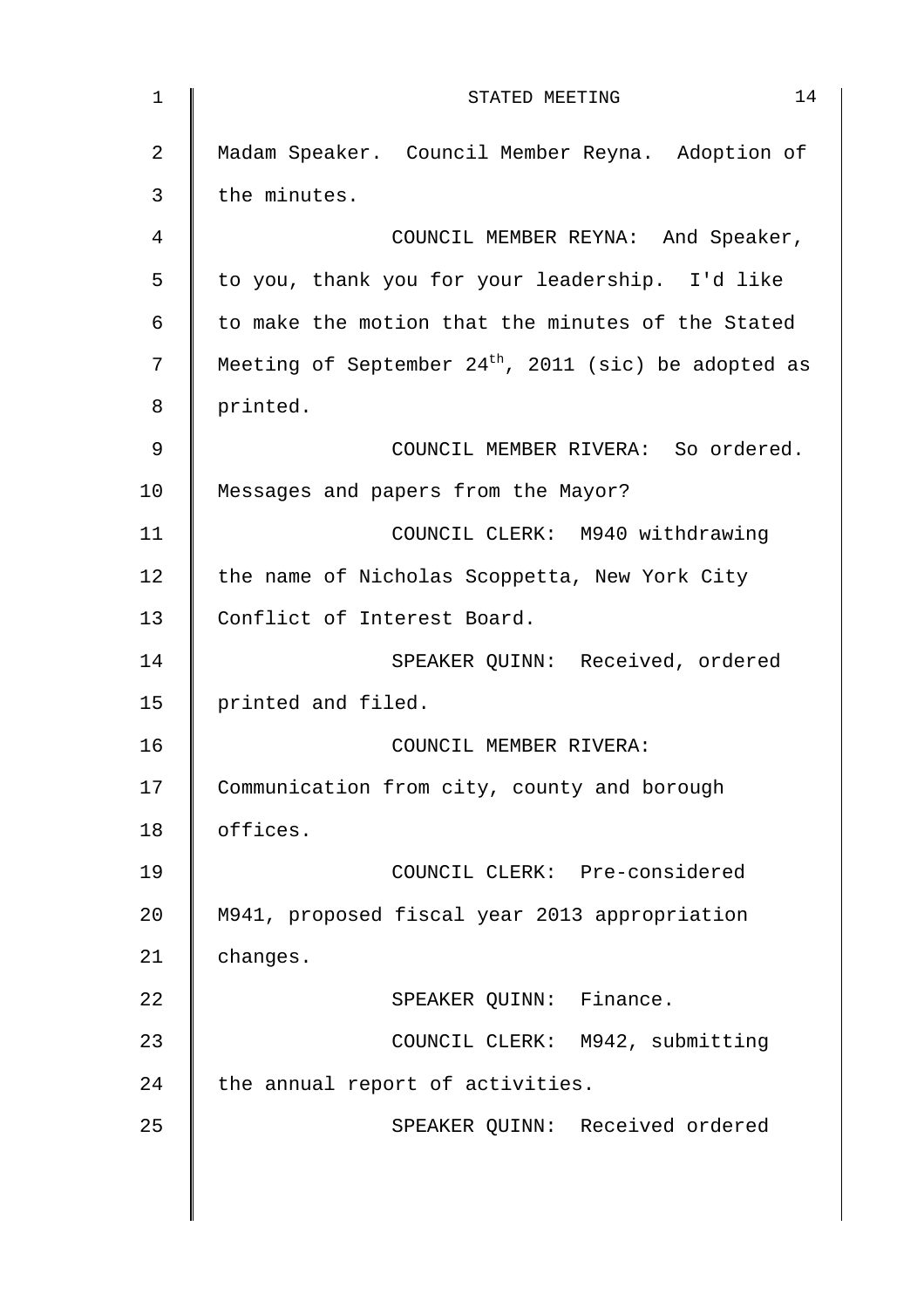| $\mathbf 1$ | 15<br>STATED MEETING                               |
|-------------|----------------------------------------------------|
| 2           | printed and filed.                                 |
| 3           | COUNCIL MEMBER RIVERA: Petitions                   |
| 4           | and communications.                                |
| 5           | COUNCIL CLERK: None.                               |
| 6           | COUNCIL MEMBER RIVERA: Land Use                    |
| 7           | call-ups.                                          |
| 8           | COUNCIL CLERK: None.                               |
| 9           | COUNCIL MEMBER RIVERA:                             |
| 10          | Communication from the Speaker.                    |
| 11          | SPEAKER QUINN: Just briefly, I                     |
| 12          | want to note we are voting on a budget             |
| 13          | modification today, I want to thank Preston        |
| 14          | Niblack, Jeff Rodus, Nathan Toth, Emre Edev. This  |
| 15          | is a budget modification that will move \$500      |
| 16          | million of emergency spending into the capital     |
| 17          | budget to help fix the public hospitals that were  |
| 18          | damaged in the storm, and the public schools that  |
| 19          | were damaged in the storm. I want to thank our     |
| 20          | Chair, Council Member Domenic M. Recchia, for his  |
| 21          | work on this as well, and also I just want to note |
| 22          | that we are voting on three Land Use items today,  |
| 23          | I want to thank Gail Benjamin and her entire       |
| 24          | staff, the West Harlem rezoning, Chelsea Market    |
| 25          | rezoning, and the Civic Center action. I want to   |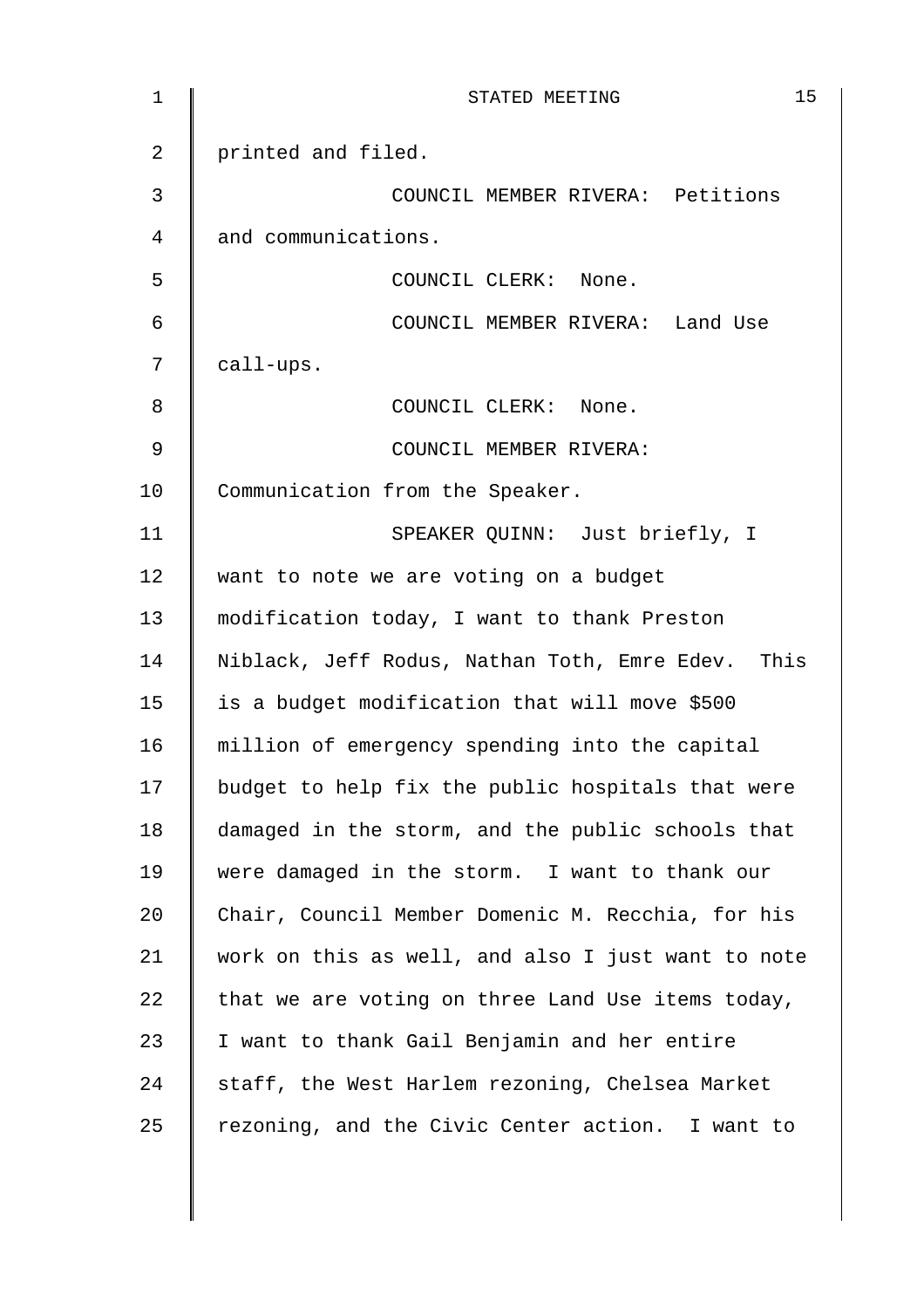| $\mathbf{1}$   | 16<br>STATED MEETING                              |
|----------------|---------------------------------------------------|
| $\overline{2}$ | thank Leroy Comrie, Council Member Chin, Council  |
| 3              | Member Jackson, and let me call on Council Member |
| 4              | Chin, if she'd like to say a few words. You don't |
| 5              | have to if you don't want to.                     |
| 6              | COUNCIL MEMBER CHIN: Thank you,                   |
| 7              | Madam Chair. First I also wanted to thank all the |
| 8              | colleagues that have called and come down to my   |
| 9              | district to help. A lot of devastation that we    |
| 10             | really need to work on rebuilding. On the Civic   |
| 11             | Center, we had a hearing today, I wanted to thank |
| 12             | Chair Levin and Chair Comrie, and I also want to  |
| 13             | thank Council Member Barron for raising an        |
| 14             | important issue, we were having the hearing about |
| 15             | the building at 22 Reade Street, that that was    |
| 16             | part of the discussion that Congress was having   |
| 17             | about having a museum for the African memorial    |
| 18             | burial ground on that site, and that's something  |
| 19             | that we did not know beforehand, so that at       |
| 20             | today's hearing we did ask for the Committee to   |
| 21             | not support the sale of that building, so that    |
| 22             | will be up for a vote later, and I just wanted to |
| 23             | thank all the Council staff for really helping us |
| 24             | on this issue. Thank you.                         |
| 25             | SPEAKER QUINN: Thank you, let me                  |
|                |                                                   |
|                |                                                   |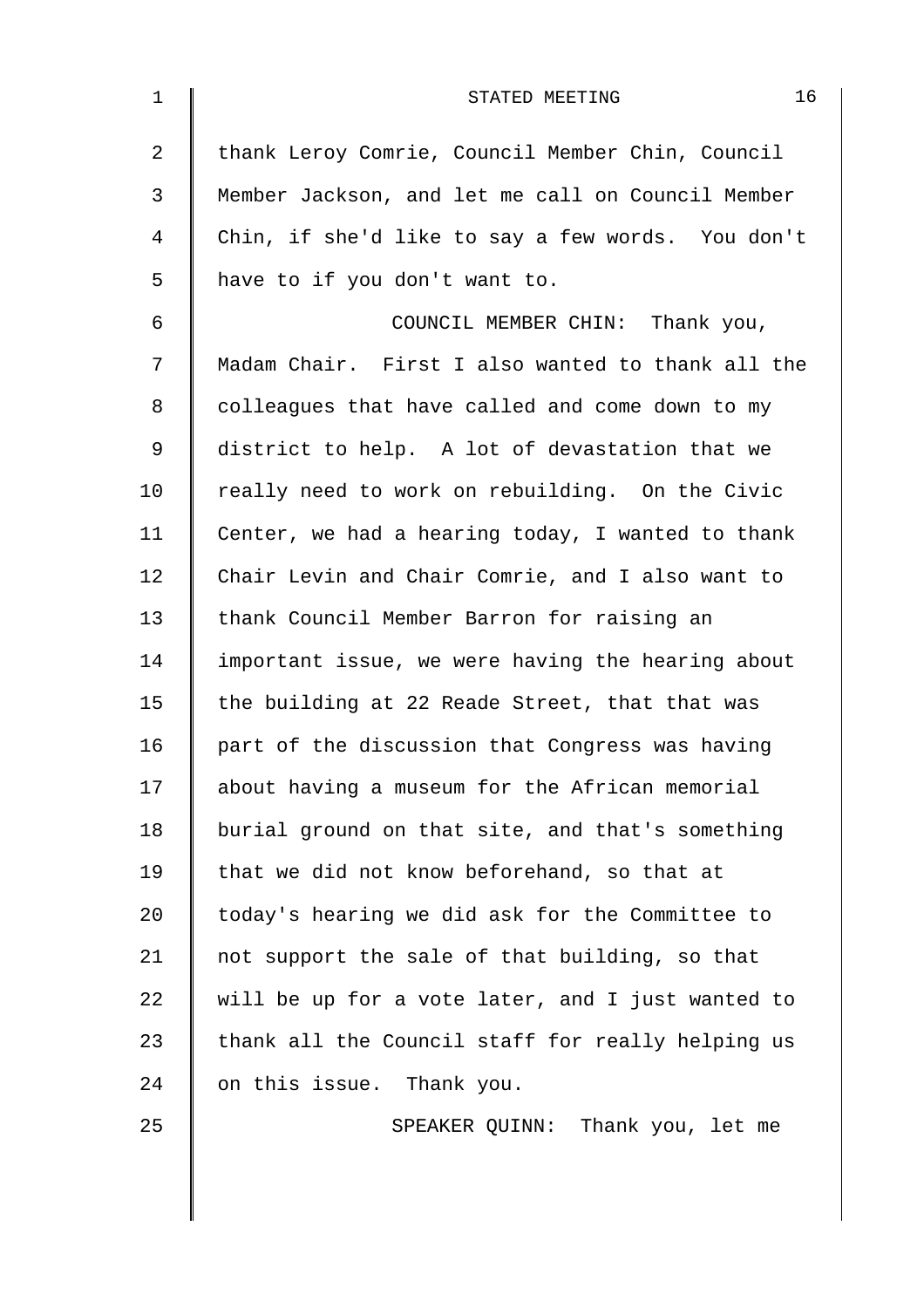| $\mathbf 1$    | 17<br>STATED MEETING                               |
|----------------|----------------------------------------------------|
| $\overline{a}$ | call on Council Member Jackson regarding West      |
| 3              | Harlem.                                            |
| 4              | COUNCIL MEMBER JACKSON: Thank you,                 |
| 5              | Madam Speaker. I rise in my colleagues this        |
| 6              | afternoon in order to support the West Harlem      |
| 7              | rezoning. As you know, this West Harlem rezoning   |
| 8              | process started about five years ago, after we     |
| 9              | voted and approved the rezoning of a certain area  |
| 10             | of West Harlem for Columbia University's           |
| 11             | expansion. And thereafter, Scott Stringer, our     |
| 12             | Borough President, had a discussion with me and    |
| 13             | put forward a position in order to rezone West     |
| 14             | Harlem in order to protect the integrity of the    |
| 15             | community of West Harlem, and I supported that.    |
| 16             | And it went through an entire process where it was |
| 17             | approved by the City Planning Commission and with  |
| 18             | several amendments to it, with respect to 140      |
| 19             | Fifth Street and other areas. The bottom line is   |
| 20             | this: this is about protecting the integrity of    |
| 21             | our community as far as all of West Harlem,        |
| 22             | considering the expansion of Columbia University   |
| 23             | it's about a \$7 billion project over the next 15- |
| 24             | 20 years. But I'd like to thank several            |
| 25             | individuals that were involved in this process, so |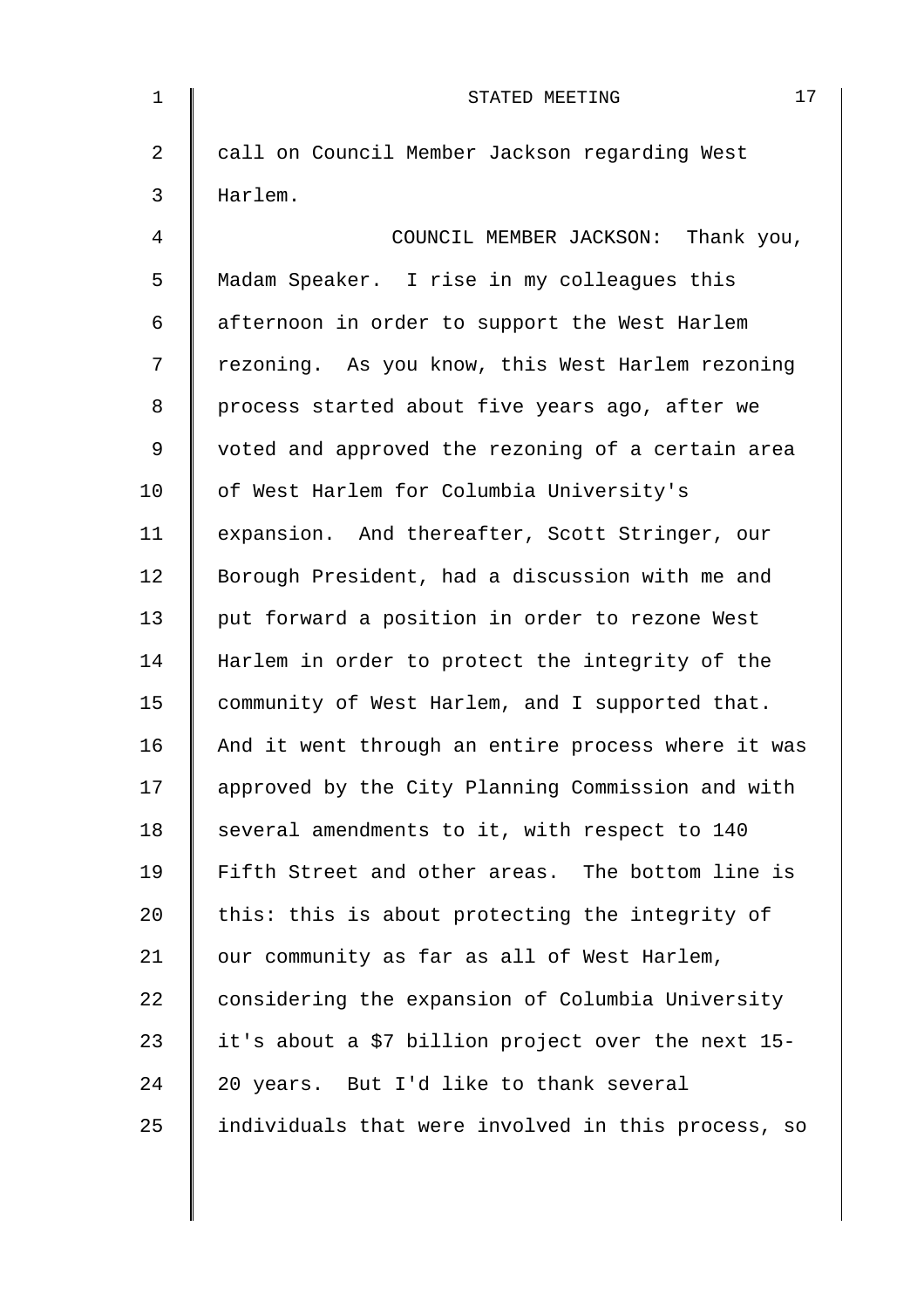| $\mathbf{1}$   | 18<br>STATED MEETING                                  |
|----------------|-------------------------------------------------------|
| $\overline{a}$ | let me start with our Land Use Committee staff,       |
| $\mathfrak{Z}$ | Gail Benjamin, Ann McCoy, and of course Amy           |
| 4              | Levitan, I thank all of them for the work that        |
| 5              | they've done, for the meetings that they have         |
| 6              | attended, with me and discussions that they've had    |
| 7              | with myself and my staff, and obviously, the City     |
| 8              | Planning Commission for their cooperation in          |
| 9              | attending meetings with the Baptist Ministers'        |
| 10             | Conference, we have several members that are here     |
| 11             | up in the audience that are concerned about some      |
| 12             | of the issues and concerns concerning the West        |
| 13             | Harlem rezoning, with respect to economic             |
| 14             | provisions that they seek along with affordable       |
| 15             | housing. And we're going to try to work on that       |
| 16             | for future issues and concerns in Harlem and          |
| 17             | Washington Heights. But also for Carolyn Grossman     |
| 18             | and Adam of the City Planning Commission, and Ed      |
| 19             | Marshall, along with Rose Pierre from the Borough     |
| 20             | President's Office, and of course our local           |
| 21             | people, Reverend Georgiette Thomas, who is the        |
| 22             | Chair of Community Board #9, and the Land Use         |
| 23             | Chairs, Pat Jones and Javier Carcamo.<br>$\mathbb{L}$ |
| 24             | appreciate all of the work they have done, along      |
| 25             | with my staff, Joanna Garcia, David Ordono and        |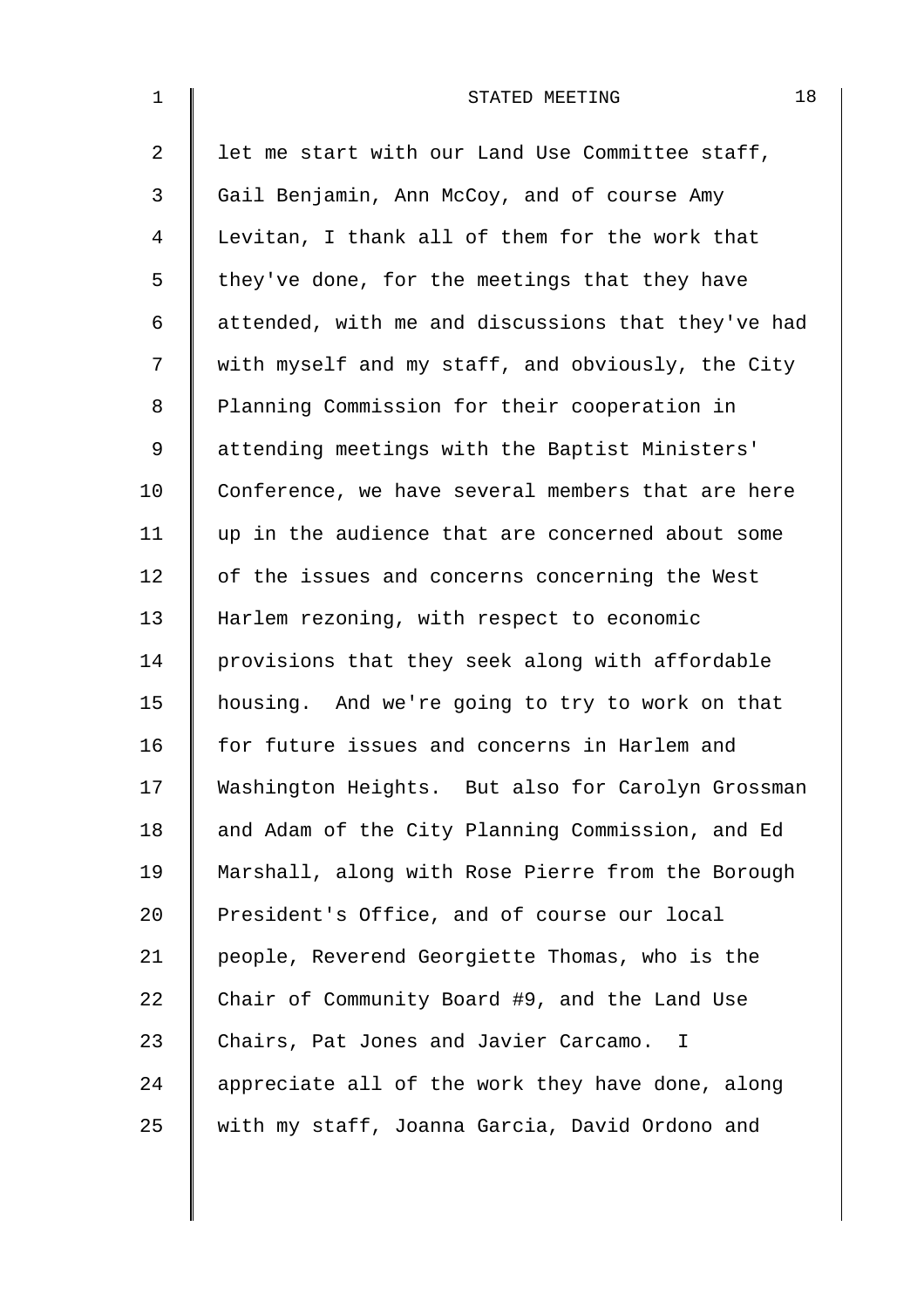| $\mathbf 1$    | 19<br>STATED MEETING                               |
|----------------|----------------------------------------------------|
| $\overline{a}$ | other staff members that have worked on this. But  |
| 3              | I say to all of you that this is a process that    |
| 4              | has evolved and is continuous, so when we work     |
| 5              | together on behalf of the community we represent,  |
| 6              | then we will win in the long run. So thank you,    |
| 7              | Madam Speaker.                                     |
| 8              | SPEAKER QUINN: Thank you, RJ, and                  |
| 9              | that concludes communications from the Speaker.    |
| 10             | COUNCIL MEMBER RIVERA: Thank you                   |
| 11             | very much, Madam Speaker, we now move on to        |
| 12             | discussion of general orders. First we have        |
| 13             | Council Member Jackson.                            |
| 14             | COUNCIL MEMBER JACKSON: Sure, I                    |
| 15             | rise again, my colleagues, to talk about the whole |
| 16             | issue  I'm sorry, are we voting on the Land Use    |
| 17             | 22 Reade Street today? Yes. I co-Chair the New     |
| 18             | York City Council Black, Latino and Asian Caucus   |
| 19             | and its executive committee has taken the position |
| 20             | in order to support the bifurcation with respect   |
| 21             | to 22 Reade Street as part of the African-American |
| 22             | burial ground for the museum there.<br>We          |
| 23             | wholeheartedly support that understanding that     |
| 24             | many African-Americans that were brought to this   |
| 25             | country were brought over by slaves  as slaves,    |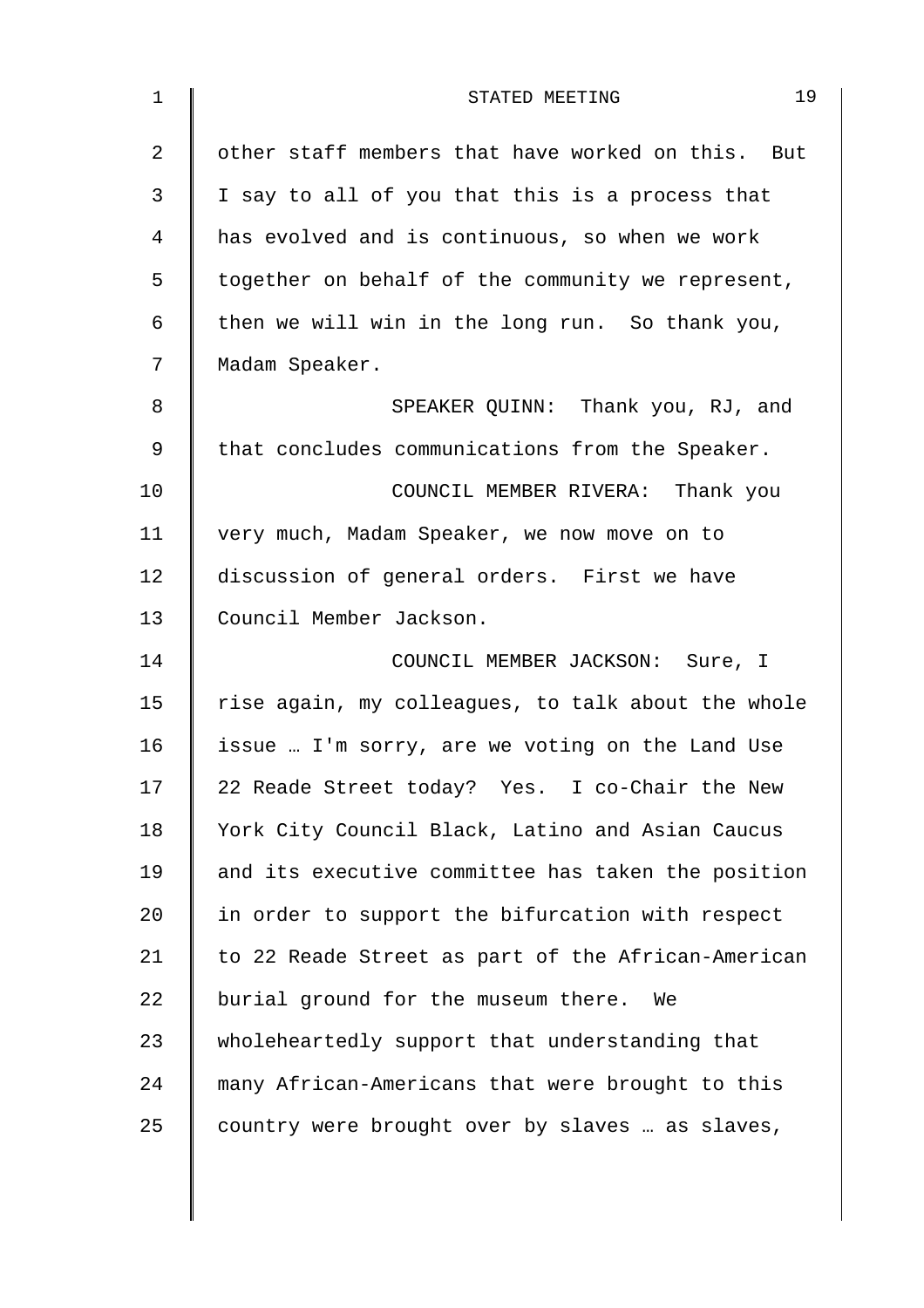| $\mathbf{1}$ | 20<br>STATED MEETING                               |
|--------------|----------------------------------------------------|
| 2            | and even though we were enslaved, we're not        |
| 3            | slaves. And in fact we have stood up loud and      |
| 4            | clear in order to help build this country, and as  |
| 5            | you know, Wall Street was built by people that     |
| 6            | come from Africa, that's why it was called Wall    |
| 7            | Street. And right where the African-American       |
| 8            | burial ground is, at 22 Reade Street, that's going |
| 9            | to be, hopefully real soon, a museum that will     |
| 10           | deal with the burial ground and African-Americans  |
| 11           | that have come here as slaves to the United States |
| 12           | of America. So I ask all of you to support that    |
| 13           | understanding that the Black, Latino and Asian     |
| 14           | Caucus of this particular body, and there are 26   |
| 15           | members of us, we support the bifurcation, and 22  |
| 16           | Reade Street being part of the African-American    |
| 17           | burial ground museum. Thank you very much.         |
| 18           | COUNCIL MEMBER RIVERA: Thank you,                  |
| 19           | and next we move on to Council Member Barron.      |
| 20           | COUNCIL MEMBER BARRON: Thank you                   |
| 21           | very much. I rise to add on to what Council        |
| 22           | Member Jackson said. I want to thank Council       |
| 23           | Member Chin for moving on this expeditiously, and  |
| 24           | seeing to it that that property will not be sold,  |
| 25           | and I also want to thank Council Member Jumaane    |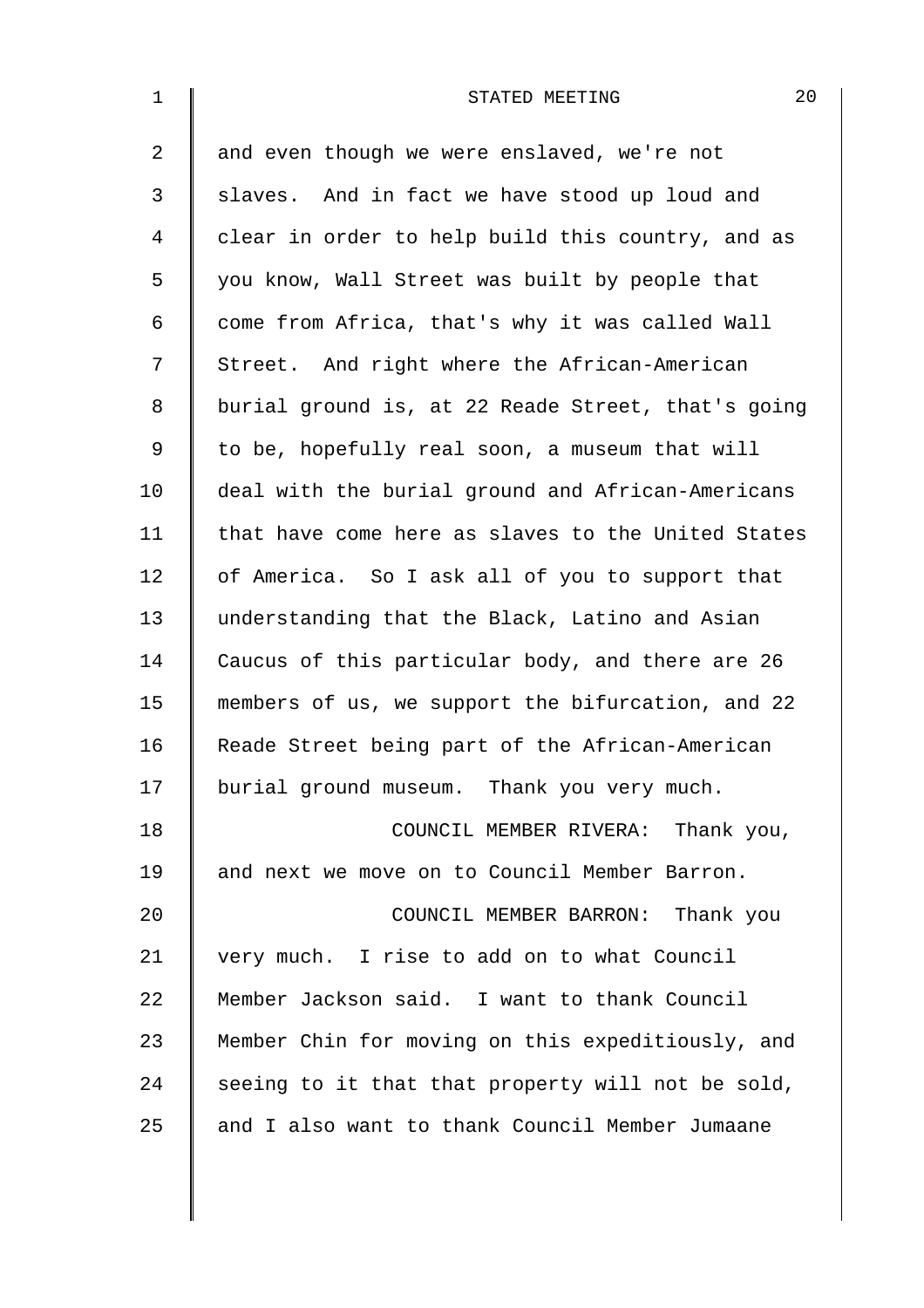| $\mathbf{1}$   | 21<br>STATED MEETING                               |
|----------------|----------------------------------------------------|
| $\overline{a}$ | Williams and Council Member Inez Dickens and Leroy |
| 3              | Comrie and Council Member Jackson, all who         |
| $\overline{4}$ | supported that. The very ground that we stand on   |
| 5              | now, over 20,000 bones of African people are       |
| 6              | spread throughout this area, we fought years ago,  |
| 7              | ten, 15 years ago, to stop them from building      |
| 8              | another building on the site where the burial      |
| 9              | ground is now, and we saved 427 of our ancestors.  |
| 10             | We cannot continue to disrespect those who built   |
| 11             | this city, and indeed built this country. New      |
| 12             | York State was a slave state, in 1827 it abolished |
| 13             | slavery, in 1840 it really stopped, and we have    |
| 14             | been feeling the effects of slavery ever since.    |
| 15             | And some of us still fight for reparations and     |
| 16             | restitution from corporations. So we want to       |
| 17             | thank the City Council for stopping the sale of    |
| 18             | this property, all those involved, we thank you    |
| 19             | very much. I also want to differ with my           |
| 20             | colleague from Harlem on the Harlem rezoning.      |
| 21             | According to Rev. Dr. Curtis and Cogsville and     |
| 22             | others, that this rezoning would really be almost  |
| 23             | like a predatory zoning and a wedge development,   |
| 24             | setting the stage for those to come in and profit  |
| 25             | off of Harlem and gentrify Harlem, and so they     |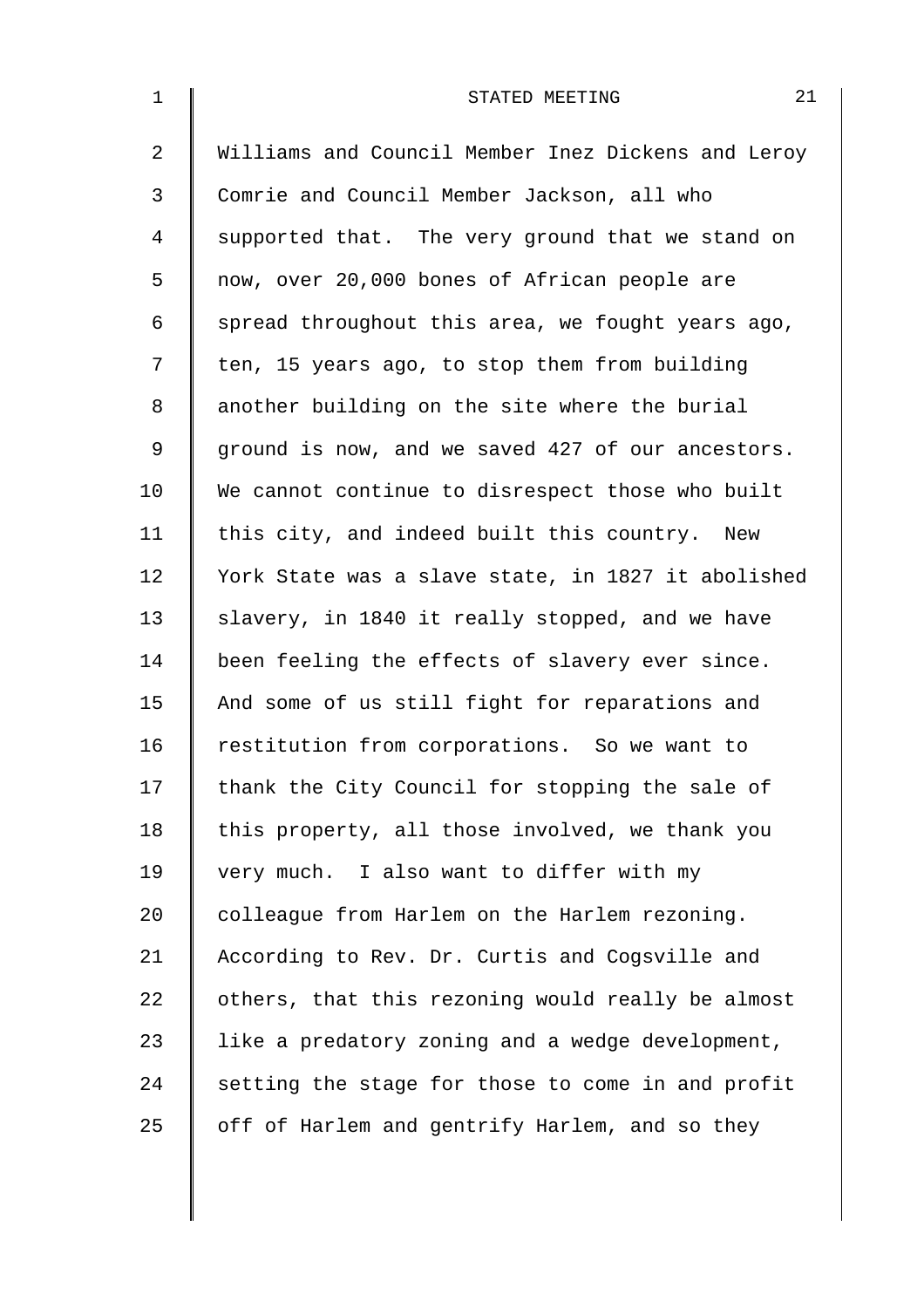| $\mathbf 1$ | 22<br>STATED MEETING                               |
|-------------|----------------------------------------------------|
| 2           | were hoping that they can get a written commitment |
| 3           | now on economic development and commitment to the  |
| 4           | people of Harlem, and not have to wait later after |
| 5           | bids are out and fight with developers to have     |
| 6           | that done. So we were hoping that that would be    |
| 7           | held up now, and then we can go forth later when   |
| 8           | that commitment is written in now, and not later.  |
| 9           | COUNCIL MEMBER RIVERA: Thank you                   |
| 10          | very much. Seeing no others, we'll now move on to  |
| 11          | reports of standing committees.                    |
| 12          | COUNCIL CLERK: Report of the                       |
| 13          | Committee on Finance, pre-considered resolution    |
| 14          | 1570 and 1571, proportion of each class of real    |
| 15          | property for fiscal 2013.                          |
| 16          | SPEAKER QUINN: Coupled on general                  |
| 17          | orders.                                            |
| 18          | COUNCIL CLERK: Pre-considered                      |
| 19          | resolution 1572, amounts necessary for the support |
| 20          | of the government of the City of New York.         |
| 21          | SPEAKER QUINN: Coupled on general                  |
| 22          | orders.                                            |
| 23          | COUNCIL CLERK: Pre-considered reso                 |
| 24          | 1573, organizations to receive funding in the      |
| 25          | expense budget.                                    |
|             |                                                    |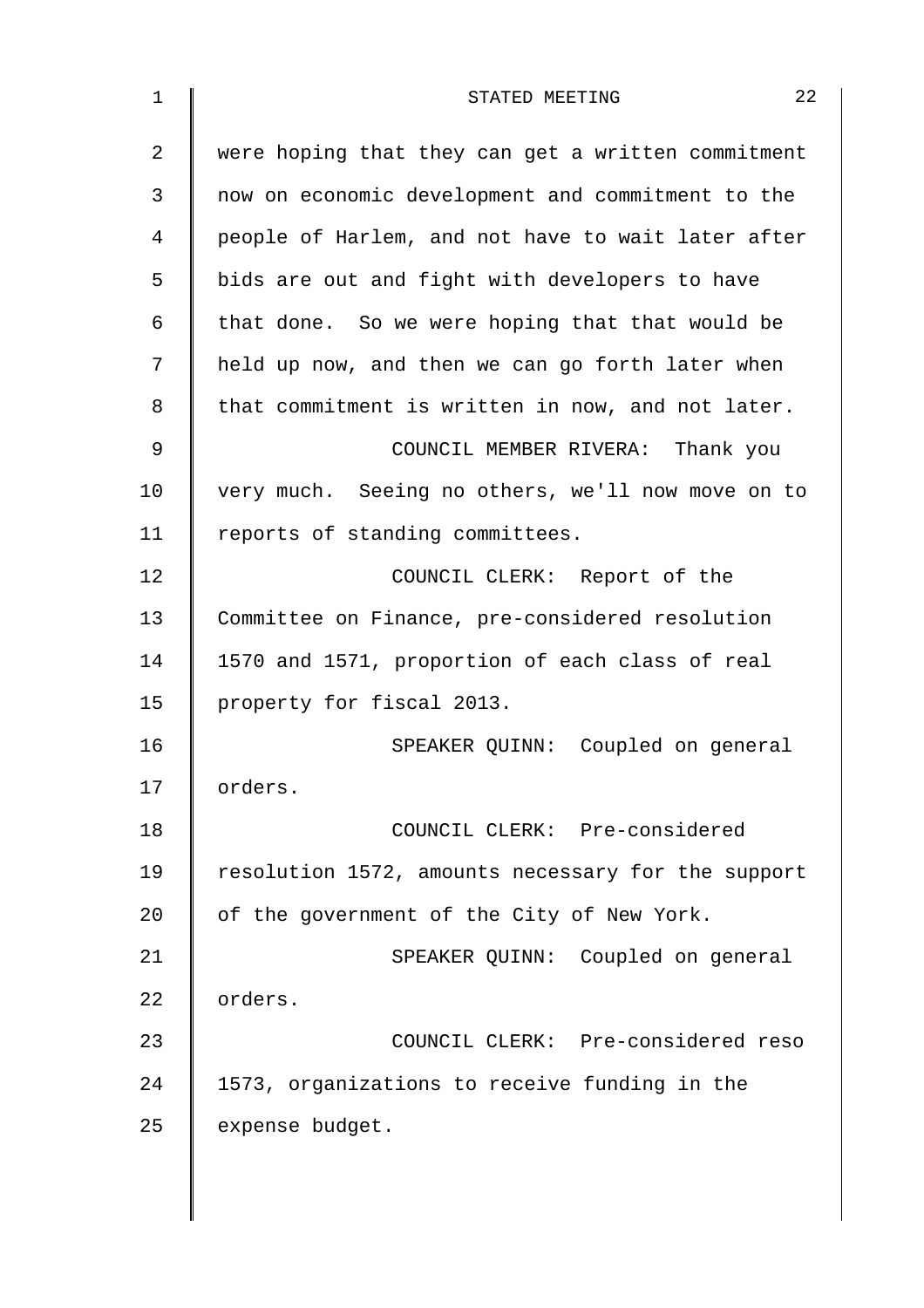| $\mathbf 1$    | 23<br>STATED MEETING                               |
|----------------|----------------------------------------------------|
| $\overline{2}$ | SPEAKER QUINN: Coupled on general                  |
| 3              | orders.                                            |
| 4              | COUNCIL CLERK: Pre-considered M941                 |
| 5              | and resolution 1585, proposed fiscal year 2013     |
| 6              | appropriation changes.                             |
| 7              | SPEAKER QUINN: Coupled on general                  |
| 8              | orders.                                            |
| 9              | COUNCIL CLERK: Pre-considered LU                   |
| 10             | 724 and reso 1577, Creston Avenue Apartments,      |
| 11             | Bronx.                                             |
| 12             | SPEAKER QUINN: Coupled on general                  |
| 13             | orders.                                            |
| 14             | COUNCIL CLERK: Report of the                       |
| 15             | Committee on Land Use, LU 708, unenclosed sidewalk |
| 16             | café, Manhattan.                                   |
| 17             | SPEAKER QUINN: Amended and re-                     |
| 18             | referred to the Subcommittee on Zoning and         |
| 19             | Franchises.                                        |
| 20             | COUNCIL CLERK: LU 710 and LU 711,                  |
| 21             | special West Chelsea District.                     |
| 22             | SPEAKER QUINN: Approved with                       |
| 23             | modifications and referred to the City Planning    |
| 24             | Commission pursuant to the rule 11.70B of the      |
| 25             | rules of the Council and section 197D of the New   |
|                |                                                    |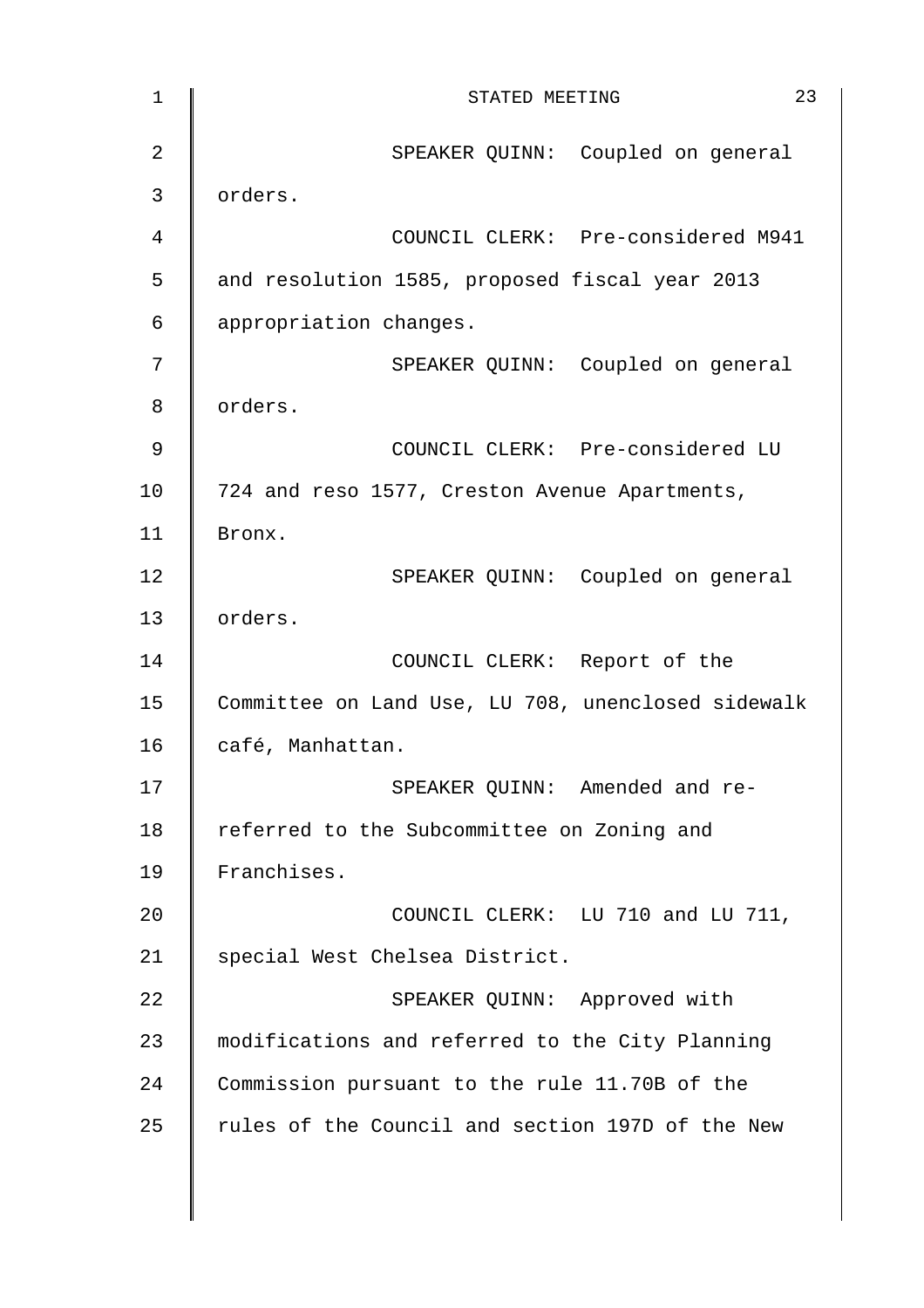| 1  | 24<br>STATED MEETING                               |
|----|----------------------------------------------------|
| 2  | York City Charter.                                 |
| 3  | COUNCIL CLERK: LU 715 and LU 716                   |
| 4  | on page three, West Harlem rezoning.               |
| 5  | SPEAKER QUINN: Approved with                       |
| 6  | modifications and referred to City Planning        |
| 7  | Commission pursuant to the rule 11.70B of the      |
| 8  | rules of the Council and section 197D of the New   |
| 9  | York City Charter.                                 |
| 10 | COUNCIL CLERK: LU 721 and                          |
| 11 | resolution 1578, disposition of two city-owned     |
| 12 | properties in Manhattan.                           |
| 13 | SPEAKER QUINN: Coupled on general                  |
| 14 | orders.                                            |
| 15 | COUNCIL CLERK: LU 722 and                          |
| 16 | resolution 1579, zoning resolution, Manhattan.     |
| 17 | SPEAKER QUINN: Motion to file                      |
| 18 | pursuant to a letter of withdrawal.                |
| 19 | COUNCIL CLERK: LU 723 and                          |
| 20 | resolution 1580, unenclosed sidewalk café, Queens. |
| 21 | SPEAKER QUINN: Coupled on general                  |
| 22 | orders.                                            |
| 23 | COUNCIL MEMBER RIVERA: General                     |
| 24 | order calendar.                                    |
| 25 | COUNCIL CLERK: LU 710 and reso                     |
|    |                                                    |
|    |                                                    |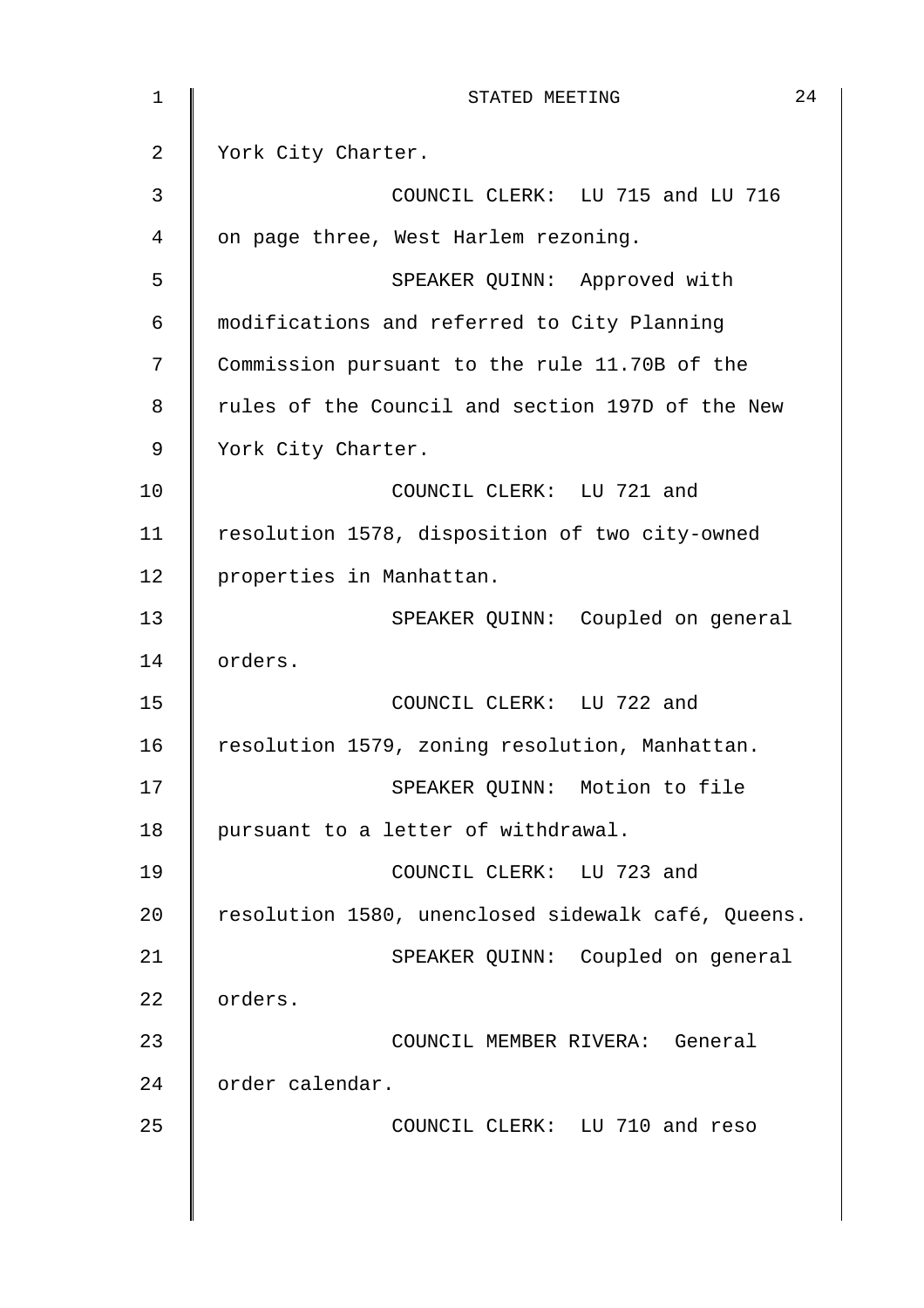| 1           | 25<br>STATED MEETING                               |
|-------------|----------------------------------------------------|
| 2           | 1581 and LU 711 and reso 1582, special West        |
| 3           | Chelsea district.                                  |
| 4           | SPEAKER QUINN: Coupled on general                  |
| 5           | orders.                                            |
| 6           | COUNCIL CLERK: LU 715 and                          |
| 7           | resolution 1583, and LU 716 and resolution 1584,   |
| 8           | West Harlem rezoning.                              |
| $\mathsf 9$ | SPEAKER QUINN: I'm sorry, hang on                  |
| 10          | one second. Can you just confer with Gary Altman   |
| 11          | for a second? I think we misread something, I'll   |
| 12          | need to go back and re-read it for the record.     |
| 13          | Let's just do it all again, the second time is the |
| 14          | charm.                                             |
| 15          | COUNCIL CLERK: LU 721 and                          |
| 16          | resolution 1578, and LU 722 and reso 1589 (sic),   |
| 17          | zoning resolutions.                                |
| 18          | SPEAKER QUINN: Coupled on general                  |
| 19          | orders.                                            |
| 20          | COUNCIL CLERK: LU 723 and reso                     |
| 21          | 1580, unenclosed sidewalk café, Queens.            |
| 22          | SPEAKER QUINN: Motion to file                      |
| 23          | pursuant to a letter of withdrawal.                |
| 24          | COUNCIL MEMBER RIVERA: General                     |
| 25          | order calendar.                                    |
|             |                                                    |
|             |                                                    |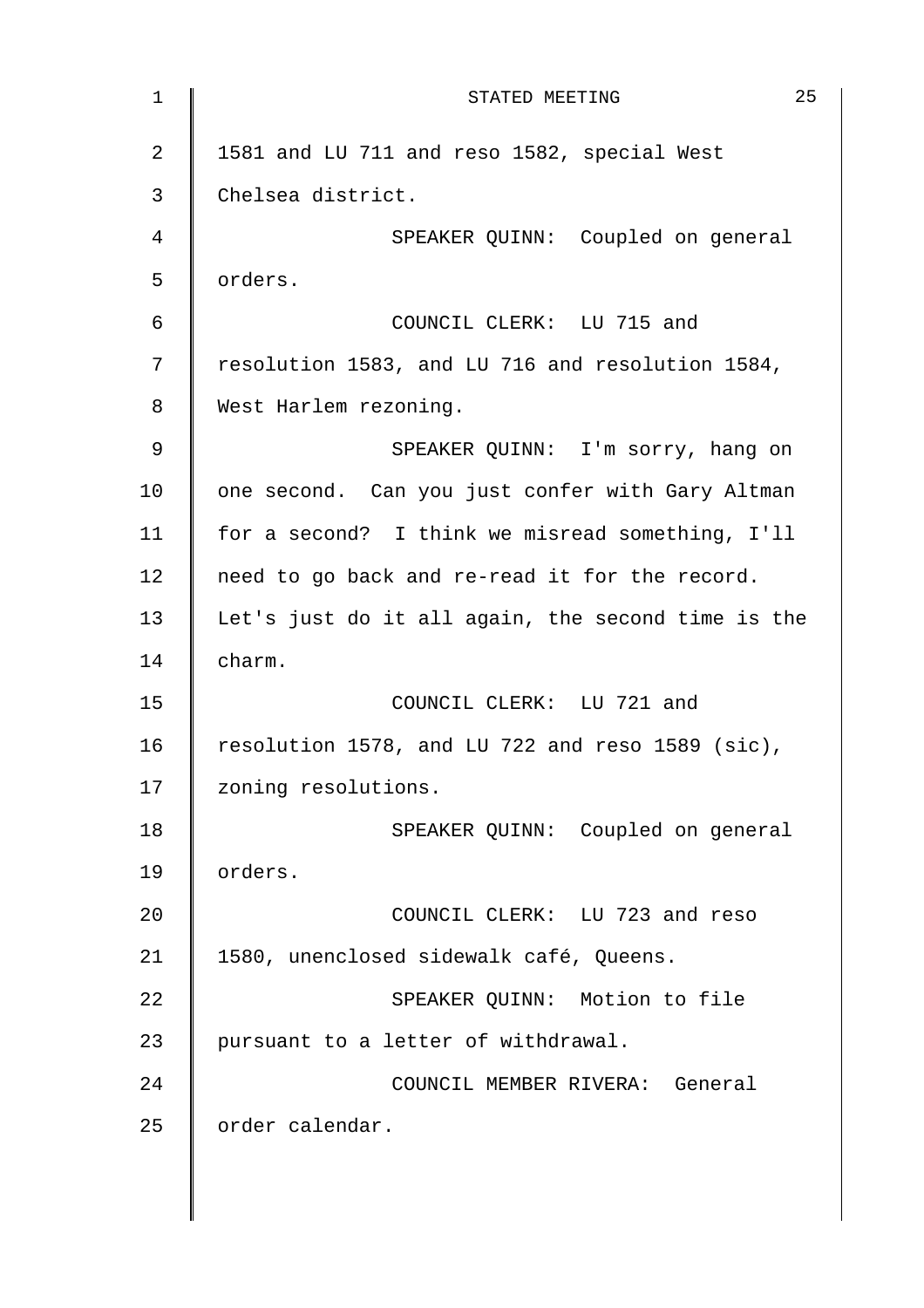| 1              | 26<br>STATED MEETING                               |
|----------------|----------------------------------------------------|
| $\overline{2}$ | COUNCIL CLERK: LU 710 and reso                     |
| 3              | 1581, LU 711 and reso 1582, special West Chelsea   |
| 4              | district.                                          |
| 5              | SPEAKER QUINN: Coupled on general                  |
| 6              | orders.                                            |
| 7              | COUNCIL CLERK: LU 715 and reso                     |
| 8              | 1583, and LU 716 and reso 1584, West Harlem        |
| 9              | rezoning.                                          |
| 10             | SPEAKER QUINN: Coupled on general                  |
| 11             | orders.                                            |
| 12             | COUNCIL CLERK: Resolution                          |
| 13             | appointing various persons commissioner of deeds.  |
| 14             | SPEAKER QUINN: Coupled on general                  |
| 15             | orders and at this time I'd like to ask for a roll |
| 16             | call on all items that are coupled on the general  |
| 17             | order calendar, please.                            |
| 18             | COUNCIL MEMBER RIVERA: So ordered.                 |
| 19             | COUNCIL CLERK: Arroyo.                             |
| 20             | COUNCIL MEMBER ARROYO: Aye.                        |
| 21             | COUNCIL CLERK: Barron.                             |
| 22             | COUNCIL MEMBER BARRON: May I be                    |
| 23             | excused to explain my vote?                        |
| 24             | COUNCIL MEMBER RIVERA: Yes.                        |
| 25             | COUNCIL MEMBER BARRON: I forgot to                 |
|                |                                                    |
|                |                                                    |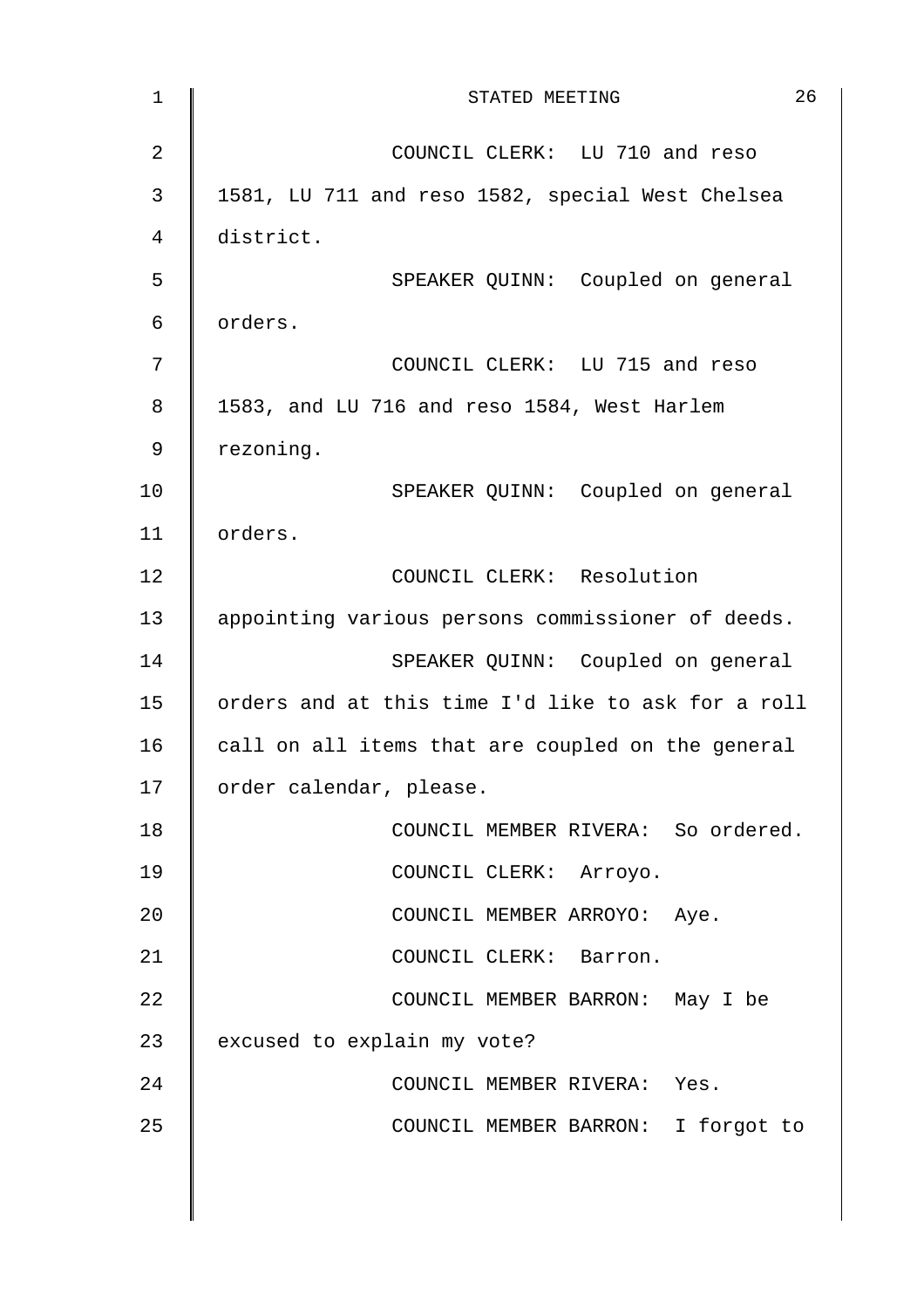| $\mathbf 1$ | 27<br>STATED MEETING                                            |
|-------------|-----------------------------------------------------------------|
| 2           | mention one thing. In order to maintain domestic                |
| 3           | tranquility in my home, this is my 30 <sup>th</sup> anniversary |
| 4           | with my lovely wife Inez. So I just wanted to be                |
| 5           | on the record, and this  what do you mean, God                  |
| 6           | bless her, Chuck? You think you all have it bad.                |
| 7           | I love you, Inez. To stay in character, I vote no               |
| 8           | on LU 716, no on LU 710, no on LU 711, and no on                |
| 9           | LU 715, and aye on all the rest.                                |
| 10          | COUNCIL CLERK: Brewer.                                          |
| 11          | COUNCIL MEMBER BREWER: Aye.                                     |
| 12          | COUNCIL CLERK: Nelson.                                          |
| 13          | COUNCIL MEMBER NELSON: I vote aye.                              |
| 14          | COUNCIL CLERK: Cabrera.                                         |
| 15          | COUNCIL MEMBER CABRERA: Aye.                                    |
| 16          | COUNCIL CLERK: Chin.                                            |
| 17          | COUNCIL MEMBER CHIN: Aye.                                       |
| 18          | COUNCIL CLERK: Comrie.                                          |
| 19          | COUNCIL MEMBER COMRIE, JR.: Aye.                                |
| 20          | COUNCIL CLERK: Crowley.                                         |
| 21          | COUNCIL MEMBER CROWLEY: Yes.                                    |
| 22          | COUNCIL CLERK: Dickens.                                         |
| 23          | COUNCIL MEMBER DICKENS: Aye.                                    |
| 24          | COUNCIL CLERK: Dilan.                                           |
| 25          | COUNCIL MEMBER DILAN: Aye.                                      |
|             |                                                                 |
|             |                                                                 |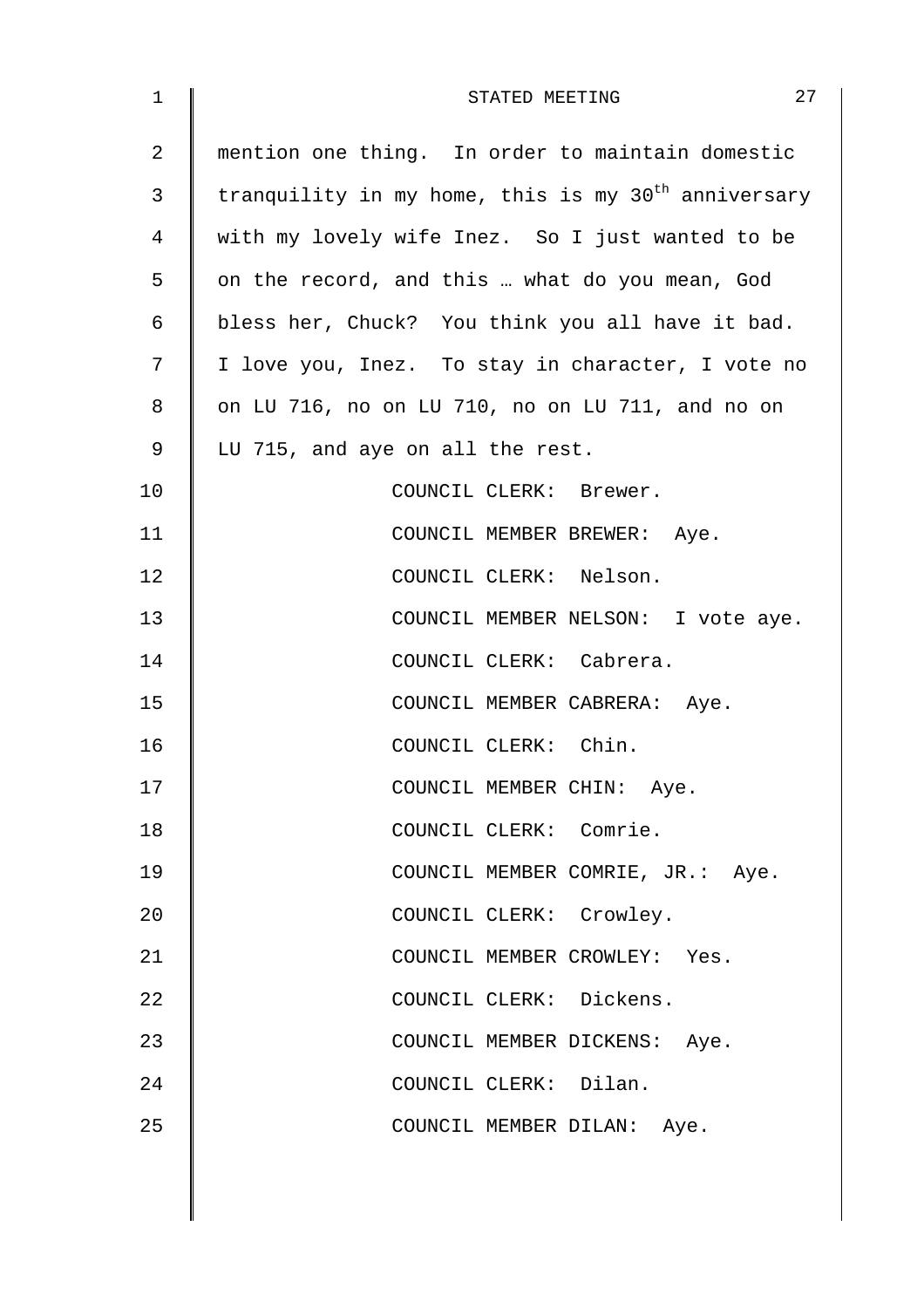| $\mathbf 1$    | 28<br>STATED MEETING                               |
|----------------|----------------------------------------------------|
| $\overline{2}$ | COUNCIL CLERK: Dromm.                              |
| 3              | COUNCIL MEMBER DROMM: Aye.                         |
| 4              | COUNCIL CLERK: Eugene.                             |
| 5              | COUNCIL MEMBER EUGENE: Aye.                        |
| 6              | COUNCIL CLERK: Ferreras.                           |
| 7              | COUNCIL MEMBER FERRERAS: Aye.                      |
| 8              | COUNCIL CLERK: Fidler.                             |
| 9              | COUNCIL MEMBER FIDLER: Aye.                        |
| 10             | COUNCIL CLERK: Foster.                             |
| 11             | COUNCIL MEMBER FOSTER: Aye. And                    |
| 12             | I'd like to disclose that Christ Church, my father |
| 13             | is the senior pastor, the Rev. Wendell Foster.     |
| 14             | Thank you.                                         |
| 15             | COUNCIL CLERK: Garodnick.                          |
| 16             | COUNCIL MEMBER GARODNICK: Aye.                     |
| 17             | COUNCIL CLERK: Gennaro.                            |
| 18             | COUNCIL MEMBER GENNARO: Yes.                       |
| 19             | COUNCIL CLERK: Gentile.                            |
| 20             | COUNCIL MEMBER GENTILE: Aye on                     |
| 21             | all.                                               |
| 22             | COUNCIL CLERK: Gonzalez.                           |
| 23             | COUNCIL MEMBER GONZALEZ: Aye.                      |
| 24             | COUNCIL CLERK: Greenfield.                         |
| 25             | COUNCIL MEMBER GREENFIELD: Aye.                    |
|                |                                                    |
|                |                                                    |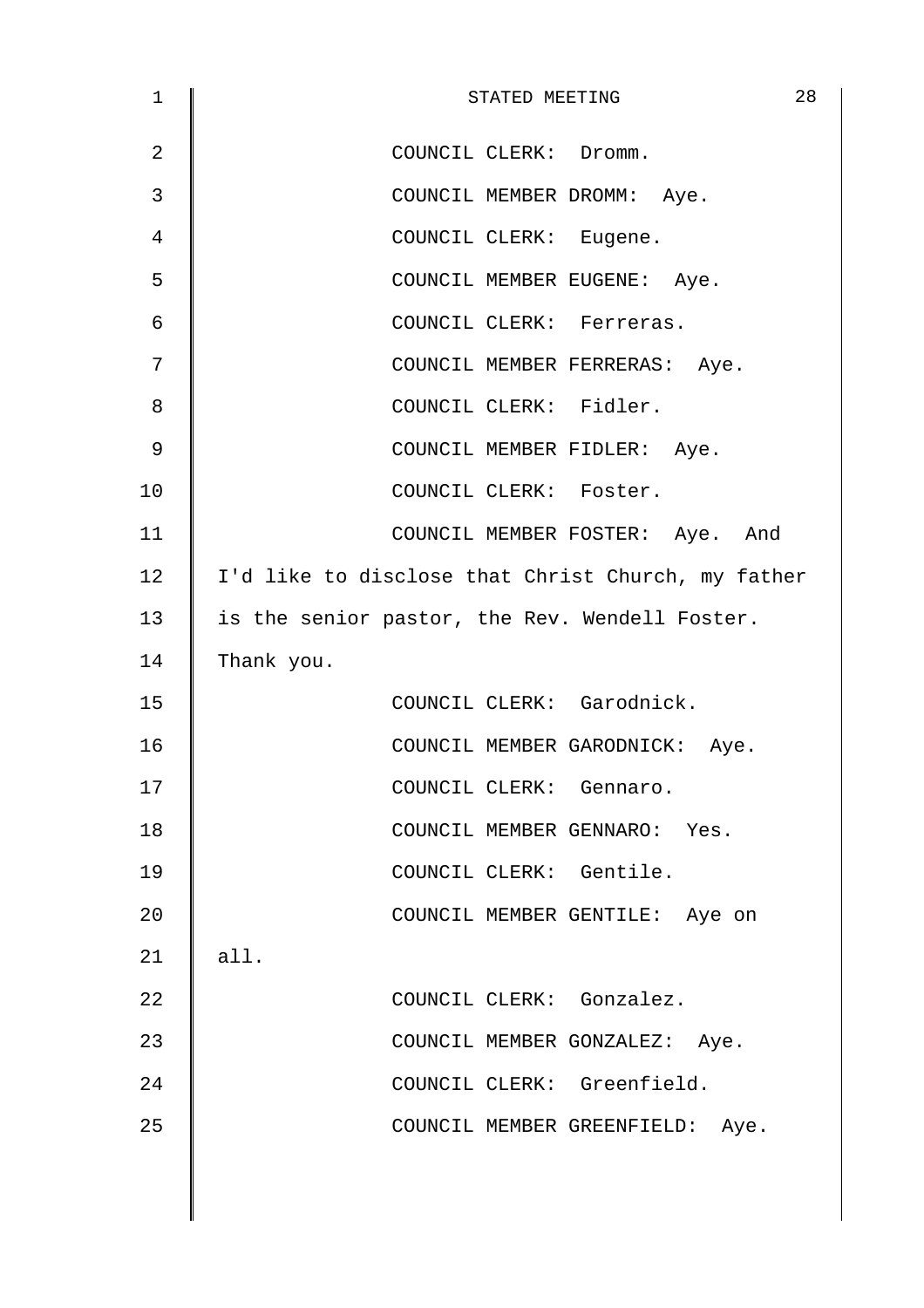| $\mathbf 1$ | 29<br>STATED MEETING                               |
|-------------|----------------------------------------------------|
| 2           | COUNCIL CLERK: Halloran.                           |
| 3           | COUNCIL MEMBER HALLORAN III:                       |
| 4           | Permission to explain my vote?                     |
| 5           | COUNCIL MEMBER RIVERA: Yes.                        |
| 6           | COUNCIL MEMBER HALLORAN III: First                 |
| 7           | I just want to thank the Speaker, she was          |
| 8           | instrumental in prodding Con Edison and the Parks  |
| 9           | Department along in the districts that were in the |
| 10          | B zones, and I know she worked tirelessly and her  |
| 11          | staff did an incredible job, they were up 24/7,    |
| 12          | received phone calls 24/7, and handled them        |
| 13          | perfectly, and I thank her for her leadership.     |
| 14          | I'm going to vote to abstain on resolutions 1570,  |
| 15          | 1571, 1572 in deference to our Minority Leader who |
| 16          | is not here to vote no on those items for us, and  |
| 17          | so I just want to thank the rest of this body, I   |
| 18          | know everyone has chipped in and helped, but       |
| 19          | especially I'd like to salute my colleague, Eric   |
| 20          | Ulrich, who did an incredible job in a district    |
| 21          | that was devastated by this hurricane. His         |
| 22          | leadership was exemplary and it showed exactly why |
| 23          | his constituents overwhelmingly re-elected him to  |
| 24          | the role that he serves in now. Thank you.         |
| 25          | COUNCIL CLERK: Ignizio. Jackson.                   |
|             |                                                    |
|             |                                                    |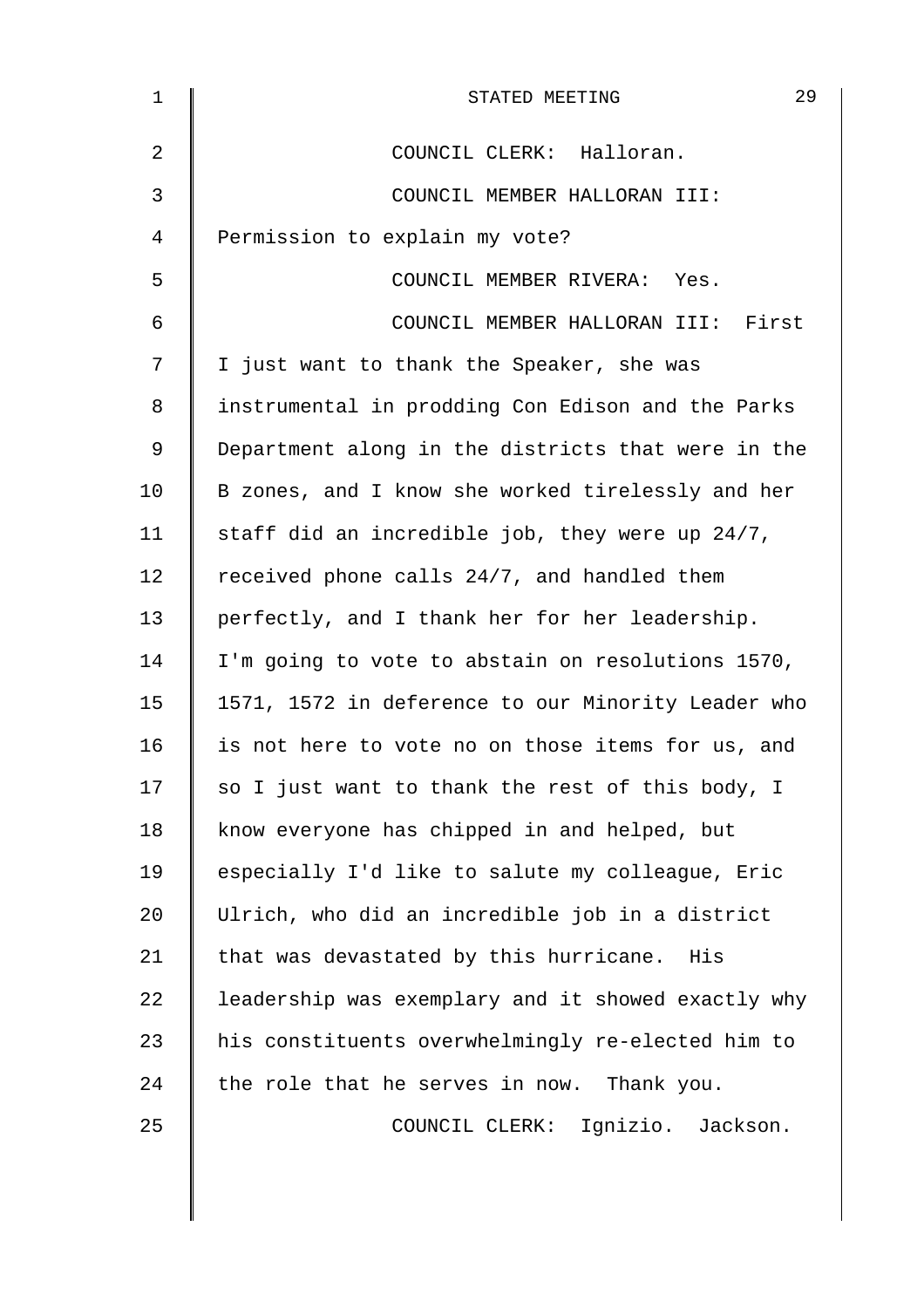| $\mathbf 1$ | 30<br>STATED MEETING                              |
|-------------|---------------------------------------------------|
| 2           | COUNCIL MEMBER JACKSON: Aye on all.               |
| 3           | COUNCIL CLERK: James.                             |
| 4           | COUNCIL MEMBER JAMES: Aye on all.                 |
| 5           | COUNCIL CLERK: Koo.                               |
| 6           | COUNCIL MEMBER KOO: Aye.                          |
| 7           | COUNCIL CLERK: Lander.                            |
| 8           | COUNCIL MEMBER LANDER: Aye.                       |
| 9           | COUNCIL CLERK: Lappin.                            |
| 10          | COUNCIL MEMBER LAPPIN: Aye.                       |
| 11          | COUNCIL CLERK: Levin.                             |
| 12          | COUNCIL MEMBER LEVIN: Aye on all.                 |
| 13          | COUNCIL CLERK: Mark-Viverito.                     |
| 14          | Mealy.                                            |
| 15          | COUNCIL MEMBER MEALY: Aye on all.                 |
| 16          | COUNCIL CLERK: Recchia.                           |
| 17          | COUNCIL MEMBER RECCHIA, JR.: Aye                  |
| 18          | on all.                                           |
| 19          | COUNCIL CLERK: Reyna. Rodriguez.                  |
| 20          | COUNCIL MEMBER RODRIGUEZ: Aye.                    |
| 21          | COUNCIL CLERK: Rose.                              |
| 22          | COUNCIL MEMBER ROSE: Aye.                         |
| 23          | COUNCIL CLERK: Sanders. Ulrich.                   |
| 24          | COUNCIL MEMBER ULRICH: Thank you,                 |
| 25          | I'm going to abstain on pre-considered reso 1570, |
|             |                                                   |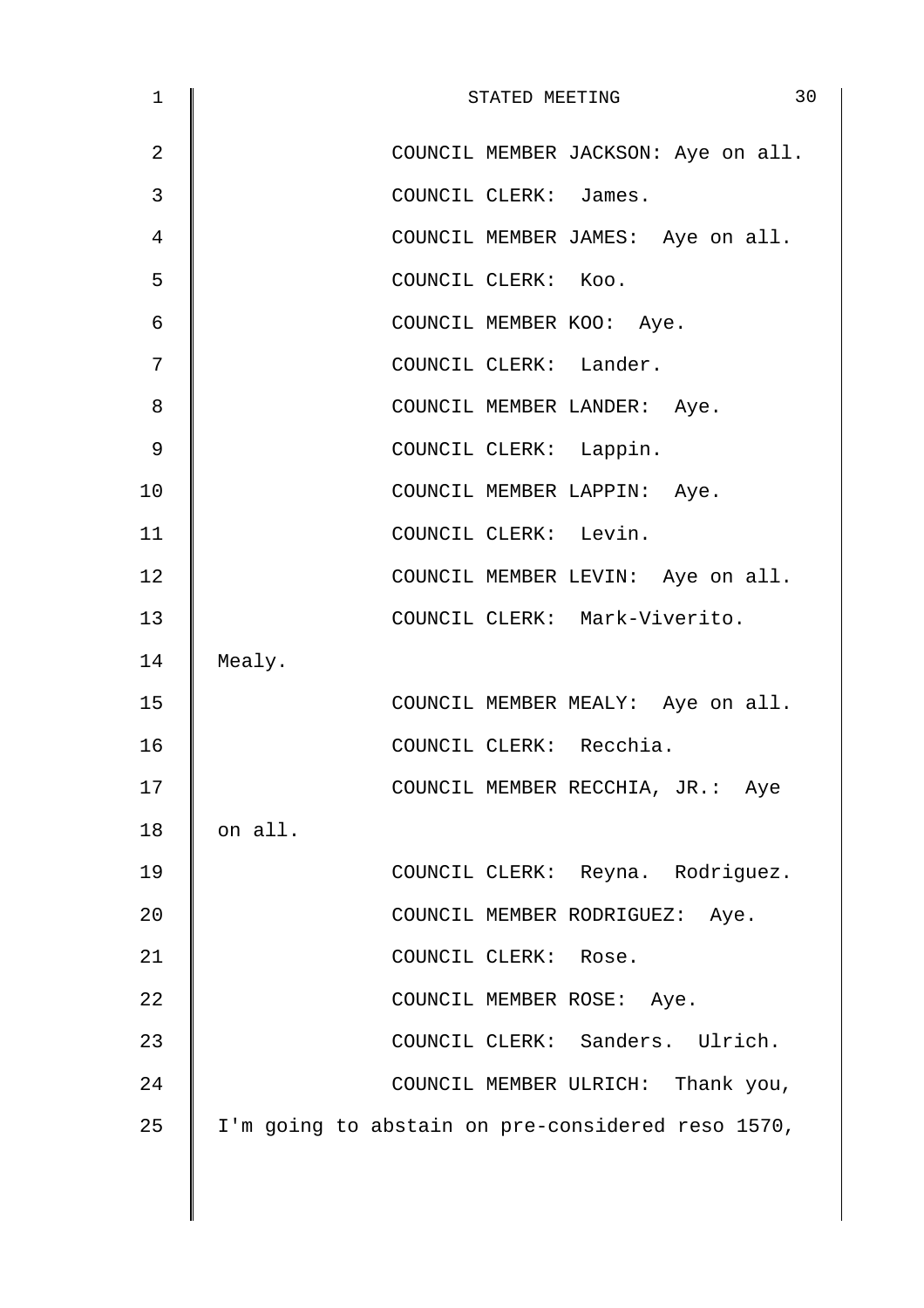| 1              | 31<br>STATED MEETING                              |
|----------------|---------------------------------------------------|
| $\overline{2}$ | 1571 and 1572, and aye on all others.             |
| 3              | COUNCIL CLERK: Vacca.                             |
| 4              | COUNCIL MEMBER VACCA: Aye.                        |
| 5              | COUNCIL CLERK: Vallone.                           |
| 6              | COUNCIL MEMBER VALLONE, JR.: I                    |
| 7              | also abstain on pre-considered resos 1570, 1571   |
| 8              | and 1572 and aye on the rest.                     |
| 9              | COUNCIL CLERK: Van Bramer.                        |
| 10             | COUNCIL MEMBER VAN BRAMER: Aye.                   |
| 11             | COUNCIL CLERK: Vann.                              |
| 12             | COUNCIL MEMBER VANN: Aye on all.                  |
| 13             | COUNCIL CLERK: Weprin.                            |
| 14             | COUNCIL MEMBER WEPRIN: Aye.                       |
| 15             | COUNCIL CLERK: Williams.                          |
| 16             | COUNCIL MEMBER WILLIAMS: May I be                 |
| 17             | excused to explain my vote?                       |
| 18             | COUNCIL MEMBER RIVERA: Yes.                       |
| 19             | COUNCIL MEMBER WILLIAMS: Thank                    |
| 20             | you. First, happy Obama Tuesday to everyone, and  |
| 21             | second I want to thank the Speaker and the staff  |
| 22             | et al, too many to mention, for the constant flow |
| 23             | of information to us, and although thankfully my  |
| 24             | district was not hit as hard as others, in my     |
| 25             | effort to try to help other people, it's very     |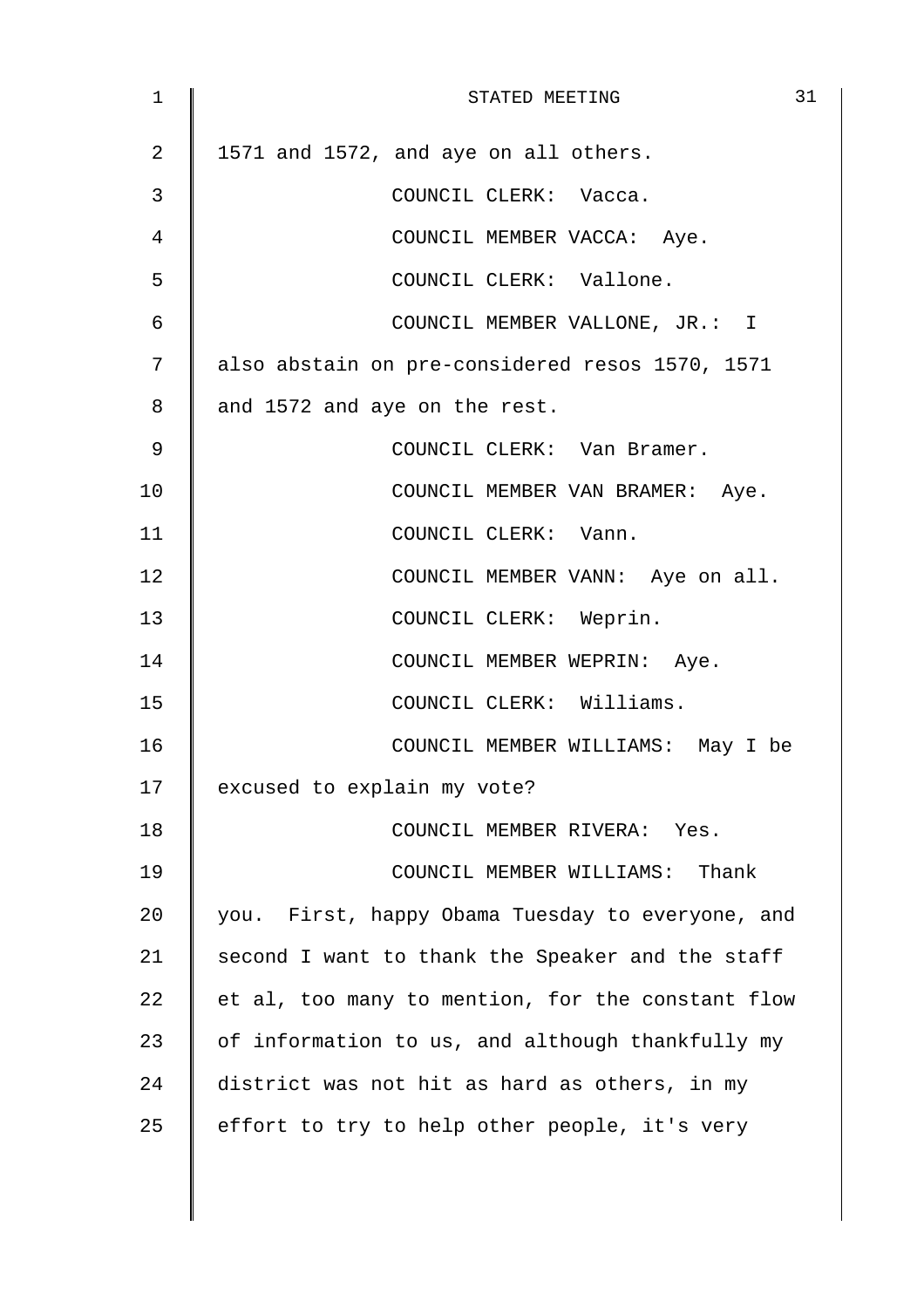| $\mathbf 1$    | 32<br>STATED MEETING                               |
|----------------|----------------------------------------------------|
| $\overline{2}$ | beneficial to have the calls and the flow of       |
| 3              | information, and although I don't want to mention  |
| 4              | the staff because I'll forget someone, I do want   |
| 5              | to mention Ramon Martinez, who was the person I    |
| 6              | reached out to the most, and even though he has a  |
| 7              | long sigh at the other end sometimes, he always    |
| 8              | picks up to get me the information that I need,    |
| 9              | and my prayers for the colleagues in the districts |
| 10             | that they're in, I vote aye on all, and I also     |
| 11             | want to say thank you to Council Member Barron,    |
| 12             | Chin, Levin and Comrie for bringing up an issue    |
| 13             | and dealing with an issue that when it came to the |
| 14             | African burial ground, I was very disappointed and |
| 15             | felt disrespected that the city would come and     |
| 16             | speak about its historical perspective,            |
| 17             | particularly 22 Reade Street, and not even mention |
| 18             | the fact that it abutted the African burial        |
| 19             | ground, nor that it was under consideration for a  |
| 20             | national landmark. I felt as if they were          |
| 21             | completely ignoring me and the history that I      |
| 22             | have, and I represent a district where the names   |
| 23             | of the streets are after people who owned people   |
| 24             | who looked like me. Very often in my public        |
| 25             | school education there were things missing from    |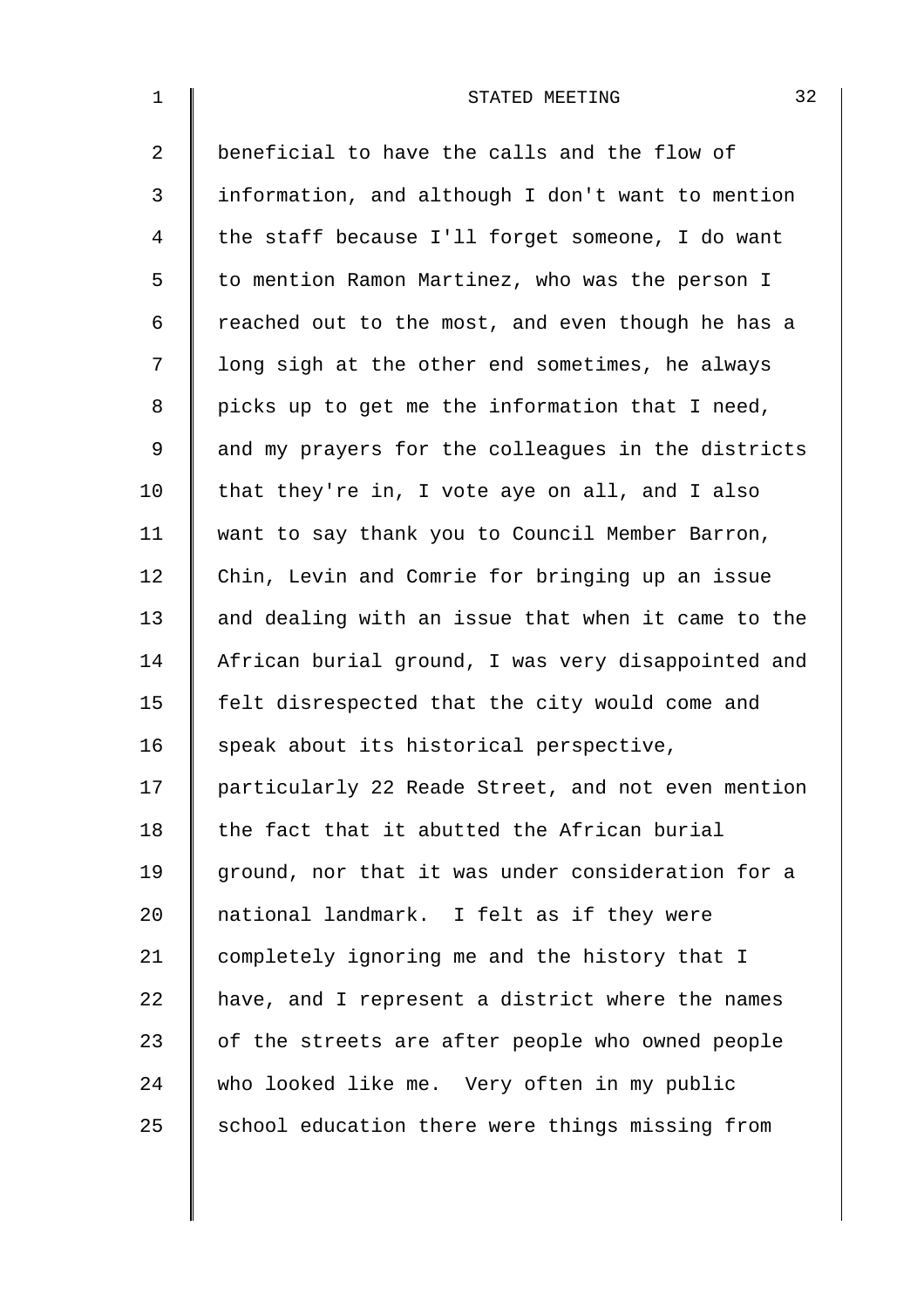| $\mathbf 1$    | 33<br>STATED MEETING                               |
|----------------|----------------------------------------------------|
| $\overline{2}$ | that, I feel we have to make sure this stuff is    |
| 3              | honored and put out in front, and I'm happy to     |
| $\overline{4}$ | also co-sponsor legislation with Jimmy Van Bramer  |
| 5              | to put markers near Wall Street where they had     |
| 6              | open-air slave markets. This is a history that     |
| 7              | for some reason people are trying to get pushed    |
| 8              | aside, and when it's brought up, people try to     |
| 9              | tell us to please forget. So I'm proud to be a     |
| 10             | Council Member here today and I'm proud that we    |
| 11             | have done the right thing. So thank you.           |
| 12             | COUNCIL CLERK: Wills                               |
| 13             | COUNCIL MEMBER WILLS: Aye.                         |
| 14             | COUNCIL CLERK: Reyna.                              |
| 15             | COUNCIL MEMBER REYNA: Aye.                         |
| 16             | COUNCIL CLERK: Rivera.                             |
| 17             | COUNCIL MEMBER RIVERA: I vote aye.                 |
| 18             | COUNCIL CLERK: Speaker Quinn.                      |
| 19             | SPEAKER QUINN: I vote aye.                         |
| 20             | COUNCIL MEMBER RIVERA: All items                   |
| 21             | on today's general order calendar were adopted by  |
| 22             | a vote of 42 in the affirmative, with zero in the  |
| 23             | negative and zero abstentions, with the exception  |
| 24             | of pre-considered resolutions 1570, 1571 and 1572, |
| 25             | which were adopted by a vote of 39 in the          |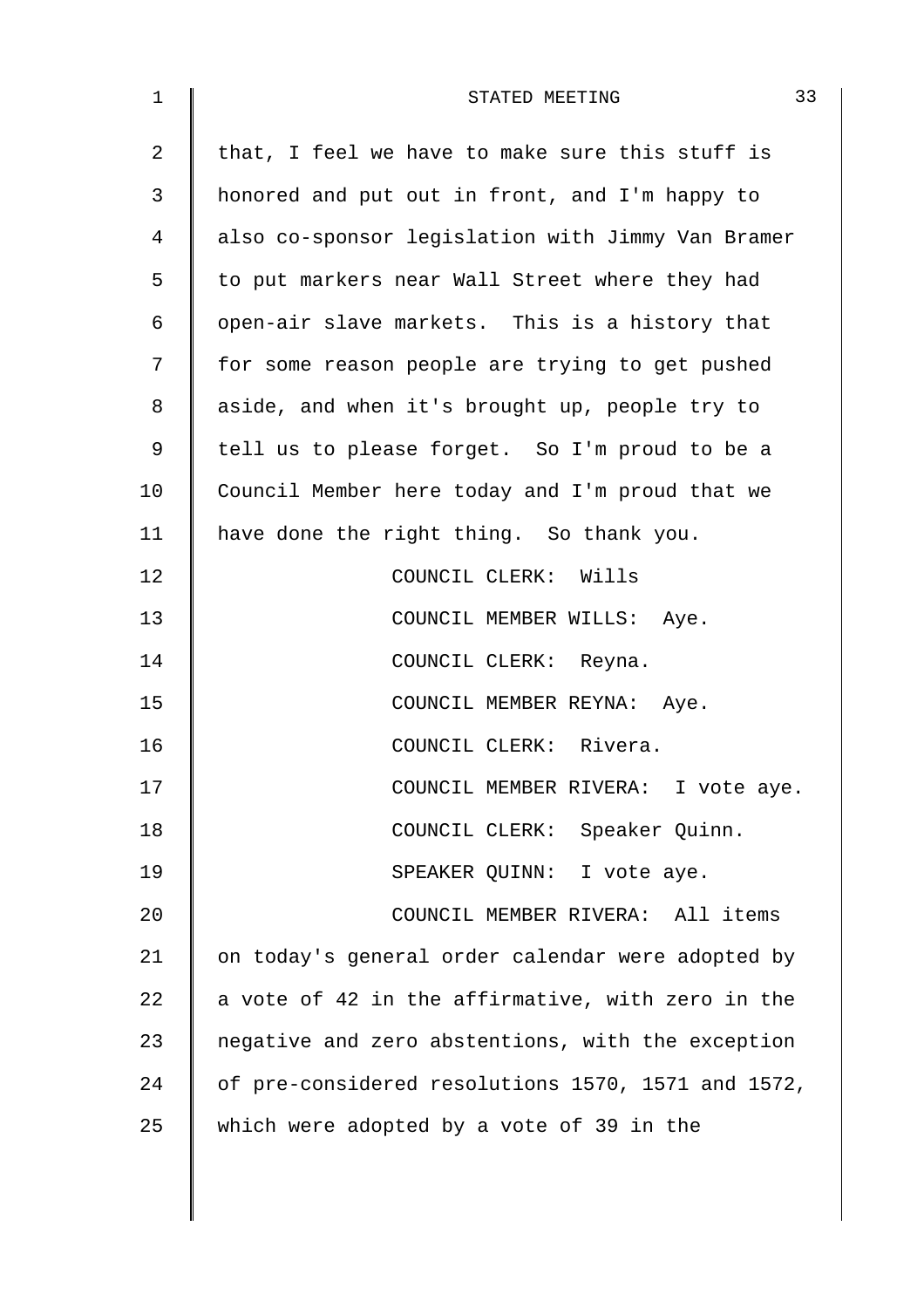| $\mathbf 1$ | 34<br>STATED MEETING                               |
|-------------|----------------------------------------------------|
| 2           | affirmative, with zero in the negative and three   |
| 3           | abstentions, and Land Use items 710, 711, 715 and  |
| 4           | 716, and the companion resolutions, which were     |
| 5           | adopted by a vote of 41 in the affirmative, six in |
| 6           | the negative and  zero in the negative and zero    |
| 7           | abstentions. We now move on to introduction and    |
| 8           | reading of the bills.                              |
| 9           | SPEAKER QUINN: All bills are                       |
| 10          | referred to committees as indicated on the agenda. |
| 11          | COUNCIL MEMBER RIVERA: Hold on one                 |
| 12          | second, please. We have to recalculate the votes.  |
| 13          | Okay, the revised Land Use bills were adopted by a |
| 14          | vote of, Land Use item 710, 711, 715 and 716 and   |
| 15          | the companion resolutions were adopted by a vote   |
| 16          | of 41 in the affirmative with one in the negative  |
| 17          | and no abstentions. We now go to introduction and  |
| 18          | reading of the bills.                              |
| 19          | SPEAKER QUINN: All bills are                       |
| 20          | referred to committees as indicated on the agenda. |
| 21          | COUNCIL MEMBER RIVERA: All right,                  |
| 22          | discussion of resolutions, there are no            |
| 23          | resolutions, so we now move on to general          |
| 24          | discussion. We have Council Member Brewer is       |
| 25          | first, followed by Council Member Jackson.         |
|             |                                                    |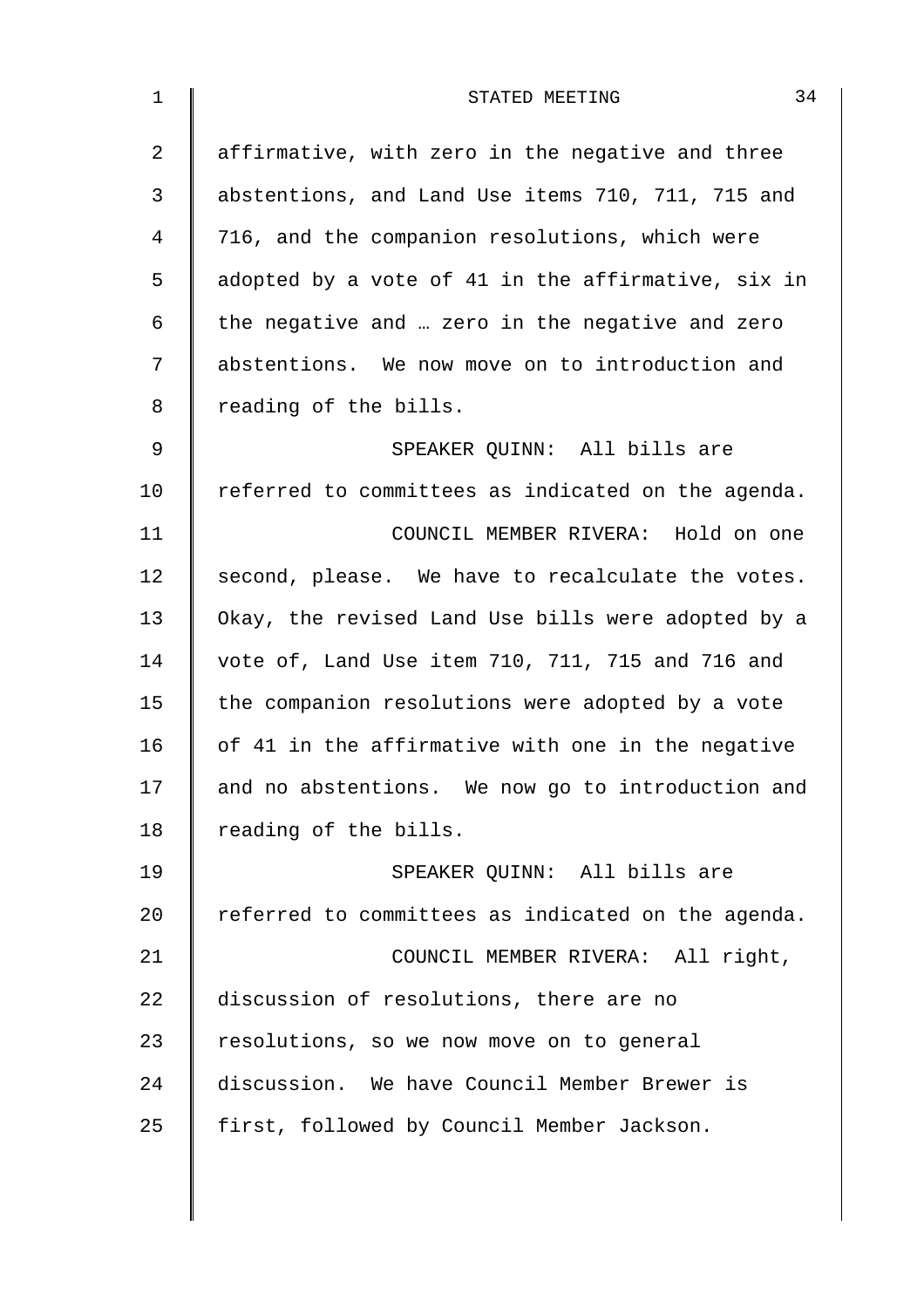| $\mathbf 1$ | 35<br>STATED MEETING                               |
|-------------|----------------------------------------------------|
| 2           | COUNCIL MEMBER BREWER: I just want                 |
| 3           | to echo the thanks, as a district that did not     |
| 4           | have the same hurricane impact, my constituents,   |
| 5           | as the Speaker indicated, have been unbelievably   |
| 6           | generous, and I want to thank them and all the     |
| 7           | other New Yorkers who have volunteered either      |
| 8           | supplies, money or their own time. It really is    |
| 9           | very heartwarming and makes you proud to be a New  |
| 10          | Yorker. I think Sarah Jessica Parker said that,    |
| 11          | proud to be a New Yorker, we all are, and I just   |
| 12          | want to thank from the bottom of my heart every    |
| 13          | single person. Also I want to thank the staff of   |
| 14          | the City Council has been phenomenal, and the      |
| 15          | Speaker mentioned colleagues, but they've done     |
| 16          | something else, colleagues, they have told us      |
| 17          | where to bring the supplies, where to bring the    |
| 18          | volunteers, and they have been very specific. So   |
| 19          | there's another relationship that has developed,   |
| 20          | which is the issue of working together just on the |
| 21          | truck deliveries and the incredible warmth and     |
| 22          | hospitality that has ensured. Second, I want to    |
| 23          | mention on the issue of elections, I think some of |
| 24          | you have had questions, I certainly have. So we    |
| 25          | are having a hearing that is in Governmental       |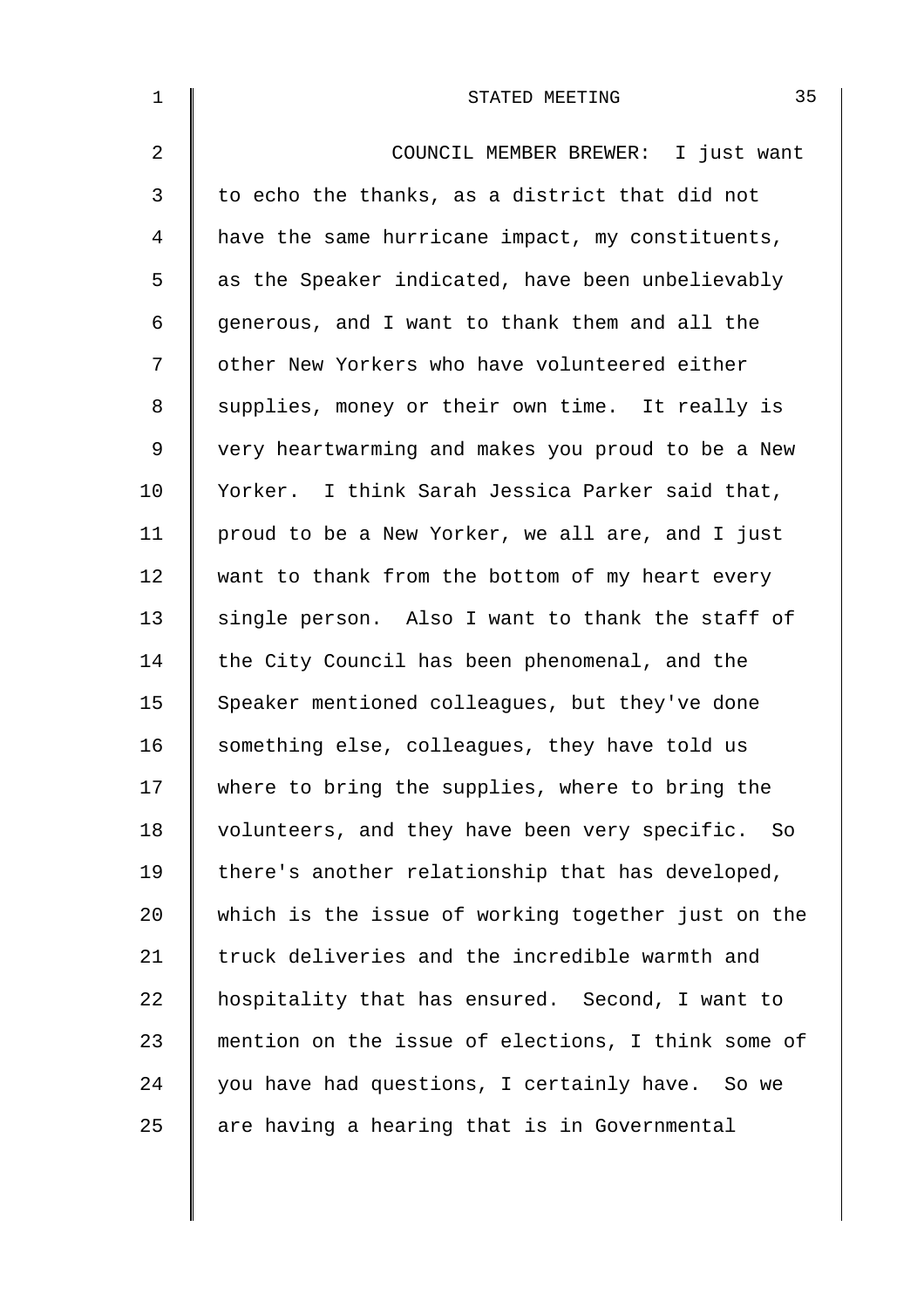| $\mathbf 1$    | 36<br>STATED MEETING                                     |
|----------------|----------------------------------------------------------|
| $\overline{2}$ | Operations and it may be other committees,               |
| $\mathfrak{Z}$ | December $5^{th}$ , 10:00 a.m. in this hall, and second, |
| 4              | we're going to work with colleagues on a                 |
| 5              | conference call tomorrow, details will be coming         |
| 6              | to your office. Please give us your input. Thank         |
| 7              | you very much.                                           |
| 8              | COUNCIL MEMBER RIVERA: Thank you,                        |
| 9              | next we move on to Council Member Jackson,               |
| 10             | followed by Council Member Williams.                     |
| 11             | COUNCIL MEMBER JACKSON: Well,                            |
| 12             | thank you, Majority Leader. My colleagues, I rise        |
| 13             | right now in order to say thank you, thank you to        |
| 14             | everyone and all New Yorkers and many people from        |
| 15             | around the country and world that have contributed       |
| 16             | to the relief effort of the people in New York           |
| 17             | City. My district that I represent in northern           |
| 18             | Manhattan was not devastated like other                  |
| 19             | communities in lower Manhattan, in Brooklyn, in          |
| 20             | Queens and on Staten Island. So what I did with          |
| 21             | some of my staff, is we have gone out to Staten          |
| 22             | Island to work in the relief effort, out to Far          |
| 23             | Rockaway and lower Manhattan, when people were           |
| 24             | waiting for FEMA to arrive with food and water, to       |
| 25             | try to do anything we can to be helpful. But the         |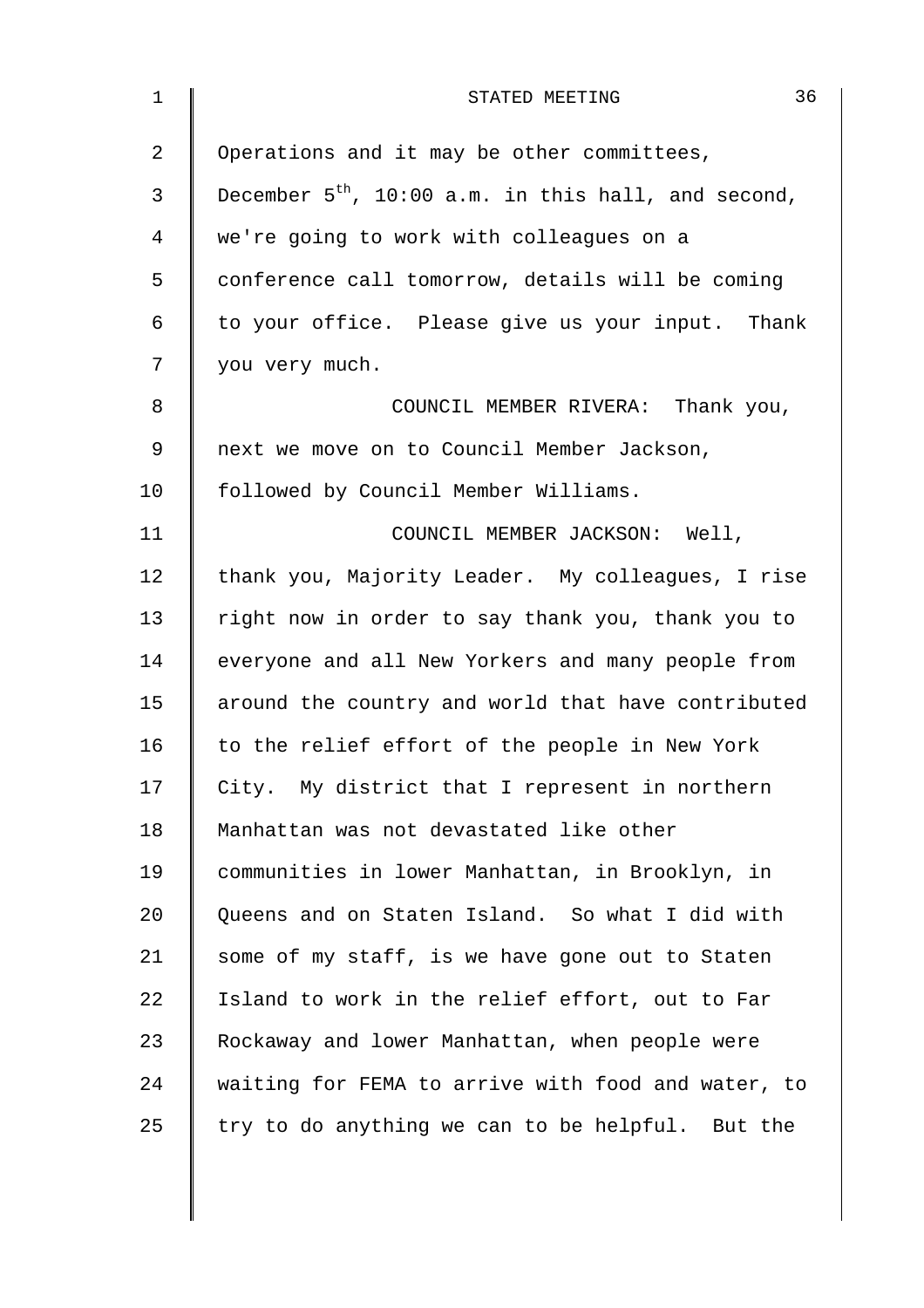| $\mathbf{1}$   | 37<br>STATED MEETING                               |
|----------------|----------------------------------------------------|
| $\overline{2}$ | struggle continues every single day, and the       |
| 3              | relief efforts are not over. So, you know, we      |
| 4              | need to think about what we can do to help those   |
| 5              | that are in need. But also I rise today to say     |
| 6              | that I got a call from my daughter two days ago,   |
| 7              | she went into labor and she delivered a healthy    |
| 8              | grandson for me. So, and he was born on Veterans'  |
| 9              | Day at $8:37$ , and they didn't have a name, so we |
| 10             | were calling him Baby Boy Owens, but now they've   |
| 11             | decided on the name and the name is Amir Lee       |
| 12             | Owens. So congratulations to my family and         |
| 13             | everyone, and hey, life goes on and is continuous. |
| 14             | Thank you very much.                               |
| 15             | COUNCIL MEMBER RIVERA: Thank you,                  |
| 16             | next we have Council Member Williams, followed by  |
| 17             | Council Member Garodnick.                          |
| 18             | COUNCIL MEMBER WILLIAMS: Thank                     |
| 19             | you, once again, when it comes to Hurricane Sandy  |
| 20             | obviously we all know what happened, and I hope, I |
| 21             | think I give the Mayor some credit for the initial |
| 22             | prep and the initial response. Obviously I         |
| 23             | believe we were woefully unprepared for anything   |
| 24             | after that, and I hope there's a huge lesson       |
| 25             | that's learned. And I also want to thank all the   |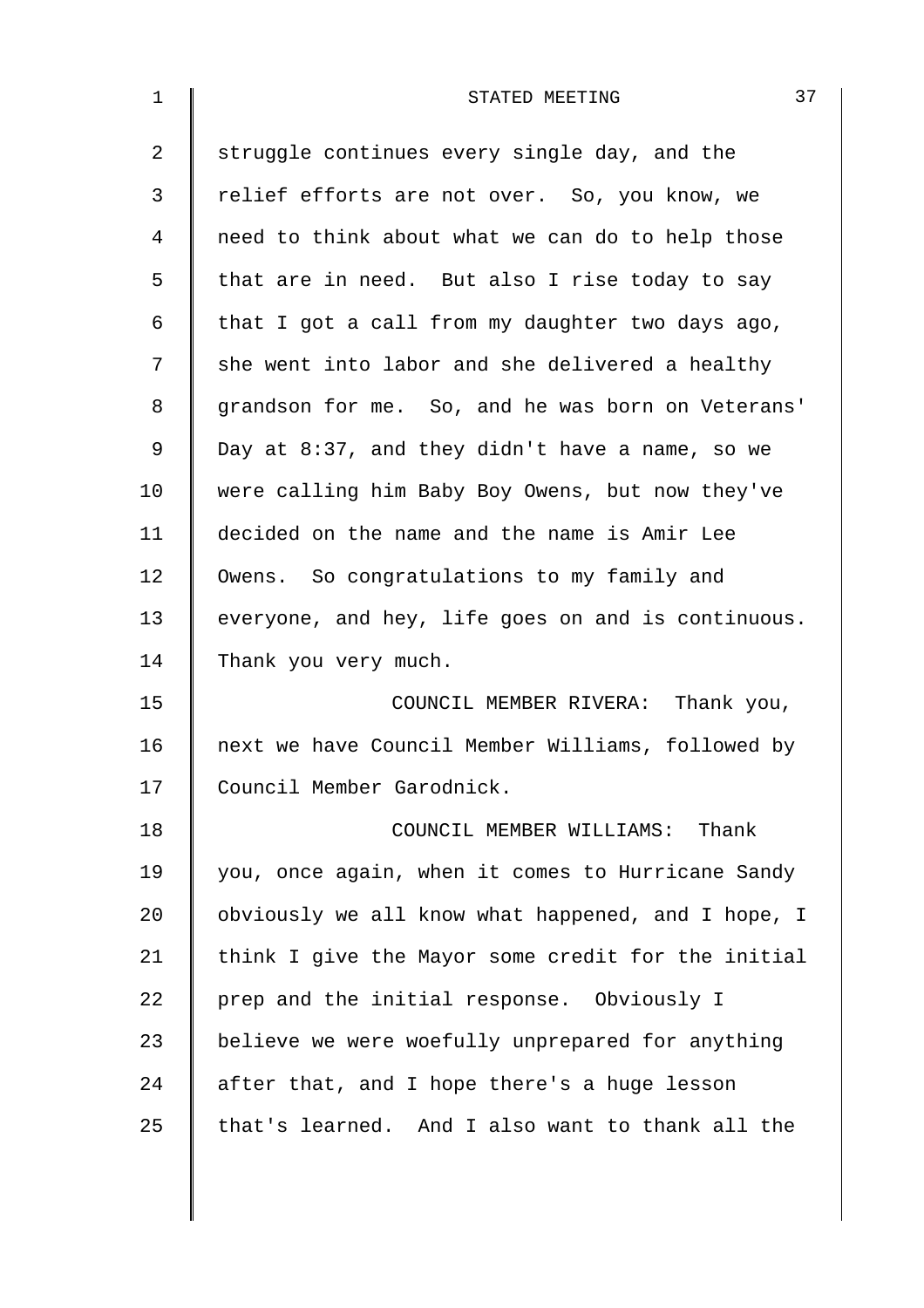| $\mathbf{1}$   | 38<br>STATED MEETING                               |
|----------------|----------------------------------------------------|
| $\overline{2}$ | uniformed workers, Sanitation, Police, EMT and     |
| 3              | Fire, for their responses in my district and       |
| 4              | throughout the city, particularly my commanding    |
| 5              | officers, Rodriguez, Fitzgibbon, Lehr and Raul,    |
| 6              | who all stayed in constant contact with me,        |
| 7              | letting me know what was going on in the district, |
| 8              | seeing how we could make sure the district stays   |
| 9              | safe. And I also want to thank Occupy Sandy,       |
| 10             | although Mayor Bloomberg hasn't yet, they have had |
| 11             | a phenomenal, phenomenal system of volunteers and  |
| 12             | supply stream that have helped out throughout the  |
| 13             | city, so thank you for that. I do want to call     |
| 14             | attention to Intro 966, in times otherwise that    |
| 15             | are not the storm, we often have flooding in the   |
| 16             | areas after smaller storms that I believe would be |
| 17             | eliminated if we can get the catch basins better   |
| 18             | cleaned, and this bill just asks for the filing of |
| 19             | a semi-annual report on catch basin cleanup and    |
| 20             | maintenance. It's hard to find out when they were  |
| 21             | done, sometimes it takes years to get to one, we   |
| 22             | should have some better information so we can get  |
| 23             | to the ones that are clogged before they fill up   |
| 24             | and flood our streets. Thank you very much.        |
| 25             | COUNCIL MEMBER RIVERA: Thank you                   |
|                |                                                    |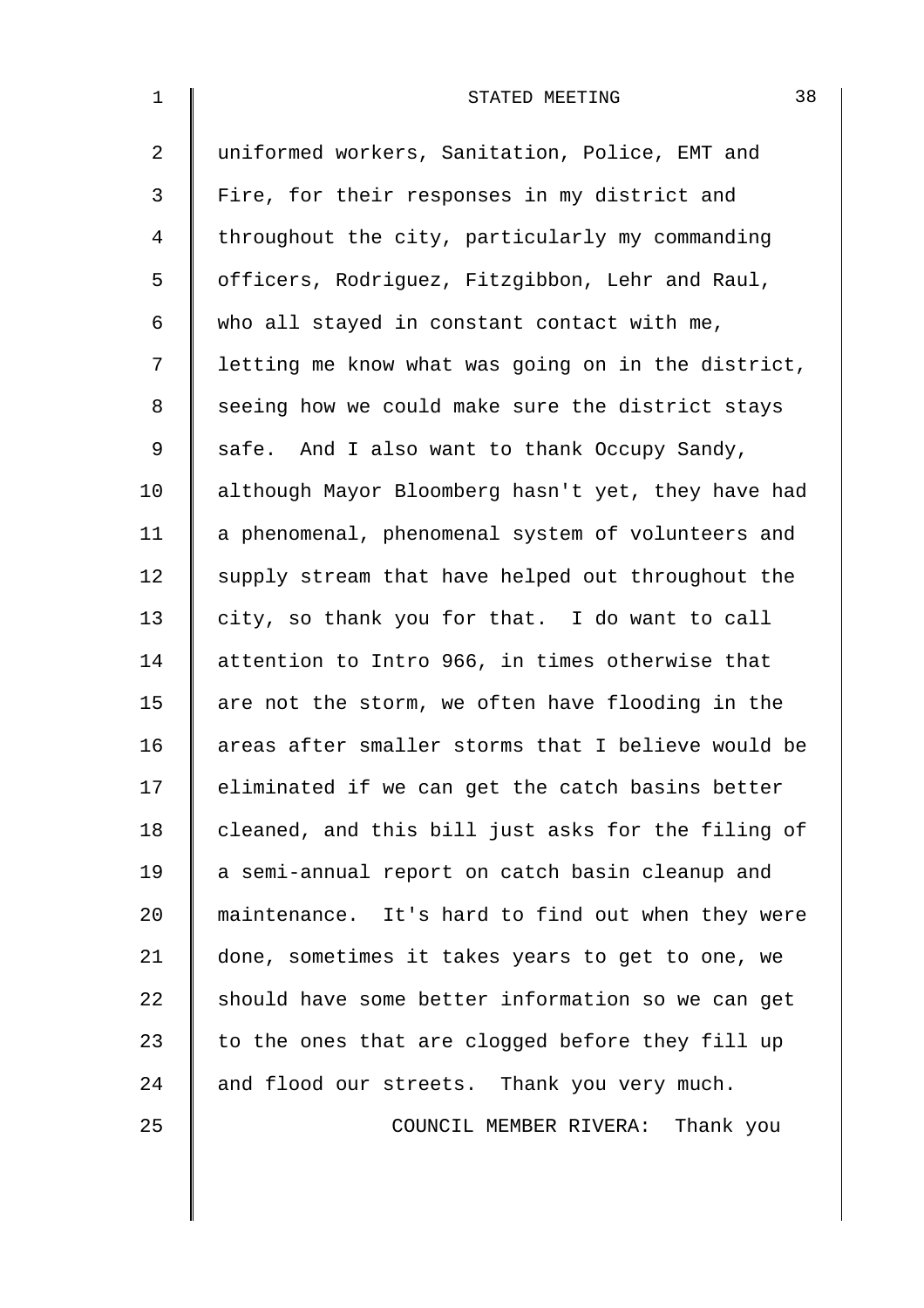| $\mathbf{1}$   | 39<br>STATED MEETING                               |
|----------------|----------------------------------------------------|
| $\overline{2}$ | very much. Next we have Council Member Garodnick,  |
| 3              | followed by Council Member Rose.                   |
| 4              | COUNCIL MEMBER GARODNICK: Thank                    |
| 5              | you very much. Today I'm introducing two bills     |
| 6              | that will help to bring the public into the        |
| 7              | legislative and rule-making processes, and another |
| 8              | that would allow businesses to more expediently    |
| 9              | address 311 complaints that are made against them. |
| 10             | Each bill would also advance the city's use of     |
| 11             | available technology. Intro 953 would require      |
| 12             | DOITT to allow business owners to opt into         |
| 13             | receiving 311 complaint notifications that are     |
| 14             | made about those very businesses. Most businesses  |
| 15             | want to do the right thing, and they want to know  |
| 16             | when they have done something wrong. So let us     |
| 17             | give them a chance to know what the complaints     |
| 18             | are, delivered to them anonymously so that they    |
| 19             | can avoid problems and avoid a fine.<br>Intro 952  |
| 20             | addresses another important issue, rather than new |
| 21             | laws and rules acting as a gotcha mechanism to     |
| 22             | extract fines from unsuspecting businesses, why    |
| 23             | not allow them, or any member of the public, to be |
| 24             | better informed about rule changes so that they    |
| 25             | may stay in compliance and avoid unnecessary       |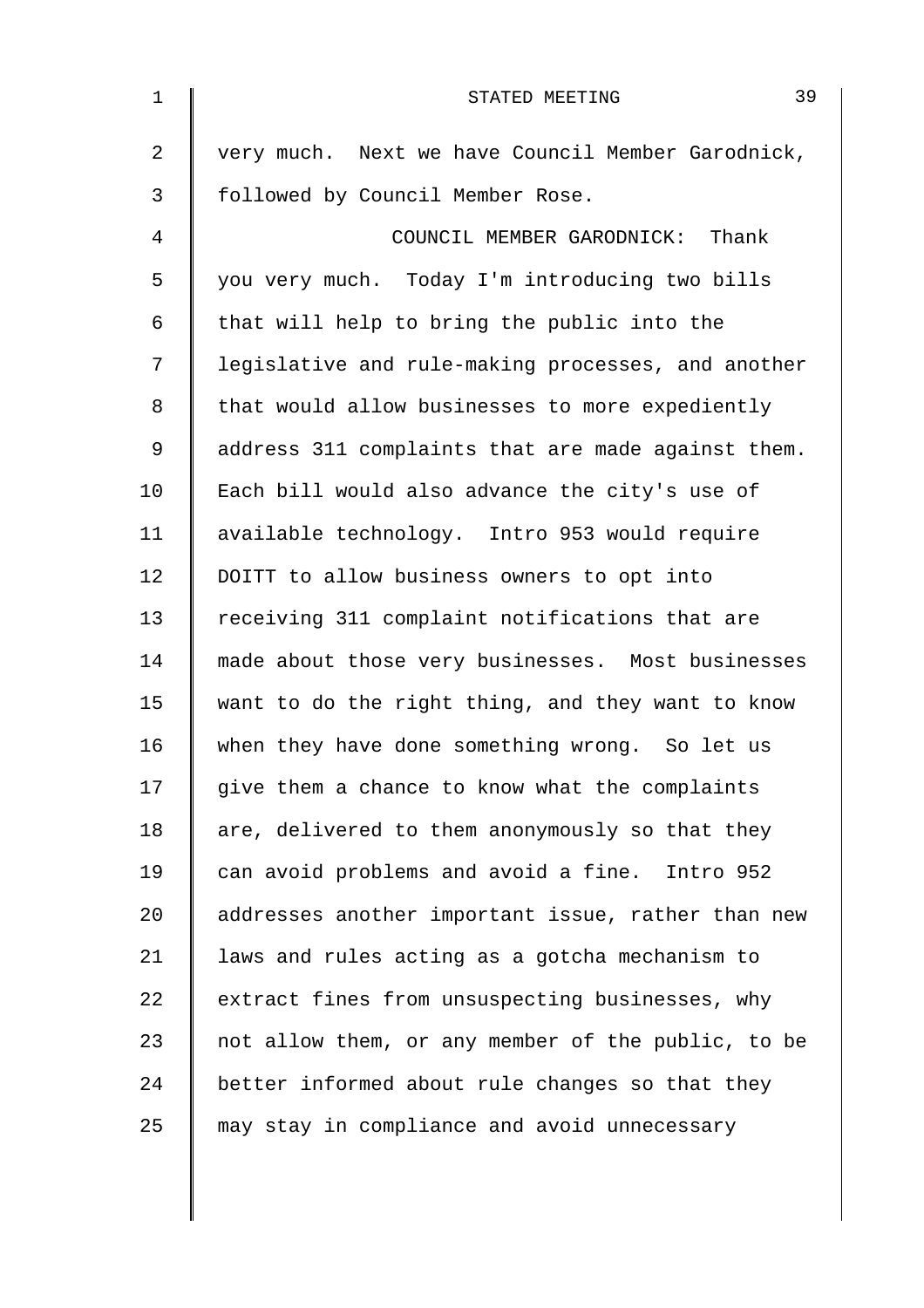| $\mathbf 1$ | 40<br>STATED MEETING                               |
|-------------|----------------------------------------------------|
| 2           | fines? We have to face the fact that nobody        |
| 3           | really reads the City Record. DOITT would create   |
| 4           | notification alerts when, for example, legislation |
| 5           | is introduced, scheduled for a hearing or signed   |
| 6           | into law, or a new rule is introduced or passed.   |
| 7           | This alert system would be similar to the          |
| 8           | notifications that New Yorkers currently receive   |
| $\mathsf 9$ | regarding train and bus service changes, emergency |
| 10          | parking suspensions or storm warnings. Intros 952  |
| 11          | and 953 are two commonsense business-friendly      |
| 12          | bills, I certainly encourage my colleagues to sign |
| 13          | on. I believe Council Member Wills is the number   |
| 14          | two and I know this is something that Council      |
| 15          | Member Greenfield believes is the strongest-       |
| 16          | possible commonsense  if he  oh, all right, he's   |
| 17          | going to be number three, thank you very much.     |
| 18          | COUNCIL MEMBER RIVERA: Thank you                   |
| 19          | very much. Next we have Council Member Rose,       |
| 20          | followed by Council Member Cabrera.                |
| 21          | COUNCIL MEMBER ROSE: Thank you. I                  |
| 22          | want to thank the Speaker and my City Council      |
| 23          | colleagues for your overwhelming response to the   |
| 24          | tragedies that Staten Island suffered during       |
| 25          | Hurricane Sandy. Your response was not only        |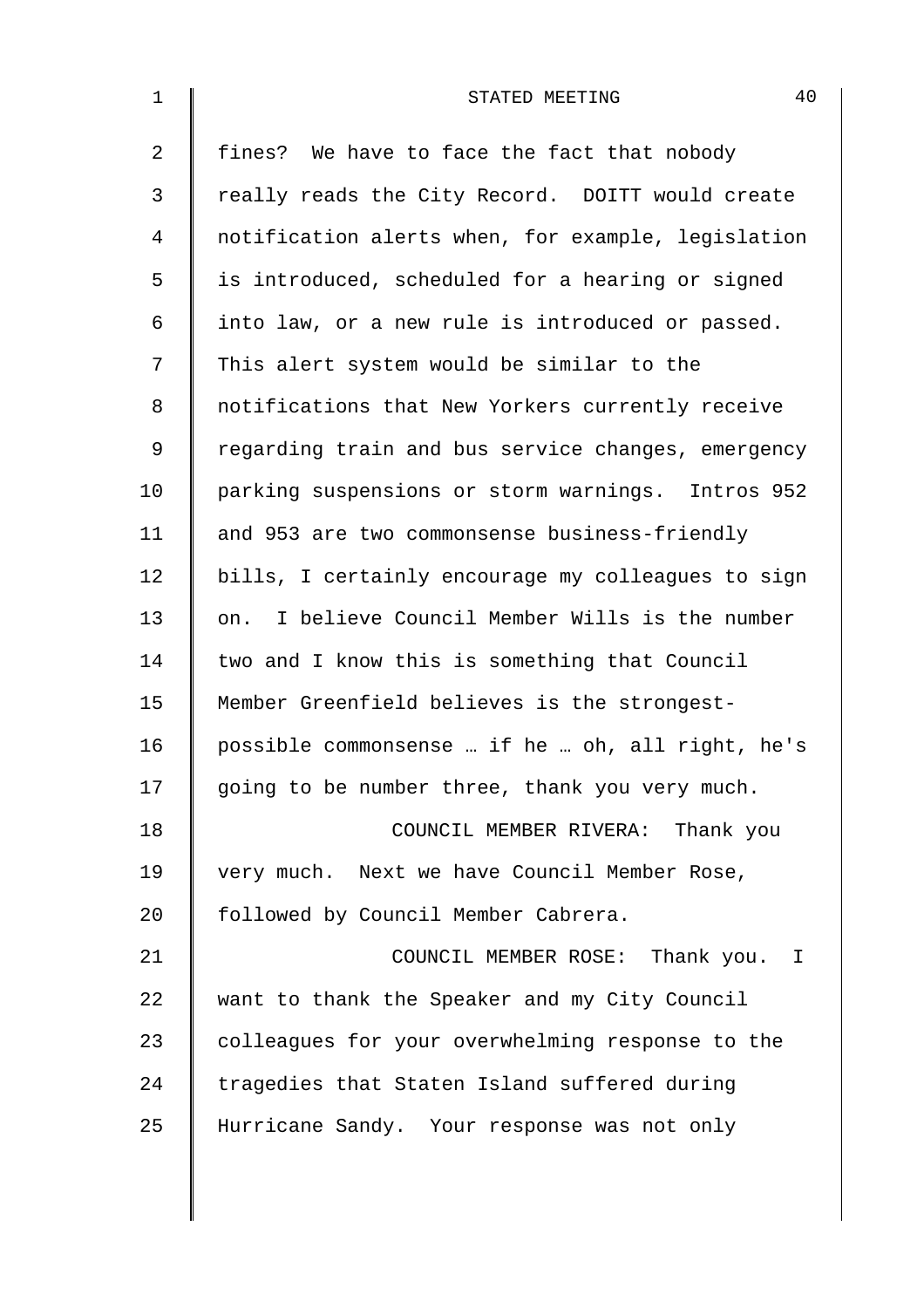| 1              | 41<br>STATED MEETING                               |  |
|----------------|----------------------------------------------------|--|
| $\overline{2}$ | heartfelt, it was immediate and it was what we     |  |
| $\mathfrak{Z}$ | needed. I want to thank you for being there at a   |  |
| $\overline{4}$ | time that was very emotional for my constituents,  |  |
| 5              | and for a while we weren't quite sure if help was  |  |
| 6              | on the way. But the City Council made sure that    |  |
| 7              | that happened and that we got what we needed. And  |  |
| 8              | so I just want to say, you know, a heartfelt thank |  |
| 9              | you on behalf of not only me and my district, but  |  |
| 10             | my colleagues, Vinny and Jimmy, who are still at   |  |
| 11             | ground zero, trying to make a difference for       |  |
| 12             | people who are trying to put their lives back      |  |
| 13             | together, and I'd really like for us to think      |  |
| 14             | about, before we totally rebuild, that we think    |  |
| 15             | about how we're going to protect New York City and |  |
| 16             | the boroughs from a similar incident recurring.    |  |
| 17             | Thank you.                                         |  |
| 18             | COUNCIL MEMBER RIVERA: Thank you                   |  |
| 19             | very much. Next we have Council Member Cabrera,    |  |
| 20             | followed by Council Member Levin.                  |  |
| 21             | COUNCIL MEMBER CABRERA: Thank you                  |  |
| 22             | so much. I want to take a moment to publicly       |  |
| 23             | thank Madam Speaker and Ramon for opening the      |  |
| 24             | doors, working with the Mayor's Office and EDC,    |  |
| 25             | the Kingsbridge Armory, where we have faith-based  |  |
|                |                                                    |  |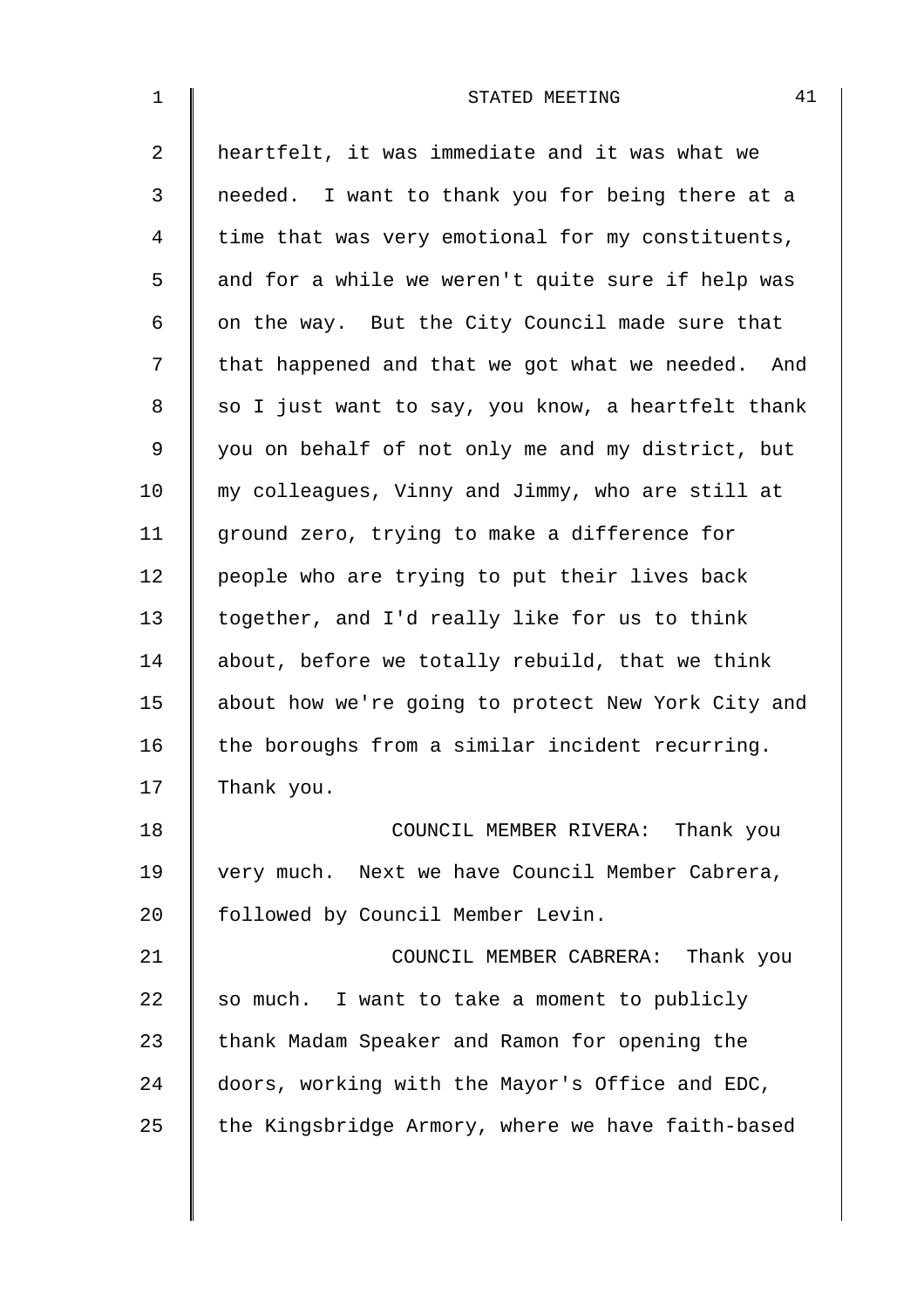| $\mathbf{1}$ | 42<br>STATED MEETING                               |
|--------------|----------------------------------------------------|
| 2            | organizations and churches to be able to have a    |
| 3            | staging area, and so far we have had over 100      |
| 4            | tons-worth of supplies that have come through the  |
| 5            | Kingsbridge Armory, helping those who were most    |
| 6            | affected, and we have food, water, bleach and      |
| 7            | batteries, and everything you can think of go      |
| 8            | through there. And I also want to thank the        |
| $\mathsf 9$  | Police Department for the fabulous job that they   |
| 10           | did at the gas stations. They had a very           |
| 11           | difficult job to do, and they did it so well.      |
| 12           | Thank you so much.                                 |
| 13           | COUNCIL MEMBER RIVERA: Thank you.                  |
| 14           | Next we have Council Member Levin, followed by     |
| 15           | Council Member James.                              |
| 16           | COUNCIL MEMBER LEVIN: Thank you,                   |
| 17           | Mr. Majority Leader. I want to acknowledge Madam   |
| 18           | Speaker and her staff for being just incredible in |
| 19           | the response to this storm and being there, being  |
| 20           | communicative to the members, making sure that we  |
| 21           | all knew what was going on, and for being so       |
| 22           | hardworking, Howard Pollack, Edgar Moya, Walter,   |
| 23           | Ramon and Chuck have been absolutely incredible.   |
| 24           | And I just want to get the message to those that   |
| 25           | are in the affected areas and that are still in    |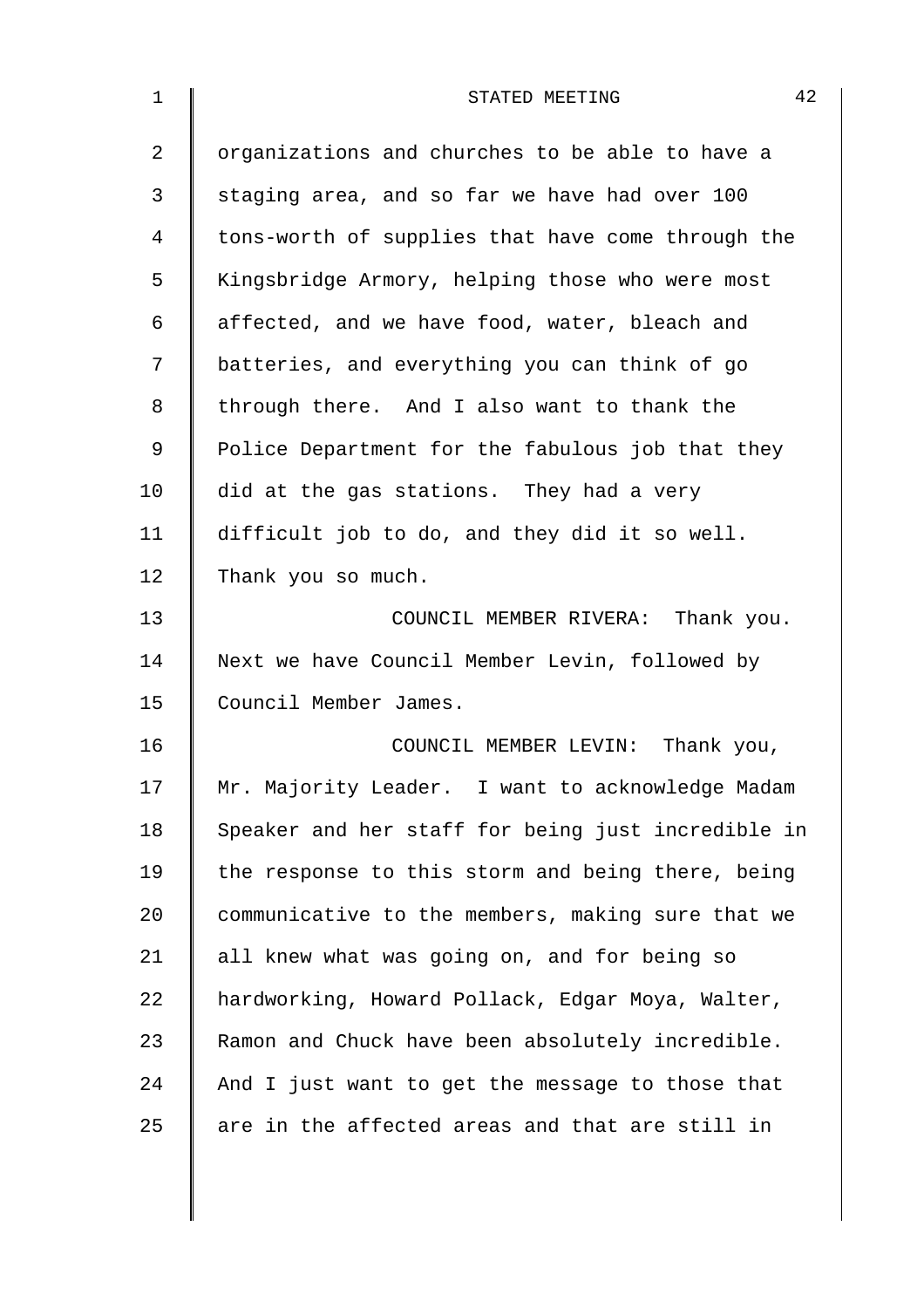| $\mathbf 1$    | 43<br>STATED MEETING                                   |
|----------------|--------------------------------------------------------|
| $\overline{2}$ | need of food and supplies and water and clothing,      |
| 3              | that this entire city is with them 100% and that       |
| 4              | we're in it for the long haul, and on behalf of        |
| 5              | the people that live in the $33^{rd}$ district, we are |
| 6              | at your service, and do not hesitate to call us,       |
| 7              | we will be able with you rebuilding and helping to     |
| 8              | get you back on your feet, and our thoughts and        |
| 9              | prayers are with all of you. Thank you.                |
| 10             | COUNCIL MEMBER RIVERA: Thank you                       |
| 11             | very much. We next have Council Member James.          |
| 12             | COUNCIL MEMBER JAMES: Thank you.                       |
| 13             | She was about 10, and all she wanted was a pink        |
| 14             | coat. You see, all of her clothes and personal         |
| 15             | belongings washed away in the storm, and when she      |
| 16             | and I, laughing and digging through a mountain of      |
| 17             | donated in clothes in a church in the Rockaways        |
| 18             | found a pink coat, her eyes lit up. And then           |
| 19             | there was the woman in Coney Island, her accent        |
| 20             | was heavy. I believe she was from Russia. You          |
| 21             | see, she grew up near the ocean and when she           |
| 22             | immigrated to this country she wanted to live by       |
| 23             | the sea. But two weeks ago the ocean turned on         |
| 24             | her and her life turned upside down, and so this       |
| 25             | past weekend all she wanted was a plate of food.       |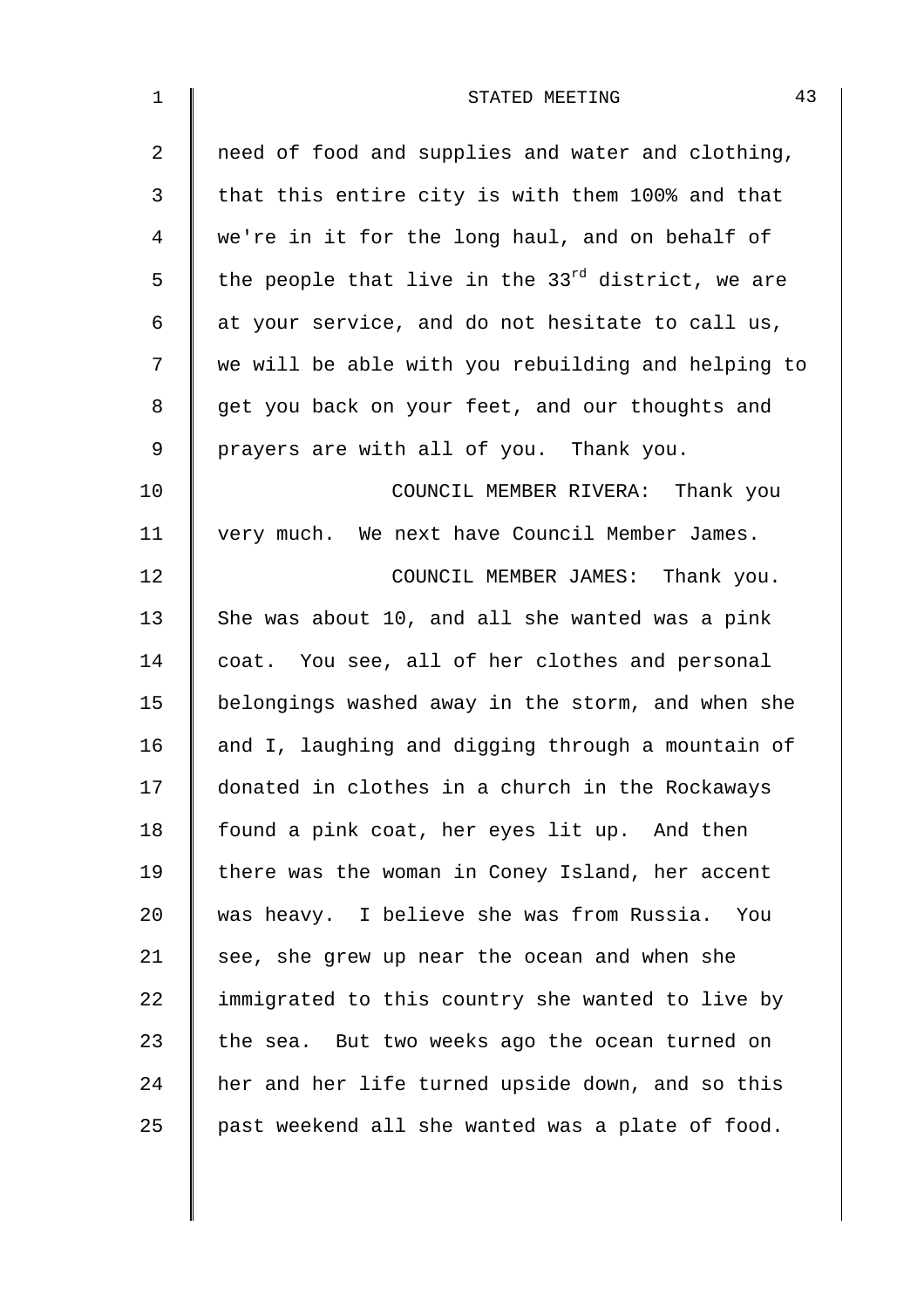| $\mathbf 1$    | 44<br>STATED MEETING                               |
|----------------|----------------------------------------------------|
| $\overline{a}$ | And then there was the young black guy who walked  |
| 3              | into the church, and he just said he wanted to     |
| 4              | look around. But something told me he wanted       |
| 5              | more, and as we talked about hip hop and Jay Z, he |
| 6              | confided in me he just wanted some gloves because  |
| 7              | his hands were cold. You see, my colleagues, at    |
| 8              | the end of the day we're all just one big city and |
| 9              | we all need one another, and this tragedy,         |
| 10             | unfortunately, in my  based upon what I have       |
| 11             | seen, really brings out the best in all of us, and |
| 12             | I just really want to thank the Speaker and the    |
| 13             | staff for their leadership. It really moved me.    |
| 14             | Every weekend the buses were packed from people to |
| 15             | Wall Street to no street, individuals who just     |
| 16             | wanted to lend a hand, from the Rockaways to       |
| 17             | Staten Island to Seagate to Coney Island, no one   |
| 18             | really cared about your station in life. We were   |
| 19             | all just one New York City. Thank you, Madam       |
| 20             | Speaker.                                           |
| 21             | COUNCIL MEMBER RIVERA: Thank you                   |
| 22             | very much. Seeing no others, I want to thank all   |
| 23             | my colleagues for working hard in the aftermath of |
| 24             | Hurricane Sandy, I want to thank the Speaker and   |
| 25             | her team for their hard work, and this meeting is  |
|                |                                                    |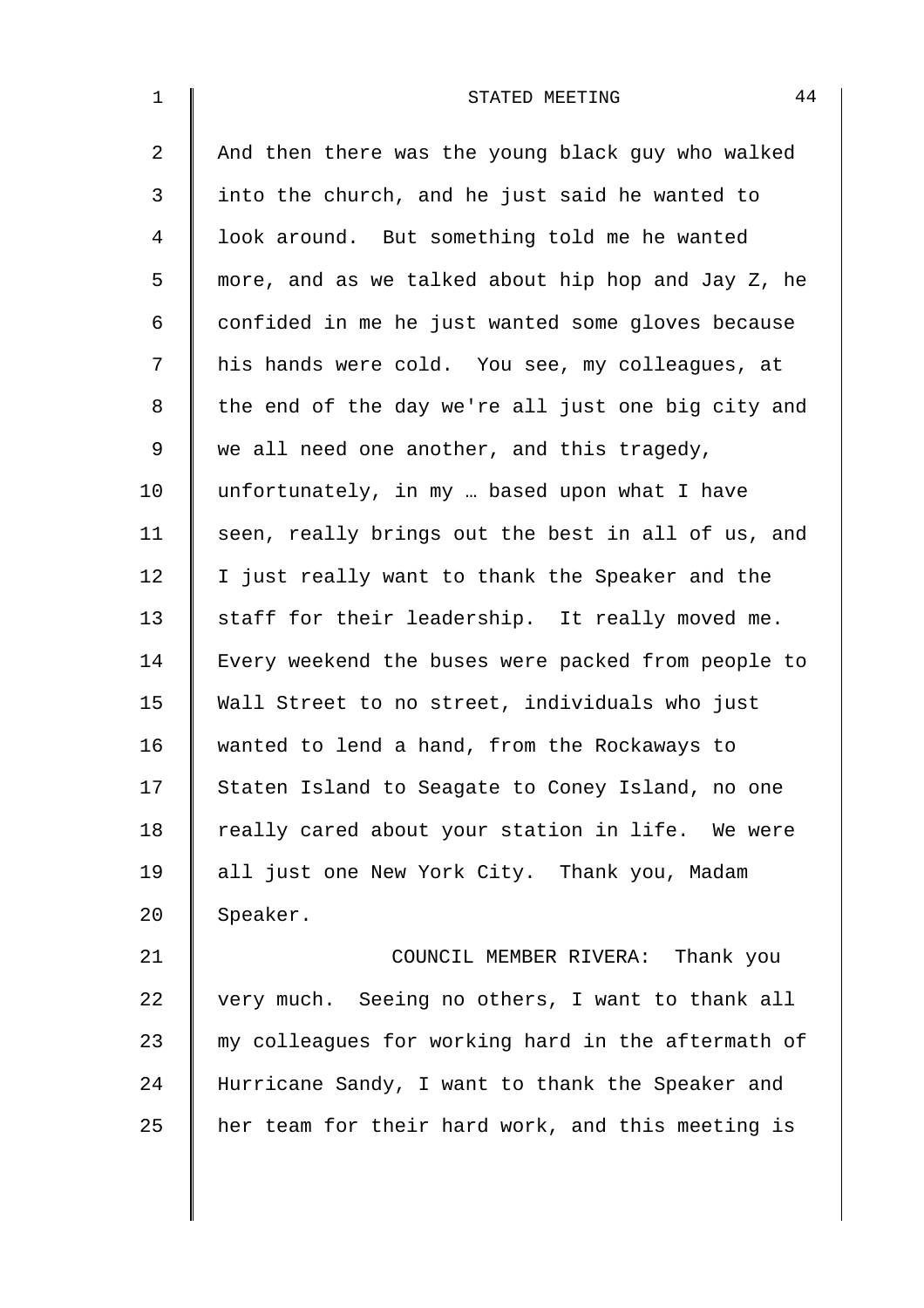| ٦ |  |
|---|--|
|   |  |
|   |  |

 $2 \parallel$  now adjourned.